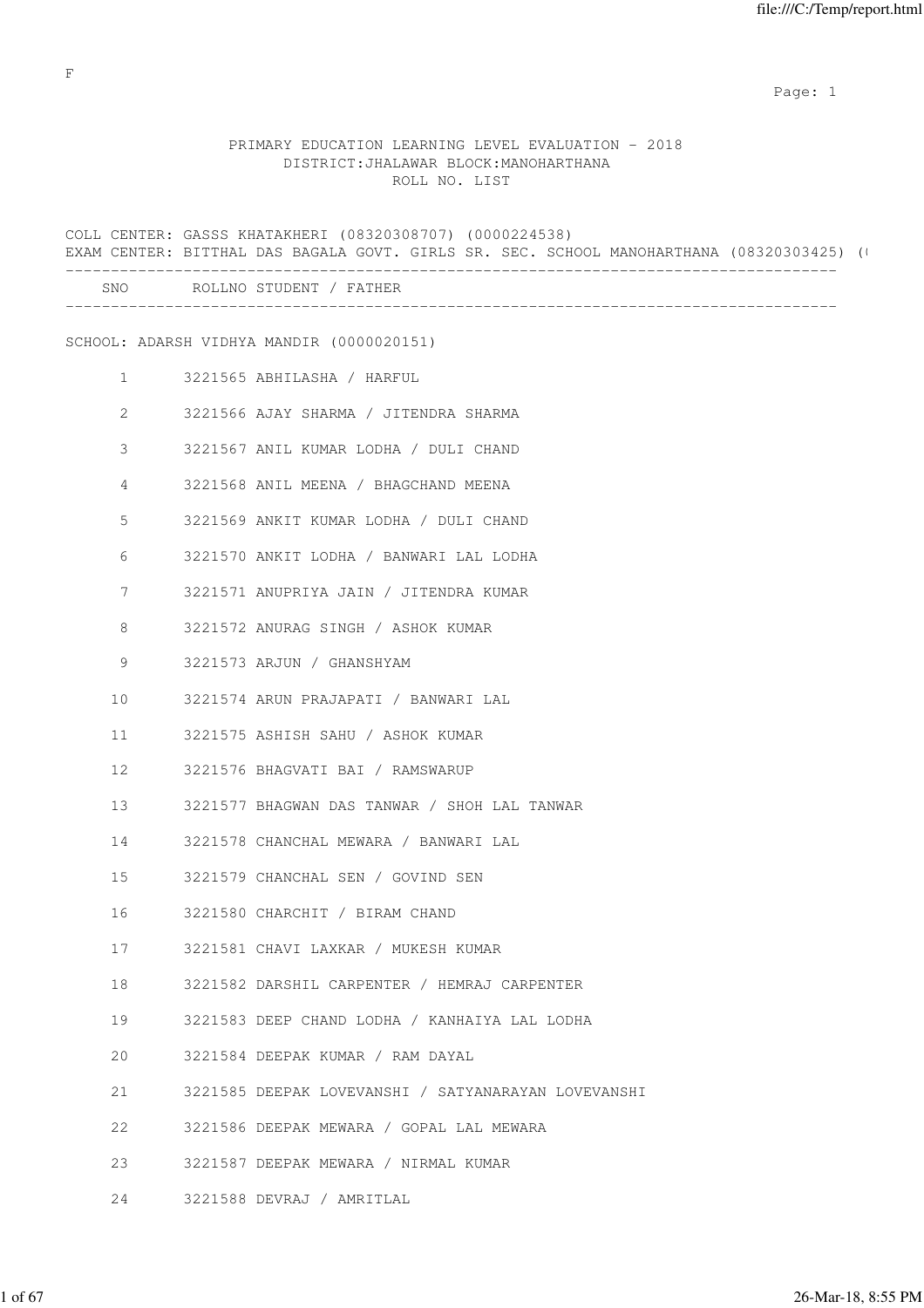### PRIMARY EDUCATION LEARNING LEVEL EVALUATION - 2018 DISTRICT:JHALAWAR BLOCK:MANOHARTHANA ROLL NO. LIST

COLL CENTER: GASSS KHATAKHERI (08320308707) (0000224538) EXAM CENTER: BITTHAL DAS BAGALA GOVT. GIRLS SR. SEC. SCHOOL MANOHARTHANA (08320303425) (0 ------------------------------------------------------------------------------------- SNO ROLLNO STUDENT / FATHER ------------------------------------------------------------------------------------- 25 3221589 DHIRAJ LOVEVANSHI / GAJANAND LOVEVANSHI 26 3221590 DINESH / PAPPULAL 27 3221591 DINESH KUMAR LODHA / DHULI LAL LODHA 28 3221592 DIPESH KUMAR LOVEVANSHI / KANHAIYA LAL 29 3221593 DIVYANSH NAMDEV / RAJNEESH NAMDEV 30 3221594 DIVYANSH RATHI / DEEPAK RATHI 31 3221595 DOLI MEENA / RAMPAL MEENA 32 3221596 FUL CHAND LODHA / TULSI RAM LODHA 33 3221597 GOLU MALI / KISHAN LAL 34 3221598 GOVIND KUMBHKAR / DINESH KUMAR 35 3221599 GOVIND MEENA / PAPPU LAL MEENA 36 3221600 HARI GOVIND LODHA / JAGDISH LODHA 37 3221601 HARISH MEENA / PREMNARAYAN MEENA 38 3221602 JATIN SAHU / TEJPAL SAHU 39 3221603 JAYANT KUMAR / HARIKISHAN 40 3221604 JITENDRA KUMAR / RAJ KUMAR 41 3221605 KAILASH CHAND LODHA / HARI RAM LODHA 42 3221606 KANISHKA JATAV / KAMLESH JATAV 43 3221607 KARTIK CARPENTER / SATISH CARPENTER 44 3221608 KAVITA TANWAR / KANHAIYA LAL 45 3221609 KESHAV DADHICH / KAMLESH KUMAR 46 3221610 KOMAL / MADANPAL 47 3221611 KOMAL SUMAN / RAMCHARAN SUMAN 48 3221612 KRASHANA BAI LODHA / NARENDRA KUMAR LODHA 49 3221613 KRISHANA SAHU / VIJAY KUAMR SAHU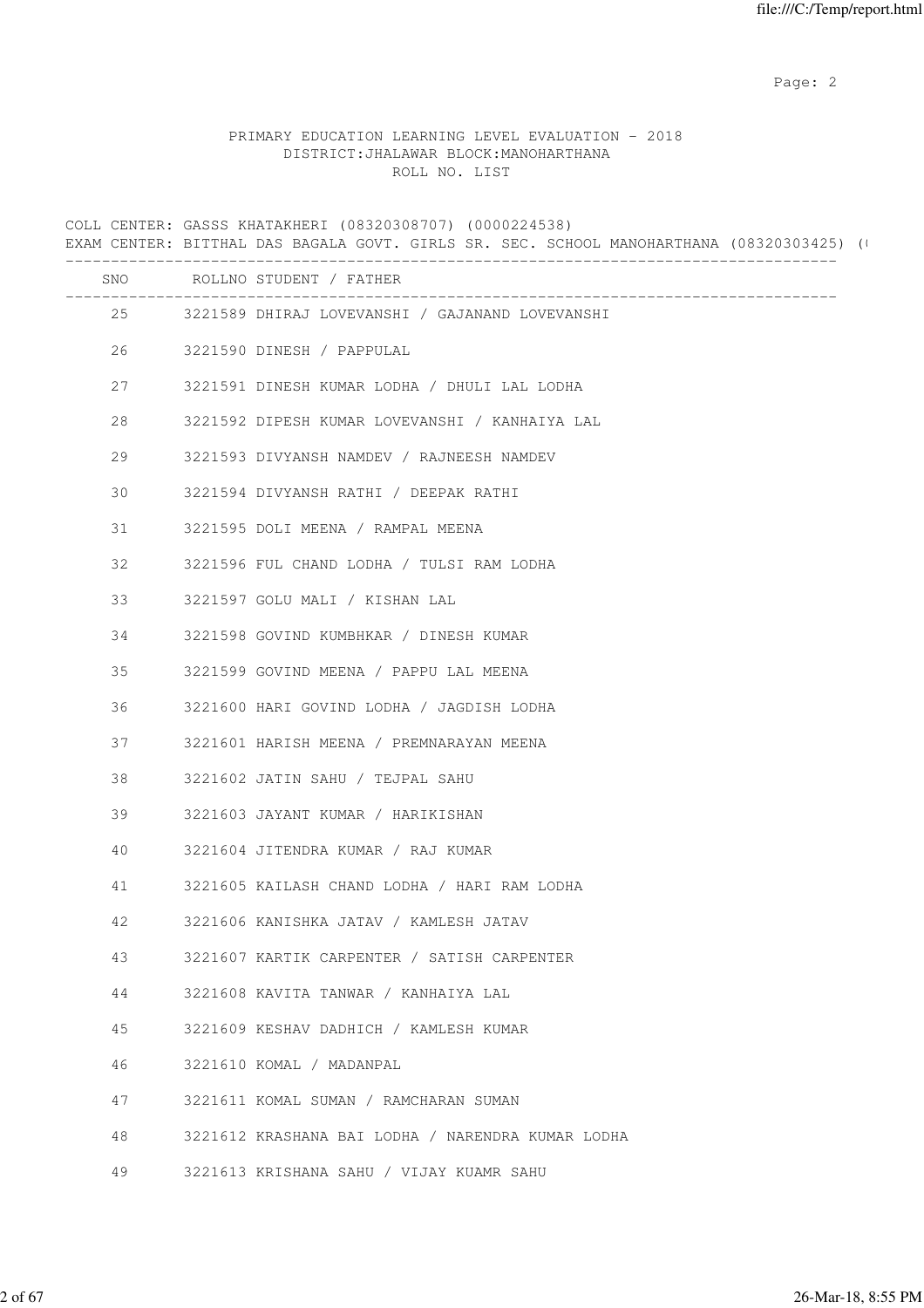Page: 3

### PRIMARY EDUCATION LEARNING LEVEL EVALUATION - 2018 DISTRICT:JHALAWAR BLOCK:MANOHARTHANA ROLL NO. LIST

COLL CENTER: GASSS KHATAKHERI (08320308707) (0000224538) EXAM CENTER: BITTHAL DAS BAGALA GOVT. GIRLS SR. SEC. SCHOOL MANOHARTHANA (08320303425) (0 ------------------------------------------------------------------------------------- SNO ROLLNO STUDENT / FATHER ------------------------------------------------------------------------------------- 50 3221614 KRITI KASERA / MAHENDRA KASERA 51 3221615 LOKESH BAIRVA / HAJARI LALBAIRVA 52 3221616 LOKESH LODHA / KAILASH CHAND LODHA 53 3221617 MAHI RAJAWAT / RAJENDRA SINGH 54 3221618 MANISH YADAV / JAGDISH PRASAD 55 3221619 MANOJ KUMAR / JAGDISH PRASAD 56 3221620 MANOJ LOVEVANSHI / PAPPU LAL LOVEVANSHI 57 3221621 MONIKA KUMARI / GHANSHYAM LOVVANSHI 58 3221622 MUSKAN / OMPRAKASH 59 3221623 NAMAN SUMAN / KAILASH CHAND SUMAN 60 3221624 NANDINI LODHA / RAM PRASAD LODHA 61 3221625 NARENDRA LOVVANSHI / OMPRAKASH 62 3221626 NEHA SEN / NARENDRA SEN 63 3221627 NIKITA PUSHPAD / LEKHRAJ 64 3221628 NILAM NAYAK / NITESH KUMAR 65 3221629 NIRMALA TANWAR / BADRI LAL TANWAR 66 3221630 PALAK KOLI / HARAK CHAND 67 3221631 PALAK SAFELA / RAGHUVEER PRASAD 68 3221632 PALAK SEN / NARENDRA SEN 69 3221633 PALCHIN RAJPUT / JITENDRA SINGH 70 3221634 PAYAL SALVI / BHAGWAN DAS 71 3221635 POOJA LODHA / RAMBILAS LODHA 72 3221636 PRATIBHA KUMARI / MANGILAL 73 3221637 PUJA GURJAR / GHISA LAL

74 3221638 PUJA LODHA / SHREE LAL LODHA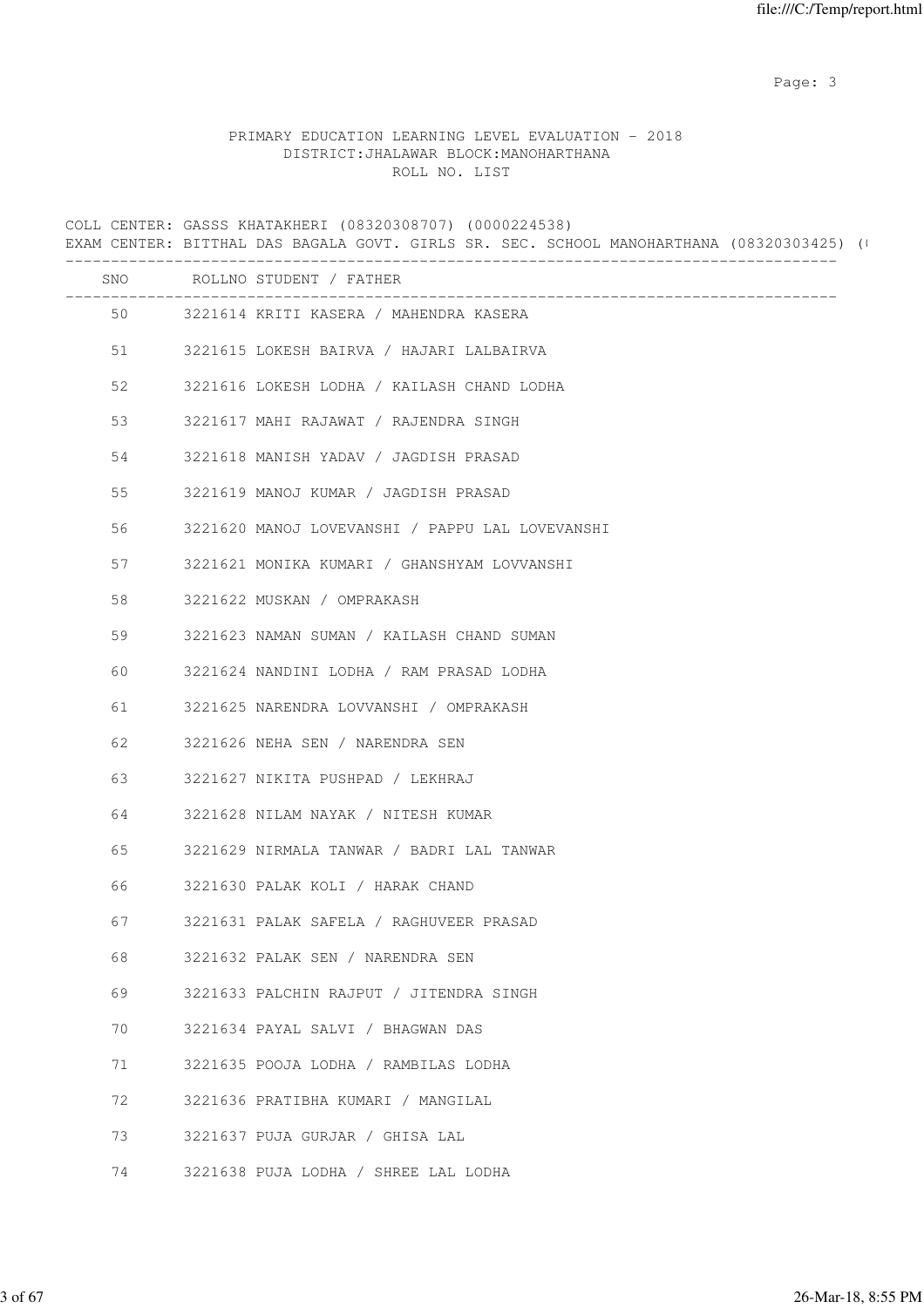Page: 4  $P$ 

#### PRIMARY EDUCATION LEARNING LEVEL EVALUATION - 2018 DISTRICT:JHALAWAR BLOCK:MANOHARTHANA ROLL NO. LIST

COLL CENTER: GASSS KHATAKHERI (08320308707) (0000224538) EXAM CENTER: BITTHAL DAS BAGALA GOVT. GIRLS SR. SEC. SCHOOL MANOHARTHANA (08320303425) (0 ------------------------------------------------------------------------------------- SNO ROLLNO STUDENT / FATHER ------------------------------------------------------------------------------------- 75 3221639 RADHESHYAM TANWAR / RAMESH CHAND 76 3221640 RADHIKA SUMAN / JAGDISH SUMAN 77 3221641 RAHUL HARIJAN / MAHENDRA HARIJAN 78 3221642 RAJESH TANWAR / MOHAN LAL 79 3221643 RAJU TANWAR / GANGA RAM TANWAR 80 3221644 RAKESH KUMAR MEENA / DANMAL MEENA 81 3221645 RAKSHITA KOLI / PREM NARAYAN KOLI 82 3221646 RAM NIVAS LODHA / LAL CHAND LODHA 83 3221647 RAMGOPAL MEENA / JAGDISH MEENA 84 3221648 RANVEER LUHAR / CHANDRA SHEKHAR 85 3221649 RAVI KUMAR / DAYARAM 86 3221650 RAVI KUMAR / RAM KALYAN 87 3221651 RAVI KUMAR SAHU / JAGDISH SAHU 88 3221652 RAVI KUMAR YADAV / GOPAL LAL 89 3221653 RAVISHANKAR / JAGDISH 90 3221654 RITIK NAGAR / ASHOK KUMAR 91 3221655 ROHIT KUMAR / PAPPULAL MEROTHA 92 3221656 ROHIT KUMAR / RAJESH KUMAR 93 3221657 ROHIT MEENA / MOHAN LAL MEENA 94 3221658 SANJANA LOVVANSHI / RAM PRASADLOVVANSHI 95 3221659 SHEELA KUMARI LODHA / DAYA RAM LODHA 96 3221660 SHEETAL SEN / NAVNEET KUMAR 97 3221661 SHIVAM LODHA / PARMANAND LODHA 98 3221662 SHIVAM SAHU / SATISH SAHU 99 3221663 SHIVANI VISHWAKARMA / DAYA RAM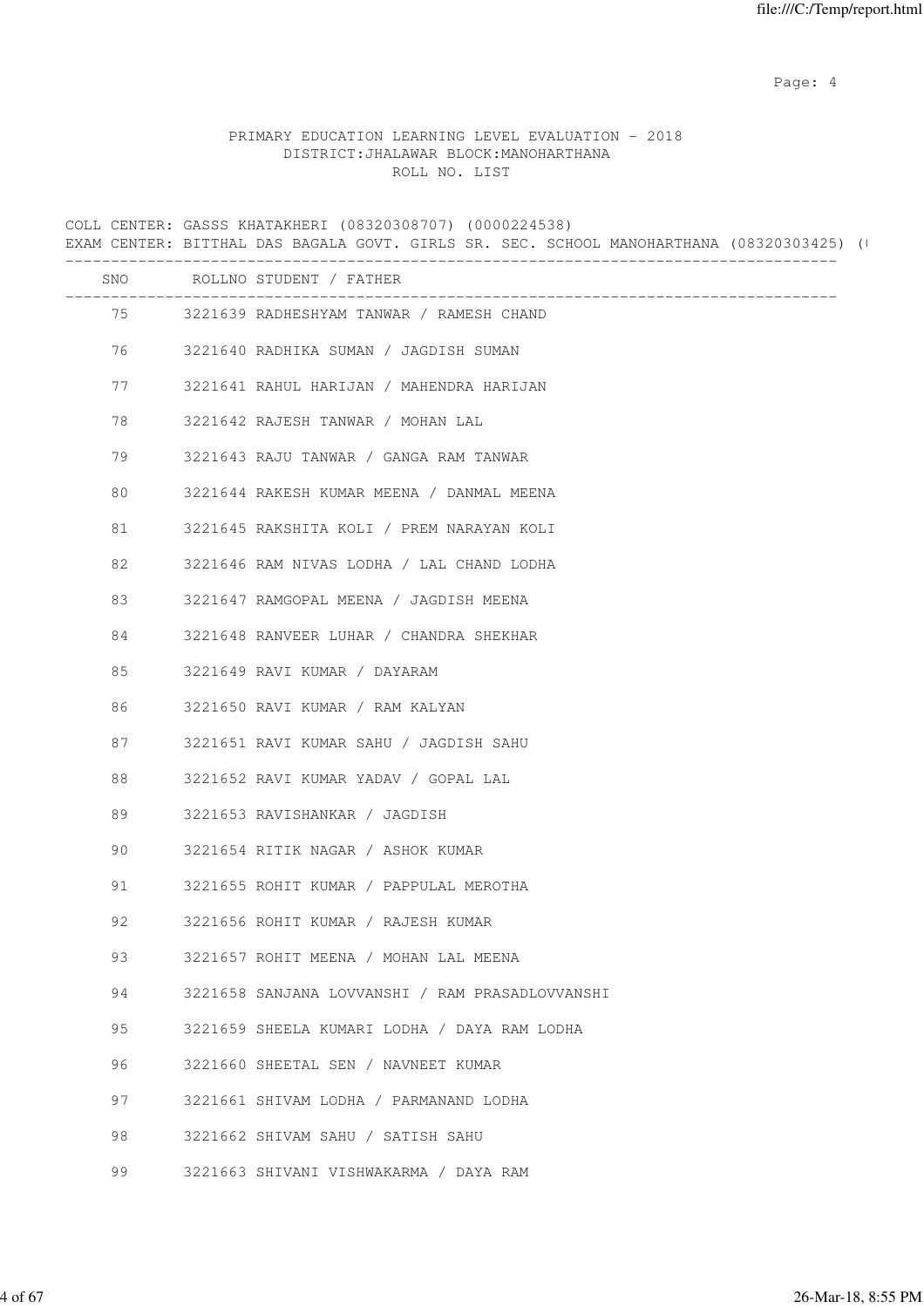Page: 5  $P$  and  $P$  and  $P$  and  $P$  and  $P$  and  $P$  and  $P$  and  $P$  and  $P$  and  $P$  and  $P$  and  $P$  and  $P$  and  $P$  and  $P$  and  $P$  and  $P$  and  $P$  and  $P$  and  $P$  and  $P$  and  $P$  and  $P$  and  $P$  and  $P$  and  $P$  and  $P$  an

#### PRIMARY EDUCATION LEARNING LEVEL EVALUATION - 2018 DISTRICT:JHALAWAR BLOCK:MANOHARTHANA ROLL NO. LIST

COLL CENTER: GASSS KHATAKHERI (08320308707) (0000224538) EXAM CENTER: BITTHAL DAS BAGALA GOVT. GIRLS SR. SEC. SCHOOL MANOHARTHANA (08320303425) (0 ------------------------------------------------------------------------------------- SNO ROLLNO STUDENT / FATHER ------------------------------------------------------------------------------------- 100 3221664 SUJAL KASHYAP / DEVI SHANKAR 101 3221665 SUMAN GURJAR / SHREE KISHAN 102 3221666 SUMIT SUMAN / INDRA KUMAR 103 3221667 SURAJ LODHA / LAL CHAND 104 3221668 SURAJ SUMAN / SATYANARAYAN SUMAN 105 3221669 UDIT KUMAR LODHA / NARENDRA KUMAR LODHA 106 3221670 UMA BHARTI / GHANSHYAM 107 3221671 VAIBHAV SEN / SURESH KUMAR 108 3221672 VIDHI CARPENTER / VINOD KUMAR 109 3221673 VINOD KUMAR / BANSHI LAL 110 3221674 VIVEK KUMAR KARSOLIYA / HARI SINGH SCHOOL: MADARSA A.I. SHAH COLONI (0000052477) 111 3221675 AABID / KALLU KHAN 112 3221676 AAFTAB / KHALIL MOHAMMED 113 3221677 AALIMA / MURAD ALI 114 3221678 ALFAIZ / BABBAR ALI 115 3221679 SHABINA / GUDDU KHAN 116 3221680 TEENA / MOHAMMAD SHARIF SCHOOL: BITTHAL DAS BAGALA GOVT. GIRLS SR. SEC. SCHOOL MANOHARTHANA (0000224530) 117 3221681 GOVIND / GIRDHAR GOPAL 118 3221682 KIRAN KUMARI / RATAN LAL 119 3221683 MAMTA BAI / NAND KISHOR 120 3221684 MEENA KUMARI / RATAN LAL 121 3221685 NIRMALA / NAND KISHOR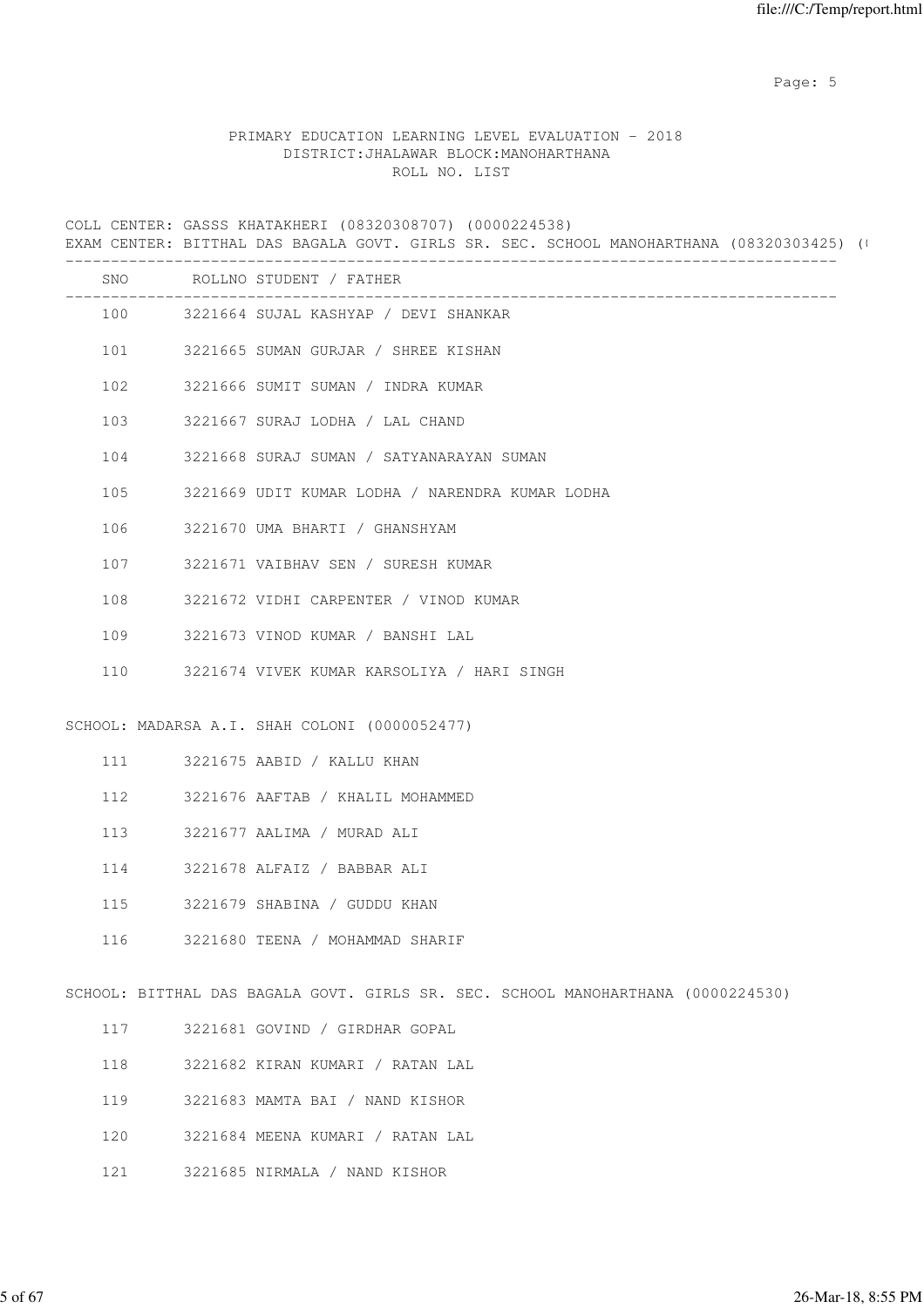Page: 6  $P$  and  $P$  and  $P$  and  $P$  and  $P$  and  $P$  and  $P$  and  $P$  and  $P$  and  $P$  and  $P$  and  $P$  and  $P$  and  $P$  and  $P$  and  $P$  and  $P$  and  $P$  and  $P$  and  $P$  and  $P$  and  $P$  and  $P$  and  $P$  and  $P$  and  $P$  and  $P$  an

#### PRIMARY EDUCATION LEARNING LEVEL EVALUATION - 2018 DISTRICT:JHALAWAR BLOCK:MANOHARTHANA ROLL NO. LIST

COLL CENTER: GASSS KHATAKHERI (08320308707) (0000224538) EXAM CENTER: BITTHAL DAS BAGALA GOVT. GIRLS SR. SEC. SCHOOL MANOHARTHANA (08320303425) (0 ------------------------------------------------------------------------------------- SNO ROLLNO STUDENT / FATHER ------------------------------------------------------------------------------------- 122 3221686 RADHIKA / HARAK CHAND 123 3221687 SALONI / RAKESH HANS 124 3221688 SHIVANI SUMAN / PAPPU LAL 125 3221689 VARSHA KUMARI / BANWARI LAL SCHOOL: GPS, BEENA GANJ ROAD COLONY (0000467551) 126 3221690 ANAJALI KOLI / BADRI LAL 127 3221691 ANIL BHIL / VIJAY SINGH 128 3221692 ASHOK MEVADA / RAJU MEVADA 129 3221693 DHANRAJ VISHVAKARMA / CHAIN SINGH 130 3221694 HEENA / MUKESH 131 3221695 JITENDRA VISHVKARMA / BIRAM VISHVKARMA 132 3221696 KANCHAN / MUKESH 133 3221697 KRISHNA / CHOTULAL 134 3221698 MADHU VISHVKARMA / LAXMI NARAYAN 135 3221699 MANBHARI / CHHOTU LAL 136 3221700 MANGLESH PRAJAPAT / PRAKASH PRAJAPAT 137 3221701 POOJA MEVADA / GOPAL MEVADA 138 3221702 RACHNA VISHVKARMA / PURI LAL KHATI 139 3221703 RAHUL BHEEL / GHISA LAL 140 3221704 SARASWATI LUHAR / RAM SWROOP 141 3221705 SONU BHEEL / GHISA LAL SCHOOL: GPS , JALAMPURA (0000467791) 142 3221706 KANHAIYA LAL / MOHAN LAL TANWAR

SCHOOL: GPS BELAS (0000471516)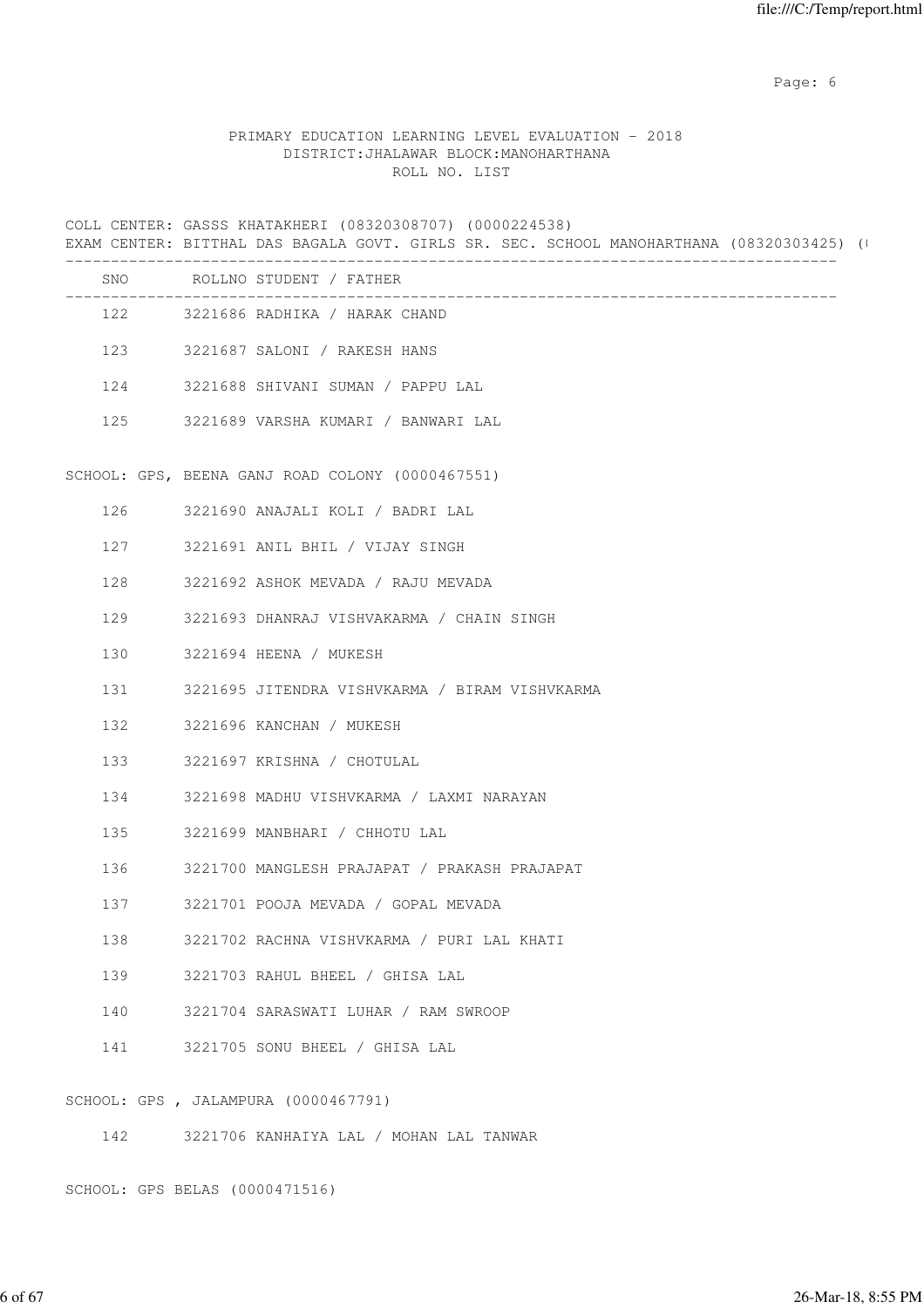Page: 7  $P$  and  $P$  and  $P$  and  $P$  and  $P$  and  $P$  and  $P$  and  $P$  and  $P$  and  $P$  and  $P$  and  $P$  and  $P$  and  $P$  and  $P$  and  $P$  and  $P$  and  $P$  and  $P$  and  $P$  and  $P$  and  $P$  and  $P$  and  $P$  and  $P$  and  $P$  and  $P$  an

## PRIMARY EDUCATION LEARNING LEVEL EVALUATION - 2018 DISTRICT:JHALAWAR BLOCK:MANOHARTHANA ROLL NO. LIST

COLL CENTER: GASSS KHATAKHERI (08320308707) (0000224538) EXAM CENTER: BITTHAL DAS BAGALA GOVT. GIRLS SR. SEC. SCHOOL MANOHARTHANA (08320303425) (0 ------------------------------------------------------------------------------------- SNO ROLLNO STUDENT / FATHER ------------------------------------------------------------------------------------- 143 3221707 GOLU / PARMANAND 144 3221708 PUSHPENDRA / HEMRAJ

145 3221709 SHOBHIT / KEVAL CHAND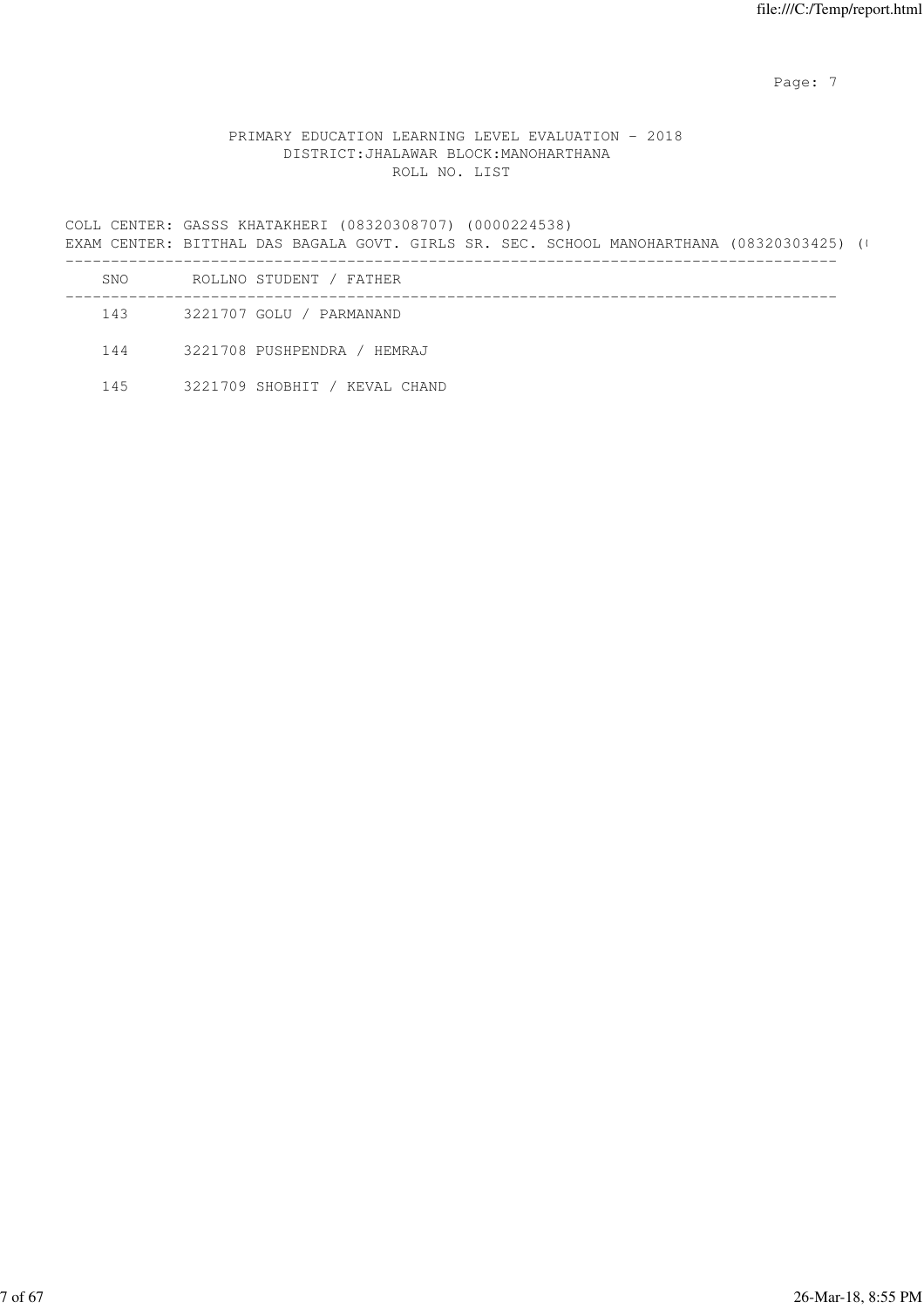#### PRIMARY EDUCATION LEARNING LEVEL EVALUATION - 2018 DISTRICT:JHALAWAR BLOCK:MANOHARTHANA ROLL NO. LIST

COLL CENTER: GASSS KHATAKHERI (08320308707) (0000224538) EXAM CENTER: GOVT. AADARSH SR. SEC. SCHOOL MANOHARTHANA (08320303426) (0000224531) ------------------------------------------------------------------------------------- SNO ROLLNO STUDENT / FATHER ------------------------------------------------------------------------------------- SCHOOL: DARE ARKAM PUBLIC SCHOOL (0000018806) 1 3221710 AASIFA / NAJIR HUSAIN 2 3221711 ADIB KHAN / ANIS KHAN 3 3221712 AKRAM / MATIN KHAN 4 3221713 ALVIRA / NABINOOR 5 3221714 ARSAD MOHAMMAD / SIRAJ MOHAMMAD 6 3221715 AYAANULLA KHAN / SHAKIRULLA 7 3221716 AYAN / SHAFIK MOHAMMAD 8 3221717 AYAN ALI / INAYAT ALI 9 3221718 AYAN KHAN / SHKIL KHAN 10 3221719 AYSHA / SHAHJAD MOHAMMAD 11 3221720 BUSHRA QURAISHI / MOHAMMAD IKBAL 12 3221721 ILMA / MOINUDHIN 13 3221722 KHUSHNUMA BEE / RAIS KHAN 14 3221723 MARIYAM HASHAMI / GAFUR ALI 15 3221724 MOHAMMAD AYAJ / MOHAMMAD IKRAR 16 3221725 MOHAMMAD FEJAN / MOHAMMAD SHARIF 17 3221726 MOHAMMAD JAKI / MOHAMMAD ILYAS 18 3221727 NAJRIN MANSURI / RAIS MOHAMMAD 19 3221728 RAHEMIN BEE / ASHRAF KHAN 20 3221729 REHAN SHAIKH / MOHAMMAD RAFIK 21 3221730 SHEKH ALFEJ / HANIF MOHAMMAD 22 3221731 SOFIYA BEE / INAYAT ALI 23 3221732 SUFIYAN SHAIKH / MOHAMMAD RAFIK 24 3221733 TASHU BEE / MOHAMMAD SHAFIK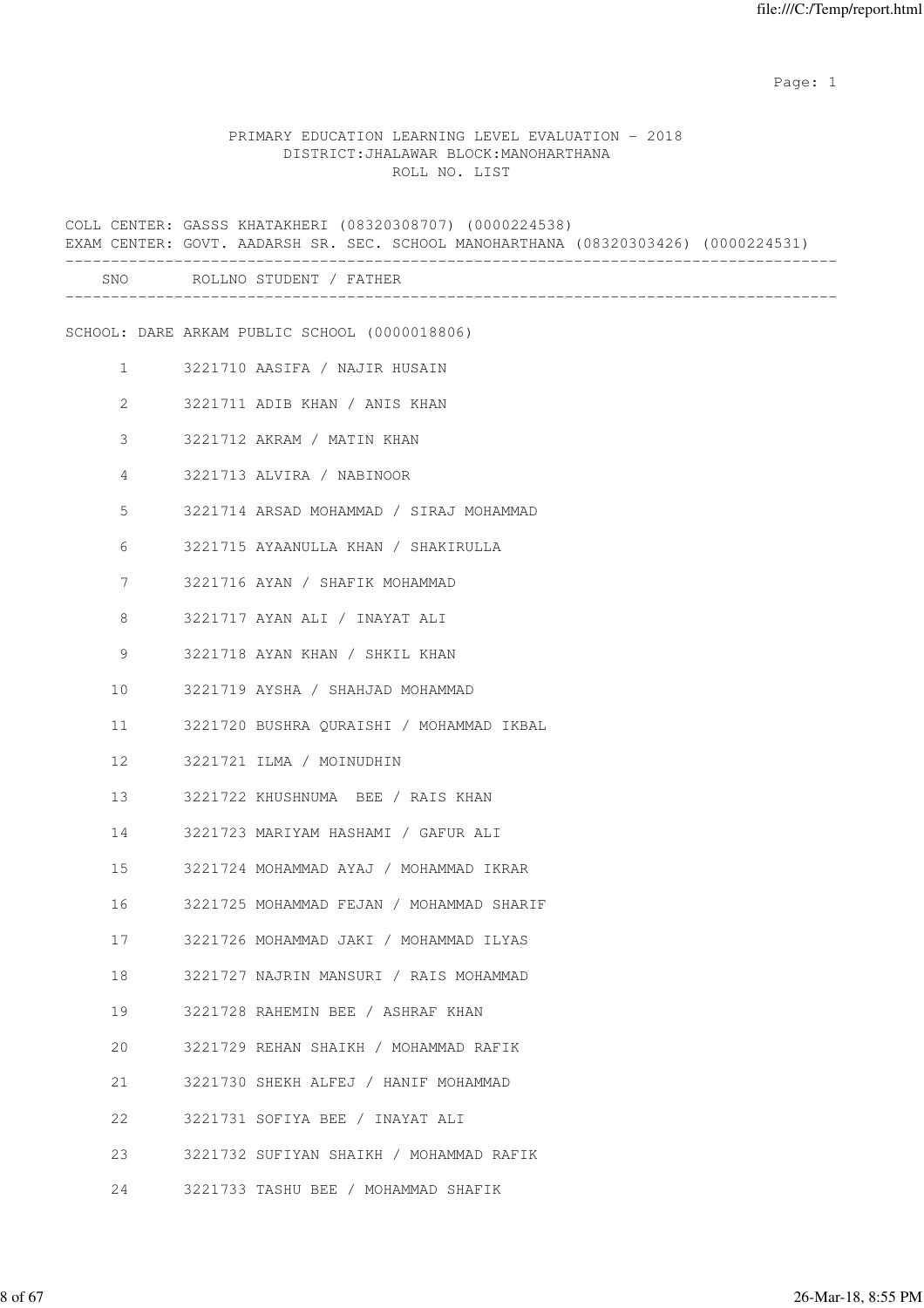# PRIMARY EDUCATION LEARNING LEVEL EVALUATION - 2018 DISTRICT:JHALAWAR BLOCK:MANOHARTHANA ROLL NO. LIST

|    | COLL CENTER: GASSS KHATAKHERI (08320308707) (0000224538)<br>EXAM CENTER: GOVT. AADARSH SR. SEC. SCHOOL MANOHARTHANA (08320303426) (0000224531) |
|----|------------------------------------------------------------------------------------------------------------------------------------------------|
|    | _____________________<br>SNO ROLLNO STUDENT / FATHER                                                                                           |
|    | 25 3221734 ZEKRA KHANAM / SHAKIR KHAN                                                                                                          |
|    | SCHOOL: BHANU PRATAP SECONDARY SCHOOL MANOHARTHANA (0000018854)                                                                                |
| 26 | 3221735 AJAY SAHU / BAJRANG SAHU                                                                                                               |
| 27 | 3221736 AKASH MEWARA / PUNAM CHAND                                                                                                             |
| 28 | 3221737 ANKIT LODHA / BANWARI LAL                                                                                                              |
| 29 | 3221738 BHAGWATI LODHA / RAM SWROOP                                                                                                            |
| 30 | 3221739 BHARTI KOLI / KAILASH                                                                                                                  |
| 31 | 3221740 BRAJESH LODHA / PAPPU LAL                                                                                                              |
| 32 | 3221741 DURGA LAL LODHA / GOVIND RAM                                                                                                           |
| 33 | 3221742 GAURAV MEWADA / SANJAY MEWADA                                                                                                          |
| 34 | 3221743 GHASI LAL SUMAN / RAM LAL                                                                                                              |
| 35 | 3221744 GOVIND TANWAR / BABU LAL                                                                                                               |
| 36 | 3221745 HARI BHAJAN / BADRI LAL                                                                                                                |
| 37 | 3221746 HARSHIT KUMAR / KEWAL CHAND                                                                                                            |
| 38 | 3221747 HEMLATA GURJER / JAGDISH                                                                                                               |
| 39 | 3221748 HEMRAJ MEHAR / PURSHOTTAM                                                                                                              |
| 40 | 3221749 KANHEYA LAL LODHA / RAM KALYAN                                                                                                         |
| 41 | 3221750 KASHIS SEN / DINESH                                                                                                                    |
| 42 | 3221751 KRASHANA MEHARA / LALIT                                                                                                                |
| 43 | 3221752 KRASHANA MEWARA / PREM NARAYAN                                                                                                         |
| 44 | 3221753 LALIT MEWARA / PARMANAND                                                                                                               |
| 45 | 3221754 NAVED MOHAMAD / WAHID                                                                                                                  |
| 46 | 3221755 NISHA LODHA / DULI CHAND                                                                                                               |
| 47 | 3221756 NISHA MEWADA / SUNIL MEWADA                                                                                                            |
| 48 | 3221757 NISHA SAHU / SURESH                                                                                                                    |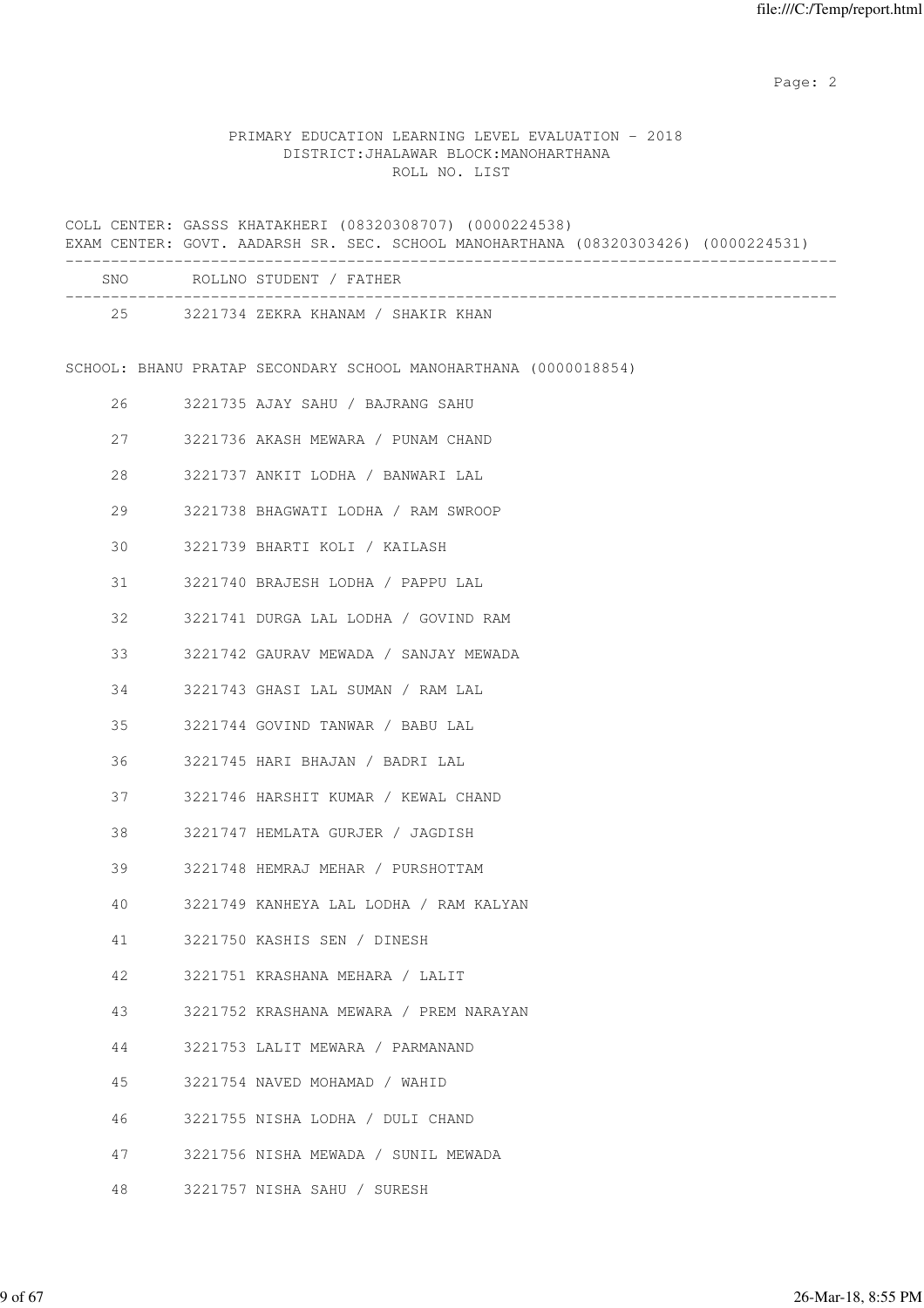Page: 3

# PRIMARY EDUCATION LEARNING LEVEL EVALUATION - 2018 DISTRICT:JHALAWAR BLOCK:MANOHARTHANA ROLL NO. LIST

|    | COLL CENTER: GASSS KHATAKHERI (08320308707) (0000224538)<br>EXAM CENTER: GOVT. AADARSH SR. SEC. SCHOOL MANOHARTHANA (08320303426) (0000224531) |
|----|------------------------------------------------------------------------------------------------------------------------------------------------|
|    | SNO ROLLNO STUDENT / FATHER<br>_________________                                                                                               |
|    | 49 3221758 PINKU MEWADA / PREM NARAYAN                                                                                                         |
| 50 | 3221759 PIYUSH MEHRA / RATAN LAL                                                                                                               |
| 51 | 3221760 PIYUSH MEWARA / OMPRAKASH                                                                                                              |
| 52 | 3221761 PIYUSH SAHU / MUKESH                                                                                                                   |
| 53 | 3221762 PRITI PRAJAPAT / BRIJESH                                                                                                               |
| 54 | 3221763 PRIYA YADAV / MAHENDRA                                                                                                                 |
| 55 | 3221764 RADHIKA KOLI / GOPAL                                                                                                                   |
| 56 | 3221765 RAHUL LODHA / SHRI LAL                                                                                                                 |
| 57 | 3221766 RAKESH MEWADA / MOHAN LAL                                                                                                              |
| 58 | 3221767 RAMESHWAR SAHU / RAM BILAS                                                                                                             |
| 59 | 3221768 ROHIT SAHU / JAGDISH                                                                                                                   |
| 60 | 3221769 RUP CHAND LODHA / KANHEYA LAL                                                                                                          |
| 61 | 3221770 SULOCHNA / DULI CHAND                                                                                                                  |
| 62 | 3221771 SURESH TANWAR / RAM KISHAN                                                                                                             |
| 63 | 3221772 YOUVRAJ YADAV / SURESH                                                                                                                 |
|    | SCHOOL: Modern Education Academy (0000019409)                                                                                                  |
| 64 | 3221773 AARTI MEHAR / BALRAM MEHAR                                                                                                             |
| 65 | 3221774 AKSHIT KOLI / KAILASH KOLI                                                                                                             |
| 66 | 3221775 AMAN KAHAR / BALRAM KAHAR                                                                                                              |
| 67 | 3221776 ANUSHKA KOLI / BHAGWAN DAS                                                                                                             |
| 68 | 3221777 DIPIKA SUMAN / RAM GOPAL                                                                                                               |
| 69 | 3221778 GOLU MALI / GIRIRAJ MALI                                                                                                               |
| 70 | 3221779 GOURAV SAHU / RAJU SAHU                                                                                                                |
| 71 | 3221780 MAHAVIR MEHAR / BHAGWAN MEHAR                                                                                                          |
| 72 | 3221781 MINA SAHU / RAM BHAROS SAHU                                                                                                            |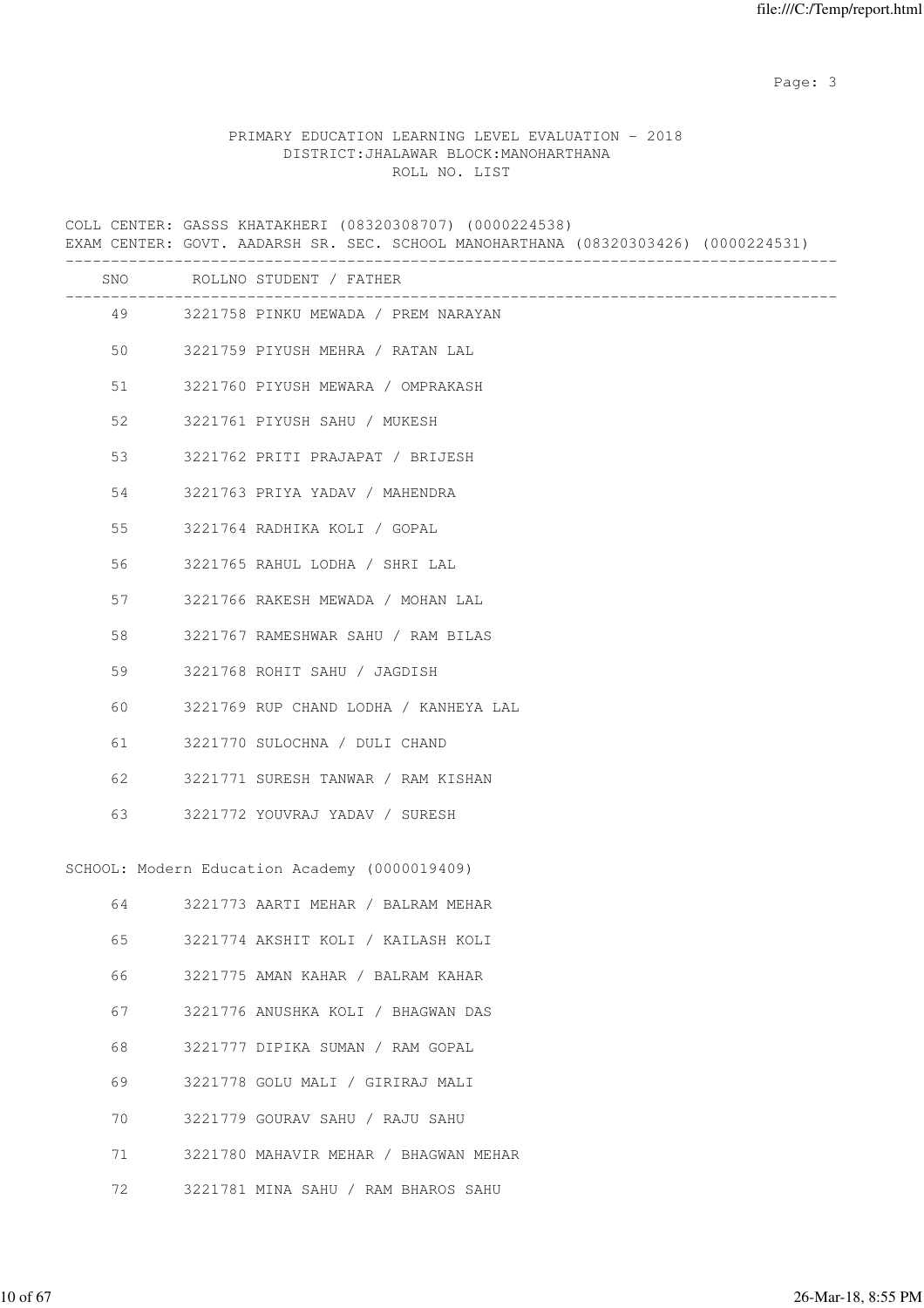Page: 4  $P$ 

#### PRIMARY EDUCATION LEARNING LEVEL EVALUATION - 2018 DISTRICT:JHALAWAR BLOCK:MANOHARTHANA ROLL NO. LIST

COLL CENTER: GASSS KHATAKHERI (08320308707) (0000224538) EXAM CENTER: GOVT. AADARSH SR. SEC. SCHOOL MANOHARTHANA (08320303426) (0000224531) ------------------------------------------------------------------------------------- SNO ROLLNO STUDENT / FATHER ------------------------------------------------------------------------------------- 73 3221782 MOHIT MEHAR / SURESH MEHAR 74 3221783 MUSKAN LODHA / GANESH LODHA 75 3221784 PIYUSH / RATAN LAL 76 3221785 PRACHI MAHESHWARI / RADHESHYAM 77 3221786 PRADIP MEHAR / MUKESH MEHAR 78 3221787 PRATHVI CHOHAN / VIRENDRA CHOHAN 79 3221788 PURI LAL BHEEL / RAM DAYAL BHEEL 80 3221789 RAMESHWAR KUMAR / BABU LAL 81 3221790 ROSHNI PRAJAPATI / JAGDISH 82 3221791 RUPCHAND LODHA / KANHIYA LAL 83 3221792 SAKSHI MEHARA / MUKESH MEHAR 84 3221793 SALONI JOGI / JAGDISH JOGI 85 3221794 SHANU LODHA / GANPATH LODHA 86 3221795 VIKAS GURJAR / PAPPU LAL SCHOOL: SUMAN SENIOR SECONDRY SCHOOL (0000019613) 87 3221796 ARJUN KUMAR / NAND KISHOR 88 3221797 DEEPAK SUMAN / BADRI LAL 89 3221798 DIKSHA LUHAR / PURUSHOTTAM 90 3221799 GOURAV SAHU / MUKESH SAHU 91 3221800 HIMESH SHARMA / OM PRAKASH 92 3221801 JITENDRA / BAPU LAL 93 3221802 KANISHK JAIN / DEVENDRA 94 3221803 KU.VANDANA JATAV / DILIP JATAV 95 3221804 LALIT TANWAR / NANDRAM 96 3221805 MANGI LAL / VIJAY SINGH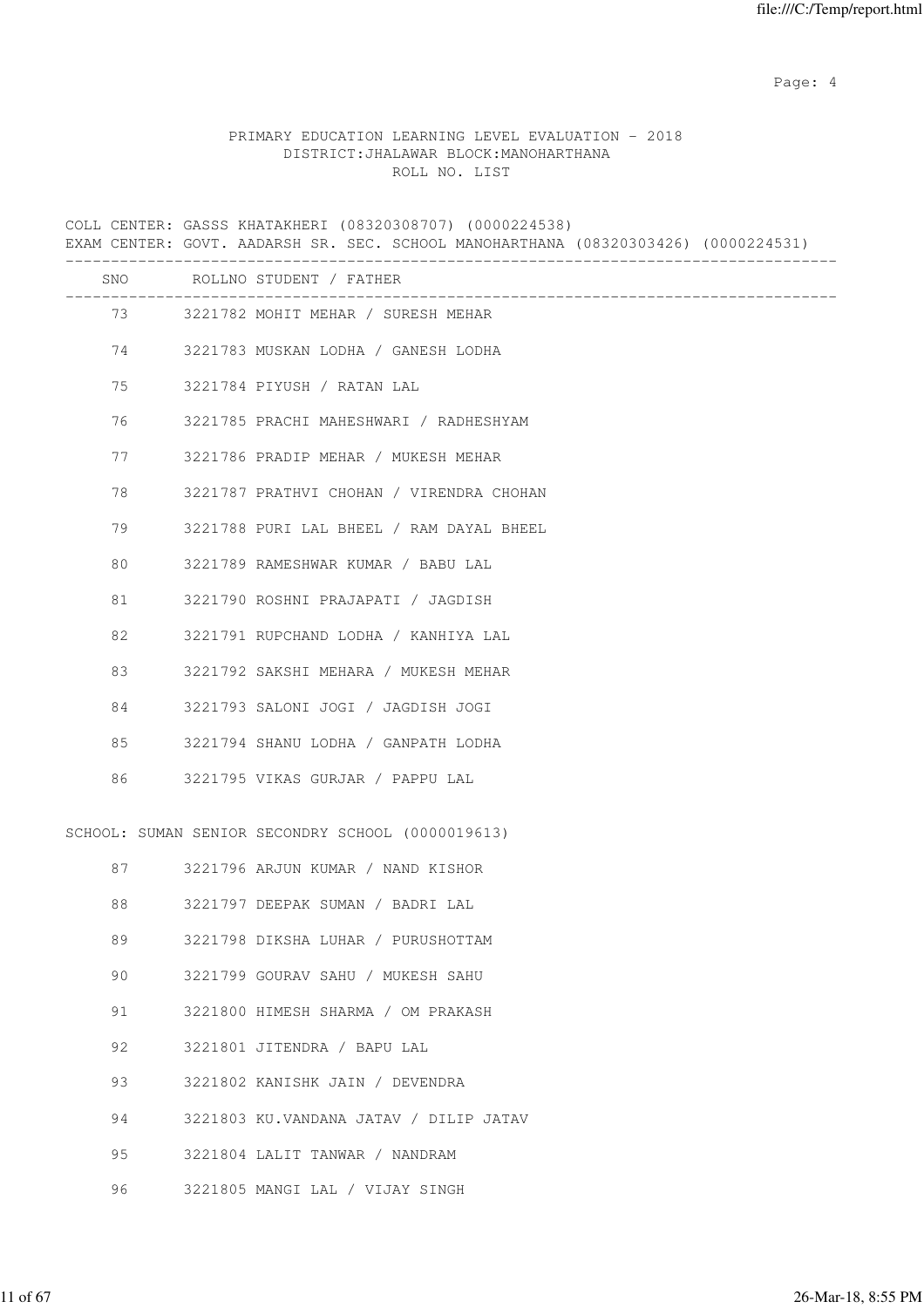Page: 5  $P$  and  $P$  and  $P$  and  $P$  and  $P$  and  $P$  and  $P$  and  $P$  and  $P$  and  $P$  and  $P$  and  $P$  and  $P$  and  $P$  and  $P$  and  $P$  and  $P$  and  $P$  and  $P$  and  $P$  and  $P$  and  $P$  and  $P$  and  $P$  and  $P$  and  $P$  and  $P$  an

### PRIMARY EDUCATION LEARNING LEVEL EVALUATION - 2018 DISTRICT:JHALAWAR BLOCK:MANOHARTHANA ROLL NO. LIST

COLL CENTER: GASSS KHATAKHERI (08320308707) (0000224538) EXAM CENTER: GOVT. AADARSH SR. SEC. SCHOOL MANOHARTHANA (08320303426) (0000224531) ------------------------------------------------------------------------------------- SNO ROLLNO STUDENT / FATHER ------------------------------------------------------------------------------------- 97 3221806 MUKESH TANWAR / RANG LAL 98 3221807 NEELU MEENA / GULAB CHAND 99 3221808 NIHARIKA / MUKESH SAHU 100 3221809 PANKAJ SAHU / DINESH 101 3221810 PAYAL SAHU / GIRIRAJ 102 3221811 RAHUL KOLI / SATEYNARAYAN 103 3221812 RAKESH KUMAR / GOPAL LAL 104 3221813 SAMANDAR SINGH / MOR SINGH 105 3221814 UMESH MAHAWAR / BASANTI LAL SCHOOL: BHASKAR COMPUTERISED PUBLIC SCHOOL (0000030030) 106 3221815 ANIL LODHA / DULI CHAND 107 3221816 ARJUN KUMAR / BALCHAND 108 3221817 DESHRAJ / RAMESH CHAND 109 3221818 DEVCHAND / HIRA LAL 110 3221819 DIKSHA / PURUSHOTTAM 111 3221820 DURGESH LOGHA / BIRDHI CHAND 112 3221821 HARI OM GUJAR / JUGAL KISHOR 113 3221822 HARI OM LODHA / TULSIRAM 114 3221823 JASVEER SINGH / JAGDISH PRASAD 115 3221824 KAPIL LODHA / TEMCHAND 116 3221825 NEELU KUMARI / KALURAM 117 3221826 NEERAJ KUMAR / MANGI LAL 118 3221827 NITESH LODHA / OMPRAKASH LODHA 119 3221828 RAGHU NANDAN / GHANSHYAM 120 3221829 RAJ KUMAR / MANGI LAL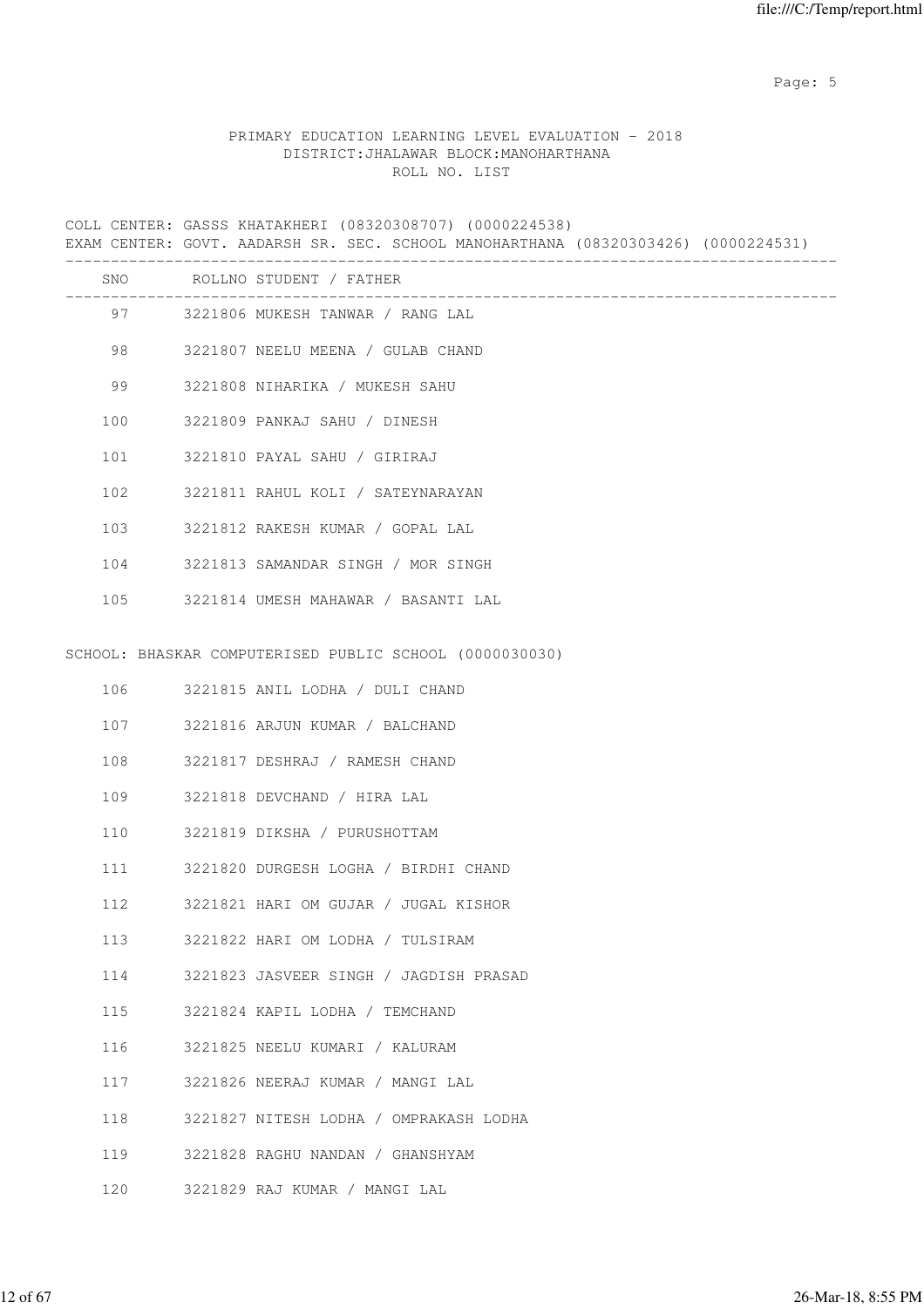Page: 6  $P$  and  $P$  and  $P$  and  $P$  and  $P$  and  $P$  and  $P$  and  $P$  and  $P$  and  $P$  and  $P$  and  $P$  and  $P$  and  $P$  and  $P$  and  $P$  and  $P$  and  $P$  and  $P$  and  $P$  and  $P$  and  $P$  and  $P$  and  $P$  and  $P$  and  $P$  and  $P$  an

#### PRIMARY EDUCATION LEARNING LEVEL EVALUATION - 2018 DISTRICT:JHALAWAR BLOCK:MANOHARTHANA ROLL NO. LIST

COLL CENTER: GASSS KHATAKHERI (08320308707) (0000224538) EXAM CENTER: GOVT. AADARSH SR. SEC. SCHOOL MANOHARTHANA (08320303426) (0000224531) ------------------------------------------------------------------------------------- SNO ROLLNO STUDENT / FATHER ------------------------------------------------------------------------------------- 121 3221830 RASUL KUMARI / MOR SINH 122 3221831 SANJNA KUMARI / RAMBILAS 123 3221832 SHEELA LODHA / JAGDISH PRASAD 124 3221833 SHIVANI LODHA / DHULI LAL 125 3221834 SUMIT LODHA / NONTI RAM 126 3221835 SUNIL KUMAR / BEERAM CHAND 127 3221836 SURAJ KUMAR / MOHAN LAL SCHOOL: MODERN EDUCATION ACADEMY ENGLISH MEDIEM (0000031803) 128 3221837 ANUJIT JAIN / JITENDRA JAIN 129 3221838 ANURAG LODHA / KAMLESH LODHA 130 3221839 DHRUV SONI / PRAVEEN SONI 131 3221840 GOURAV NAGAR / NATWAR NAGAR 132 3221841 JIGGYANSHU LODHA / LAL CHAND LODHA 133 3221842 KHUSHI GUPTA / MUKESH GUPTA 134 3221843 LAKHYA NAMA / RAJESH NAMA 135 3221844 LAKSHYA KHANDELWAL / AASHISH KHANDELWAL 136 3221845 NATWAR LODHA / AASHARAM LODHA 137 3221846 RITIK CHAKRADHARI / BHUPENDRA PRAJAPATI 138 3221847 SHIVANI MEHAR / MURLIMANOHAR MEHAR 139 3221848 SOMIYA OJHA / PAWAN OJHA 140 3221849 TARUN SAHU / MAHESH SAHU 141 3221850 VANDANA JOGI / NARENDRA JOGI 142 3221851 VARNIKA VARMA / RAJESH KUMAR

SCHOOL: SWAMI VASU DEVANAND SHIKSAHN SANSTHAN MANOHARTHANA (0000032581)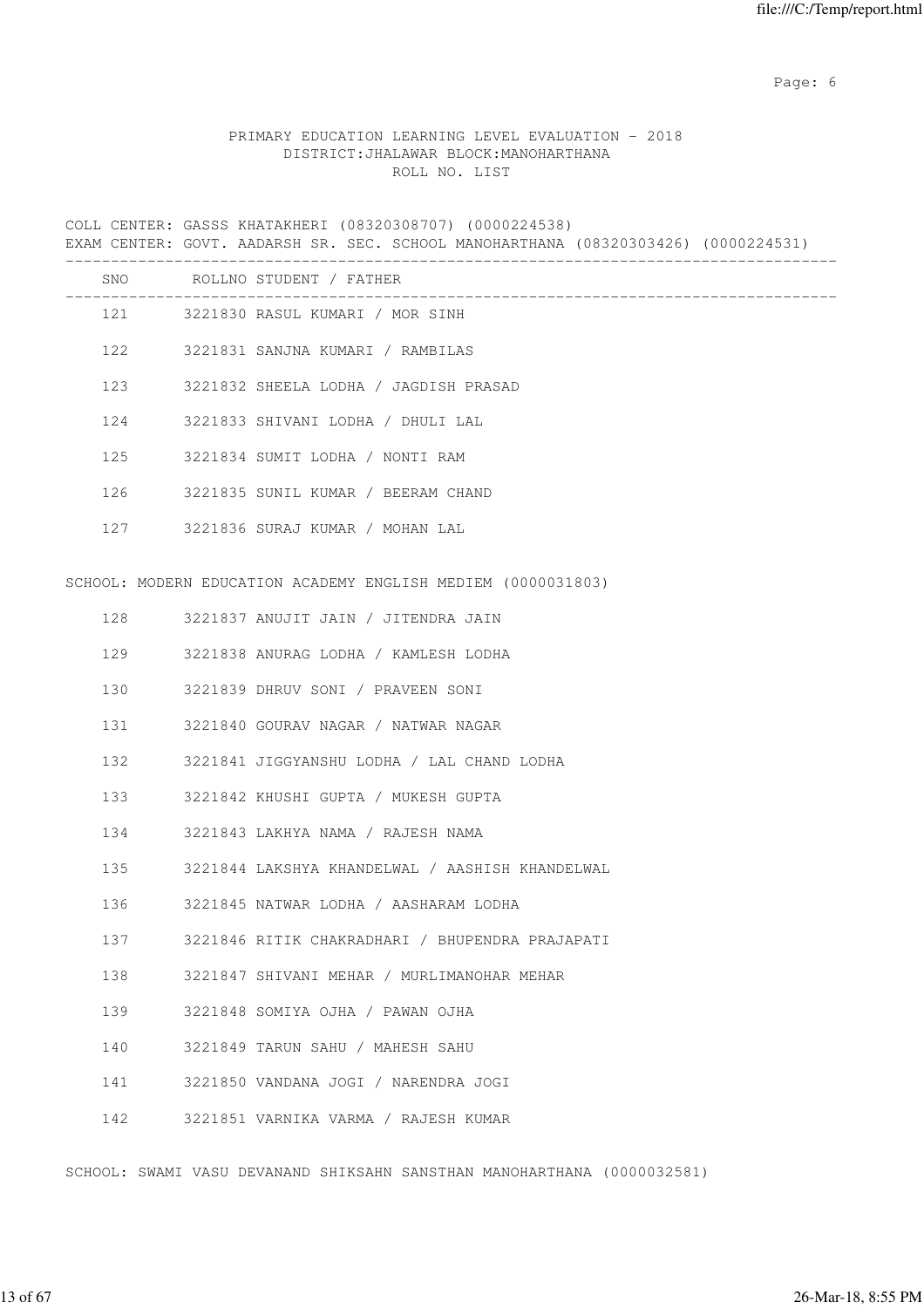Page: 7  $P$  and  $P$  and  $P$  and  $P$  and  $P$  and  $P$  and  $P$  and  $P$  and  $P$  and  $P$  and  $P$  and  $P$  and  $P$  and  $P$  and  $P$  and  $P$  and  $P$  and  $P$  and  $P$  and  $P$  and  $P$  and  $P$  and  $P$  and  $P$  and  $P$  and  $P$  and  $P$  an

#### PRIMARY EDUCATION LEARNING LEVEL EVALUATION - 2018 DISTRICT:JHALAWAR BLOCK:MANOHARTHANA ROLL NO. LIST

COLL CENTER: GASSS KHATAKHERI (08320308707) (0000224538) EXAM CENTER: GOVT. AADARSH SR. SEC. SCHOOL MANOHARTHANA (08320303426) (0000224531) ------------------------------------------------------------------------------------- SNO ROLLNO STUDENT / FATHER ------------------------------------------------------------------------------------- 143 3221852 AASHISH / BABLU 144 3221853 AAVESH KHAN / JAVED KHAN 145 3221854 ABHISHEK SHARMA / RAM NARYAN 146 3221855 AKASH / PUNAMCHAND 147 3221856 ANURADHA SHARMA / RAJENDRA SHARMA 148 3221857 ASHISH SUMAN / RADHESHYAM 149 3221858 BANTEE MEHAR / RAJESH MEHAR 150 3221859 JITENDAR KUMAR / RAM SWROOP 151 3221860 KESHAV SHARMA / ARVIND SHARMA 152 3221861 KHUSHI BHEEL / PRAKASH CHAND 153 3221862 KRISHNA / MOHAN LAL 154 3221863 MAYA BAI / DWARKA LAL 155 3221864 MORLI POTTAR / JANK ILAL 156 3221865 NEELU / PUNAMCHAND 157 3221866 PUSPENDRA SHARMA / RAMNARAYAN 158 3221867 RAVINA GURJAR / HIRA LALA 159 3221868 ROHIT DHOBI / PAPPU LAL 160 3221869 SADNA / RADHESHYAM 161 3221870 SANJANA SAHU / SHUKHA LAL 162 3221871 SHALU / PUNAM CHAND 163 3221872 SITARAM GURJAR / JAGDISH 164 3221873 SUMAN / GOVIND 165 3221874 VISHAKA / GOVIND SCHOOL: BHARAT CONVENT ENGLISH MEDIUM SCHOOL (0000036493)

166 3221875 ALLIYA / RAFIK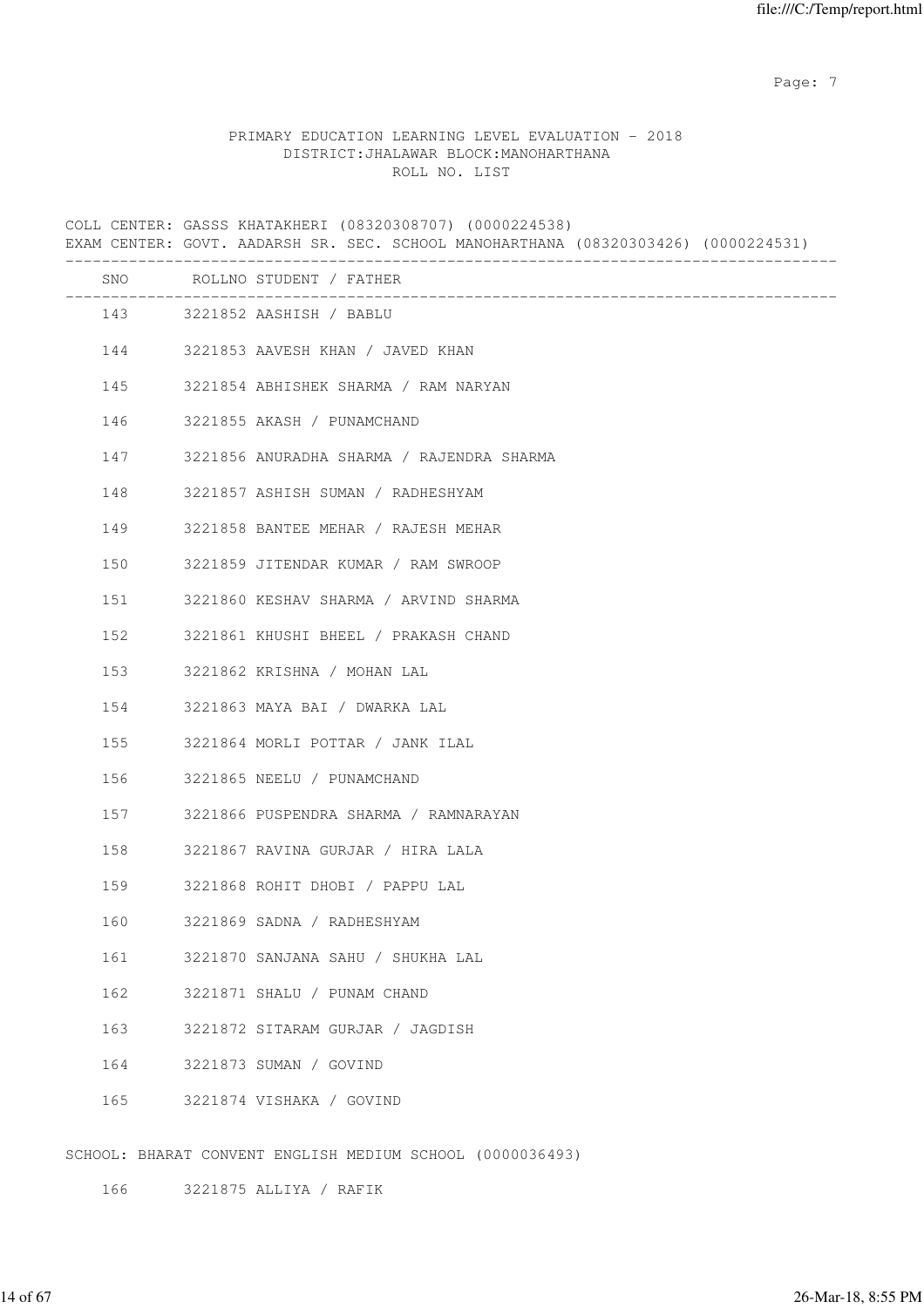en de la provincia de la provincia de la provincia de la provincia de la provincia de la provincia de la provi

#### PRIMARY EDUCATION LEARNING LEVEL EVALUATION - 2018 DISTRICT:JHALAWAR BLOCK:MANOHARTHANA ROLL NO. LIST

COLL CENTER: GASSS KHATAKHERI (08320308707) (0000224538) EXAM CENTER: GOVT. AADARSH SR. SEC. SCHOOL MANOHARTHANA (08320303426) (0000224531) ------------------------------------------------------------------------------------- SNO ROLLNO STUDENT / FATHER ------------------------------------------------------------------------------------- 167 3221876 BUSHRA / SAEED 168 3221877 CHETAN / ISHWAR LAL 169 3221878 GOURAV / OM PRAKASH 170 3221879 GOURAV / MUKESH 171 3221880 KASHISH / DINESH 172 3221881 LAKSHYA / RAJESH 173 3221882 MEHUL / JITU SONI 174 3221883 PURNIMA / DHANRAJ 175 3221884 STUTI JAIN / NAVEEN 176 3221885 UDDHAV / VIPIN 177 3221886 UJWAL / JAGDISH SCHOOL: KIDS PARADISE PUBLIC SCHOOL (0000047248) 178 3221887 ANJALI LODHA / PHOOL CHAND 179 3221888 LAKSHIT POONIA / DINESH PUNIYA 180 3221889 MANSHA SONI / ANTIM SONI 181 3221890 SAKSHI NAMDAV / DINESH NAMDAV 182 3221891 SAVI SHARMA / AMIT 183 3221892 SITUTI RAATHI / RADHESHYAM RAATHI 184 3221893 TANAY SONI / NARENDRASONI 185 3221894 VIDHI GOUTAM / RAJNISH GOTTAM SCHOOL: SWAMI VIVEKANAND PUBLIC SCHOOL (0000058005) 186 3221895 MAHAVIR PRASAD / MANGI LAL

SCHOOL: Govt. Aadarsh Sr. Sec. School Manoharthana (0000224531)

187 3221896 ARJUN LUHAR / BIRAM CHAND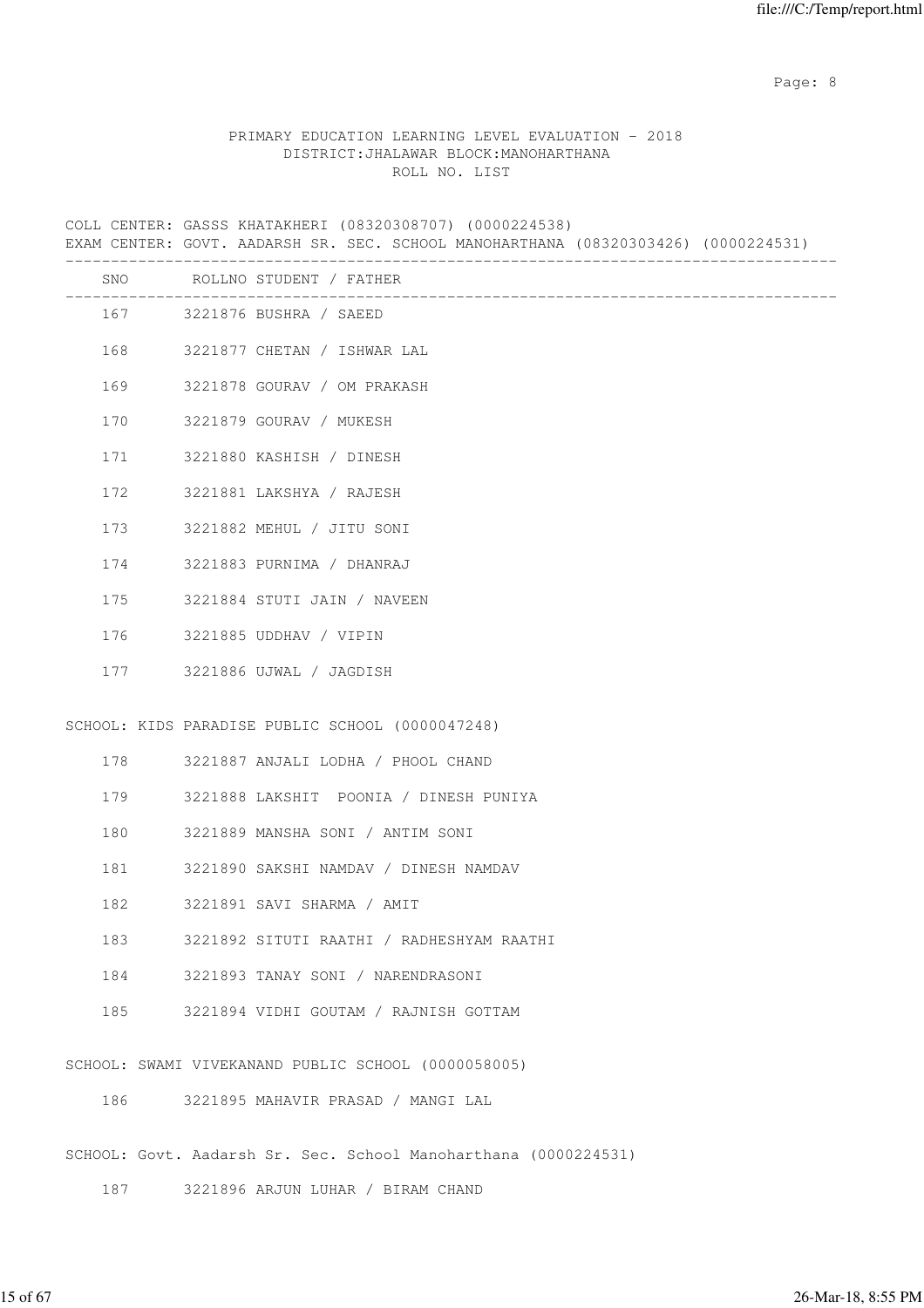en de la provincia de la provincia de la provincia de la provincia de la provincia de la provincia de la provi

### PRIMARY EDUCATION LEARNING LEVEL EVALUATION - 2018 DISTRICT:JHALAWAR BLOCK:MANOHARTHANA ROLL NO. LIST

COLL CENTER: GASSS KHATAKHERI (08320308707) (0000224538) EXAM CENTER: GOVT. AADARSH SR. SEC. SCHOOL MANOHARTHANA (08320303426) (0000224531) ------------------------------------------------------------------------------------- SNO ROLLNO STUDENT / FATHER ------------------------------------------------------------------------------------- 188 3221897 ARUN / MEHTAB 189 3221898 DINESH KUMAR / KAILASH CHAND 190 3221899 GOVIND / SOHAN LAL 191 3221900 HEMLATA / MOHAN CHAND 192 3221901 HEMRAJ MEHAR / PURUSHOTTAM 193 3221902 INDRAJEET / KAILASH CHAND 194 3221903 JYOTI / CHAUTH MAL 195 3221904 KUSHAL / KANHAIYA LAL 196 3221905 LAXMI / BABULAL 197 3221906 LAXMI BAI / BANWARI 198 3221907 MANGILAL RAIDAS / CHOTU LAL RAIDAS 199 3221908 MEENA KUMARI LUHAR / JAGDISH LUHAR 200 3221909 MUSKAN / JAGDISH 201 3221910 PARVATI / BHAGVAN DAS 202 3221911 PUJA / BAL CHAND 203 3221912 RAHUL RAIDAS / BABULAL 204 3221913 RINKU KUMARI / MOHAN LAL 205 3221914 SANJU KUMAR / PHOOL CHAND 206 3221915 SEEMA / CHANDU LAL 207 3221916 SEEMA / CHAUTH MAL 208 3221917 SHIVA / BIRAM CHNAD 209 3221918 SURAJ / CHAUTH MAL 210 3221919 SURAJ / JAGANNATH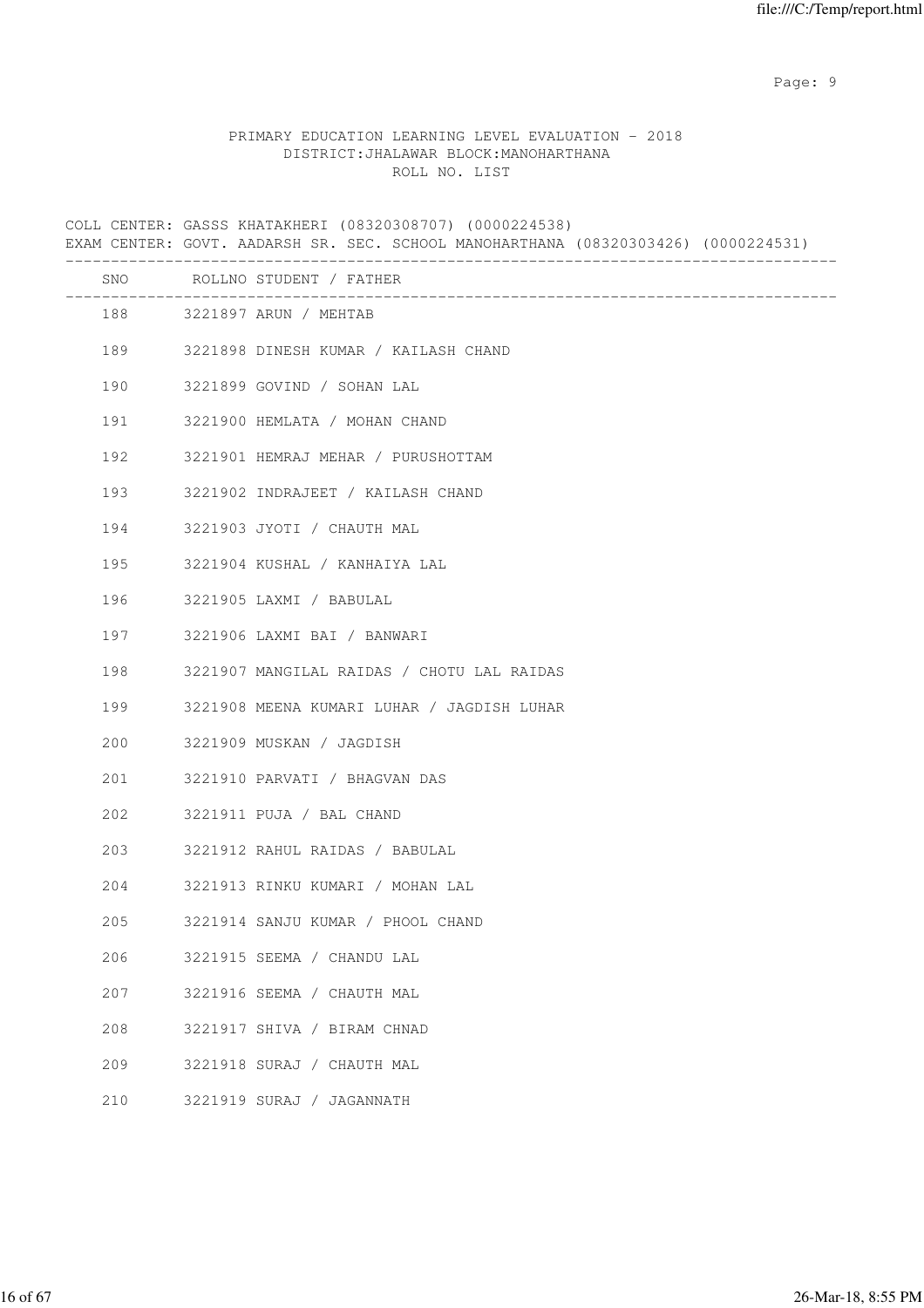## PRIMARY EDUCATION LEARNING LEVEL EVALUATION - 2018 DISTRICT:JHALAWAR BLOCK:MANOHARTHANA ROLL NO. LIST

|                       | COLL CENTER: GASSS KHATAKHERI (08320308707) (0000224538)<br>EXAM CENTER: GOVT.SR.SEC.SCHOOL TODRI MEERAN (08320303503) (0000224532) |
|-----------------------|-------------------------------------------------------------------------------------------------------------------------------------|
|                       | SNO ROLLNO STUDENT / FATHER                                                                                                         |
|                       | SCHOOL: GOVT.SR.SEC.SCHOOL TODRI MEERAN (0000224532)                                                                                |
| $\mathbf{1}$          | 3221920 ANKIT KUMAR / RAMNARAYAN                                                                                                    |
| $\mathbf{2}^{\prime}$ | 3221921 ANKIT KUMAR / GULAB CHAND                                                                                                   |
| 3                     | 3221922 ARJUN KUMAR / GHEESA LAL                                                                                                    |
| 4                     | 3221923 BALVEER / HARAK CHAND                                                                                                       |
| 5                     | 3221924 BINDU BAI / BIRAM LAL                                                                                                       |
| 6                     | 3221925 DEVCHAND / GHANSHYAM                                                                                                        |
| 7                     | 3221926 JUGRAJ / RAMESH CHAND                                                                                                       |
| 8                     | 3221927 JUGRAJ / RAMCHANDRA                                                                                                         |
| 9                     | 3221928 KALI BAI / RAM DAYAL                                                                                                        |
| 10                    | 3221929 LAXMI BAI / PAPPU LAL                                                                                                       |
| 11                    | 3221930 MANISHA BAI / PAPPU LAL                                                                                                     |
| 12                    | 3221931 MOHAN LAL / RAMKALYAN                                                                                                       |
| 13                    | 3221932 RAM BILASH / PAPPU LAL                                                                                                      |
| 14                    | 3221933 RAMBILAS / RAMKALYAN                                                                                                        |
| 15                    | 3221934 RATAN LAL / RODU LAL                                                                                                        |
| 16                    | 3221935 RAVINA BAI / KANHEYA LAL                                                                                                    |
| 17                    | 3221936 RAVINA BAI / BIRAM CHAND                                                                                                    |
| 18                    | 3221937 REENA BAI / BHANVER SINGH                                                                                                   |
| 19                    | 3221938 RINKU BAI / SHRI LAL                                                                                                        |
| 20                    | 3221939 SHEELA BAI / BHARAT SINGH                                                                                                   |
| 21                    | 3221940 SHIVANI BAI / GHEESA LAL                                                                                                    |
| 22                    | 3221941 SHIVANI KUMARI / RAMDAYAL                                                                                                   |
| 23                    | 3221942 SONA BAI / MOHAN LAL                                                                                                        |
| 24                    | 3221943 VINOD KUMAR / BADRI LAL                                                                                                     |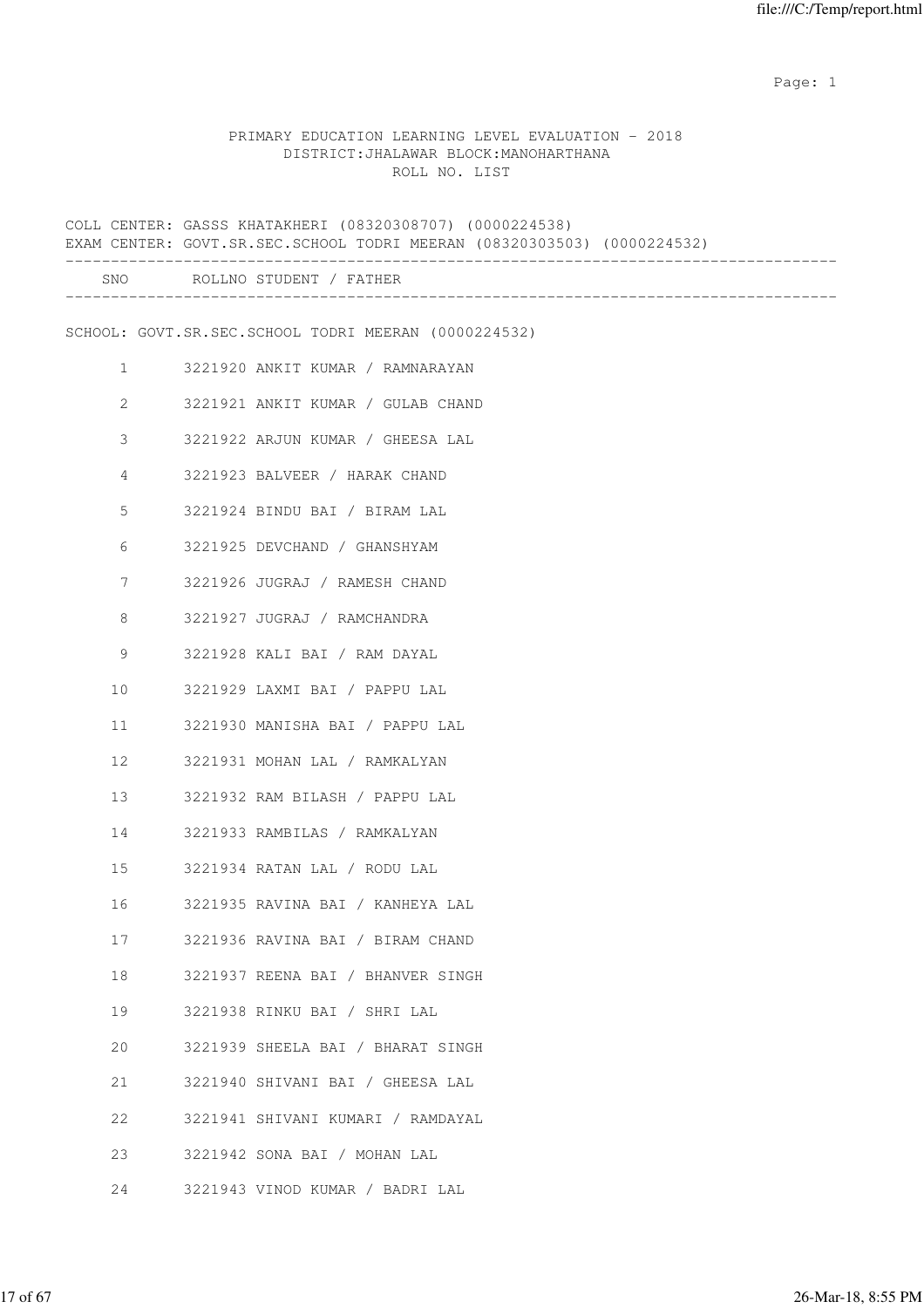# PRIMARY EDUCATION LEARNING LEVEL EVALUATION - 2018 DISTRICT:JHALAWAR BLOCK:MANOHARTHANA ROLL NO. LIST

|    | COLL CENTER: GASSS KHATAKHERI (08320308707) (0000224538)<br>EXAM CENTER: GOVT.SR.SEC.SCHOOL TODRI MEERAN (08320303503) (0000224532) |  |  |  |
|----|-------------------------------------------------------------------------------------------------------------------------------------|--|--|--|
|    | SNO ROLLNO STUDENT / FATHER                                                                                                         |  |  |  |
| 25 | 3221944 VINOD KUMAR / RAMKALYAN                                                                                                     |  |  |  |
|    | 26 3221945 VISHNU KUMAR / BABU LAL                                                                                                  |  |  |  |
|    | 27 3221946 VISHNU KUMAR / BHARAT SINGH                                                                                              |  |  |  |
|    | SCHOOL: GSS BUDHAWADA (0000224571)                                                                                                  |  |  |  |
| 28 | 3221947 BEERAMCHAND LODHA / PHOOLCHAND LODHA                                                                                        |  |  |  |
| 29 | 3221948 DEEPCHAND LODHA / RAMDAYAL LODHA                                                                                            |  |  |  |
| 30 | 3221949 DHAPU BAI BHEEL / RODULAL                                                                                                   |  |  |  |
| 31 | 3221950 DILIP KUMAR LODHA / HARI KISHAN                                                                                             |  |  |  |
| 32 | 3221951 GAYATRI LODHA / HARIKISHAN                                                                                                  |  |  |  |
| 33 | 3221952 HEMLATA CHAMAR / RAMBILAS                                                                                                   |  |  |  |
| 34 | 3221953 KHUSHBOO LODHA / DHANNA LAL                                                                                                 |  |  |  |
| 35 | 3221954 KHUSHBOO LODHA / GHANSI LAL                                                                                                 |  |  |  |
| 36 | 3221955 MAMTA BAI LODHA / BEERAMCHAND                                                                                               |  |  |  |
| 37 | 3221956 MANBHARI LODHA / JAMNA LAL                                                                                                  |  |  |  |
| 38 | 3221957 MUSKAN GADRI / RAMBILAS GADRI                                                                                               |  |  |  |
| 39 | 3221958 NAVEEN KUMAR LODHA / LALJIRAM                                                                                               |  |  |  |
| 40 | 3221959 NEELU KUMARI CHAMAR / SHRILAL                                                                                               |  |  |  |
| 41 | 3221960 NITESH KUMAR / BEERAMCHAND LODHA                                                                                            |  |  |  |
| 42 | 3221961 PANKAJ GADRI / MANGILAL                                                                                                     |  |  |  |
| 43 | 3221962 PAWAN KUMAR LODHA / GHANSHYAM                                                                                               |  |  |  |
| 44 | 3221963 POOJA KUMARI LODHA / RAMDAYAL LODHA                                                                                         |  |  |  |
| 45 | 3221964 POOJA KUMARI LODHA / RADHESHYAM                                                                                             |  |  |  |
| 46 | 3221965 POOJA KUMARI LODHA / DULICHAND                                                                                              |  |  |  |
| 47 | 3221966 RADHA KUMARI LODHA / RAMKALYAN                                                                                              |  |  |  |
| 48 | 3221967 RAHUL GADRI / BADRILAL                                                                                                      |  |  |  |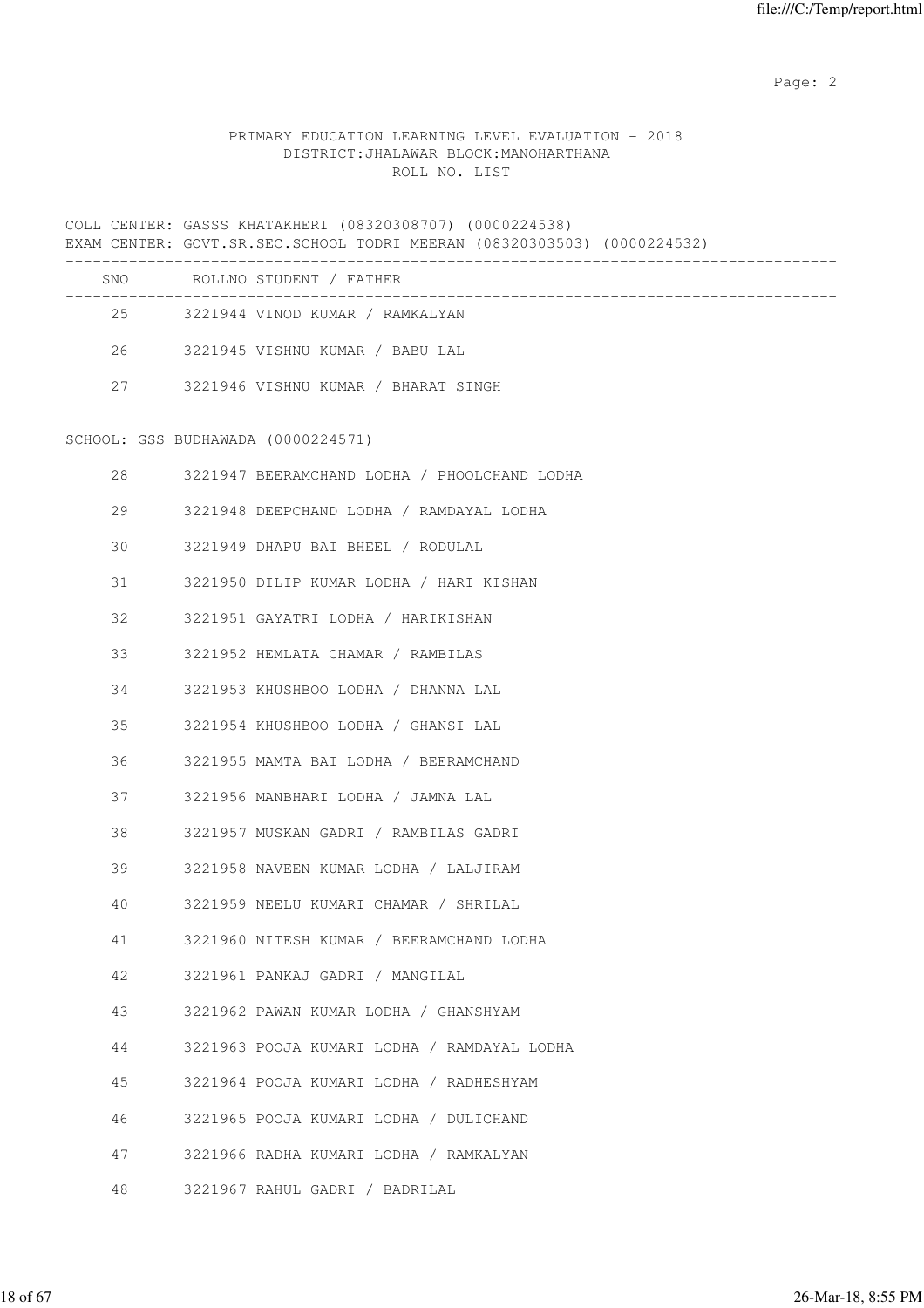Page: 3

# PRIMARY EDUCATION LEARNING LEVEL EVALUATION - 2018 DISTRICT:JHALAWAR BLOCK:MANOHARTHANA ROLL NO. LIST

|    | COLL CENTER: GASSS KHATAKHERI (08320308707) (0000224538)<br>EXAM CENTER: GOVT.SR.SEC.SCHOOL TODRI MEERAN (08320303503) (0000224532) |                                                   |  |  |
|----|-------------------------------------------------------------------------------------------------------------------------------------|---------------------------------------------------|--|--|
|    |                                                                                                                                     | SNO ROLLNO STUDENT / FATHER                       |  |  |
|    |                                                                                                                                     | 49 3221968 RAMSEVAK LODHA / RAMBILAS              |  |  |
| 50 |                                                                                                                                     | 3221969 SEEMA KUMARI LODHA / BEERAM LAL           |  |  |
| 51 |                                                                                                                                     | 3221970 SHUBHAM LODHA / RODULAL                   |  |  |
|    |                                                                                                                                     | SCHOOL: GUPS BADGAON (0000466647)                 |  |  |
| 52 |                                                                                                                                     | 3221971 AAYUSH / LAXMINARAYAN                     |  |  |
| 53 |                                                                                                                                     | 3221972 BAJRANG NAI / MISHRI LAL                  |  |  |
| 54 |                                                                                                                                     | 3221973 DHAPU LODHA / NAND RAM                    |  |  |
| 55 |                                                                                                                                     | 3221974 GOVIND LODHA / MANGI LAL                  |  |  |
| 56 |                                                                                                                                     | 3221975 JYOTI SEN / MUKESH                        |  |  |
| 57 |                                                                                                                                     | 3221976 KALI BHEEL / PAPPU LAL                    |  |  |
| 58 |                                                                                                                                     | 3221977 KAPIL / TEM CHAND                         |  |  |
| 59 |                                                                                                                                     | 3221978 MANISH KUMAR LODHA / NONTI RAM            |  |  |
| 60 |                                                                                                                                     | 3221979 MITHLESH / KALURAM                        |  |  |
| 61 |                                                                                                                                     | 3221980 SANDIP LODHA / BARDI CHAND                |  |  |
| 62 |                                                                                                                                     | 3221981 SAVITRI LODHA / NONTI RAM                 |  |  |
| 63 |                                                                                                                                     | 3221982 SEEMA LODHA / DHANNA LAL                  |  |  |
| 64 |                                                                                                                                     | 3221983 SIVANI LODHA / GOVIND                     |  |  |
|    |                                                                                                                                     | SCHOOL: GPS SHYAMPURA MAJARA BADGAON (0000466648) |  |  |
| 65 |                                                                                                                                     | 3221984 DEVENDRAKUMAR / DULI CHAND                |  |  |
| 66 |                                                                                                                                     | 3221985 MAHENDRA KUMAR / RAM CHANDRA              |  |  |
| 67 |                                                                                                                                     | 3221986 MANGI BAI / PARMANAND                     |  |  |
| 68 |                                                                                                                                     | 3221987 NAVAL KISHOR / MANGI LAL                  |  |  |
| 69 |                                                                                                                                     | 3221988 PUJA BAI / PARMANAD                       |  |  |

70 3221989 RAM GOPAL / RAM NARAYAN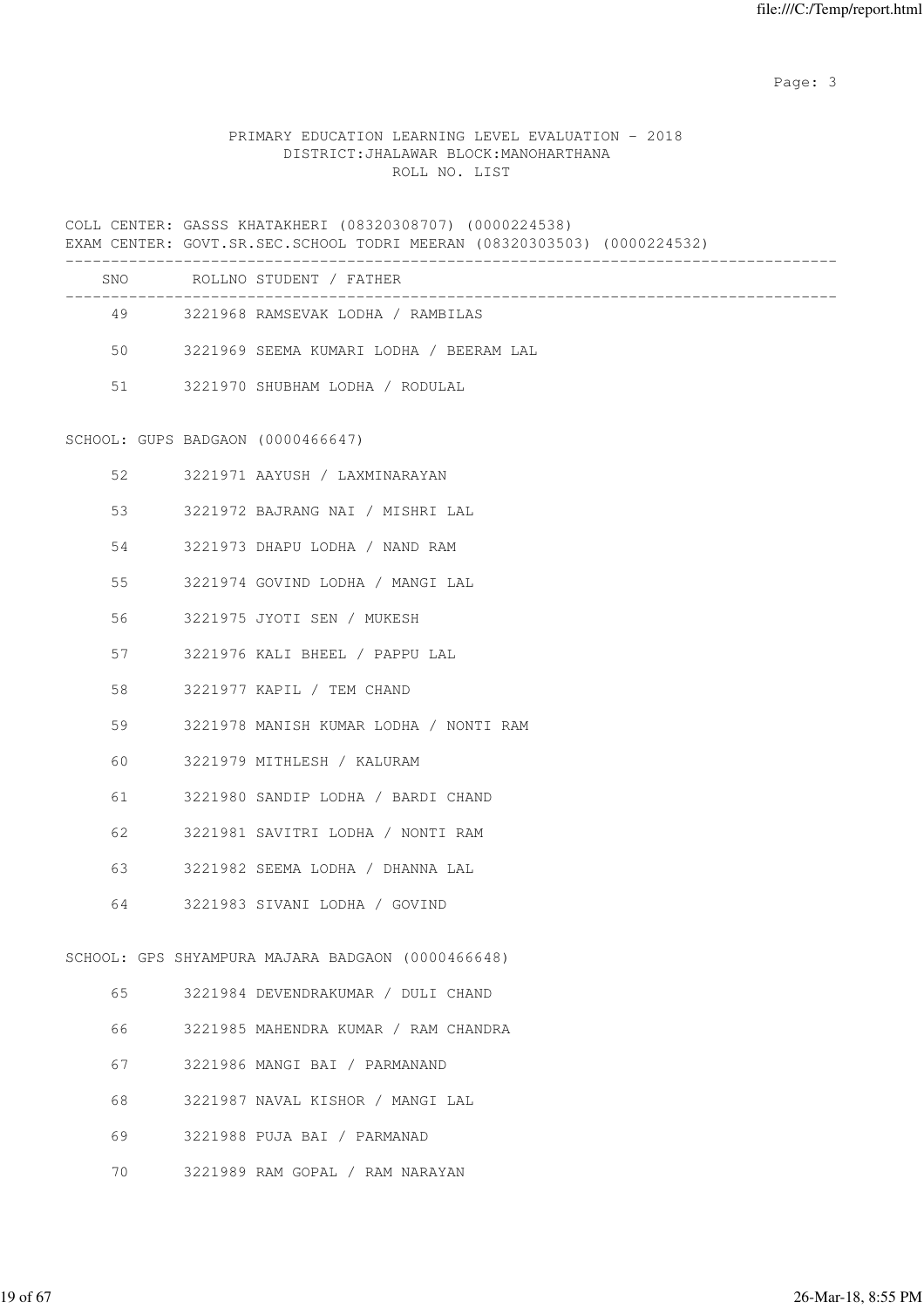Page: 4  $P$ 

## PRIMARY EDUCATION LEARNING LEVEL EVALUATION - 2018 DISTRICT:JHALAWAR BLOCK:MANOHARTHANA ROLL NO. LIST

COLL CENTER: GASSS KHATAKHERI (08320308707) (0000224538) EXAM CENTER: GOVT.SR.SEC.SCHOOL TODRI MEERAN (08320303503) (0000224532) ------------------------------------------------------------------------------------- SNO ROLLNO STUDENT / FATHER ------------------------------------------------------------------------------------- 71 3221990 RAM KANYA BAI / BHERU LAL

72 3221991 RINKU BAI / BIRAM CHAND

73 3221992 SHIVANI KUMARI / MANGI LAL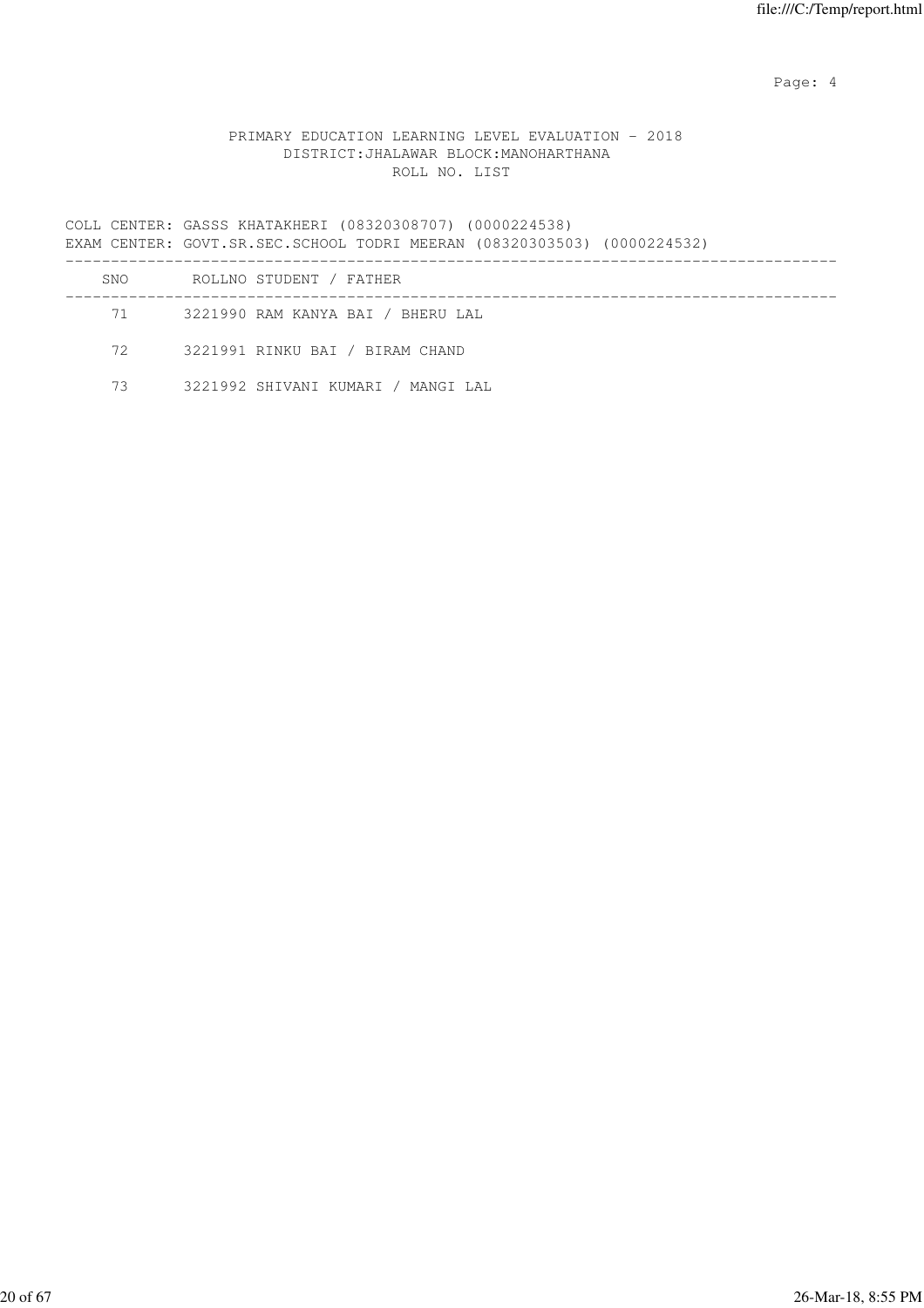#### PRIMARY EDUCATION LEARNING LEVEL EVALUATION - 2018 DISTRICT:JHALAWAR BLOCK:MANOHARTHANA ROLL NO. LIST

COLL CENTER: GASSS KHATAKHERI (08320308707) (0000224538) EXAM CENTER: GOVERNMENT ADARSH SENIOR SECONDARY SCHOOL KOLUKHEDI MALIYAN (08320303902) (0 ------------------------------------------------------------------------------------- SNO ROLLNO STUDENT / FATHER ------------------------------------------------------------------------------------- SCHOOL: GOVERNMENT ADARSH SENIOR SECONDARY SCHOOL KOLUKHEDI MALIYAN (0000224533) 1 3221993 BALRAM / CHAIN SINGH 2 3221994 BHAGWAN SINGH / SHRILAL 3 3221995 GOLU / ROOP SINGH 4 3221996 GOVINDRAM / RADHEYSHYAM 5 3221997 HEMLATA BAI / DULICHAND 6 3221998 KAMLESH / KESRI LAL 7 3221999 LALIT / MOOLCHAND 8 3222000 LALTA BAI / MOHAN LAL 9 3222001 MAMTA / PAPPU LAL 10 3222002 MAMTA / PERMANAND 11 3222003 MANBHAR / KANHYALAL 12 3222004 MANJU / BIRAM CHAND 13 3222005 NIRMA BAI / RAMESH CHAND 14 3222006 NIRMALA / RAMDAYAL 15 3222007 OMPRAKASH / DEVCHAND 16 3222008 PAWAN / MANGI LAL 17 3222009 PUJA BAI / BANE SINGH 18 3222010 RACHNA KUMARI / PARMAL SINGH 19 3222011 RAHUL / INDRA SINGH 20 3222012 RAHUL / BALLABH 21 3222013 RAJESH / HAJARI LAL 22 3222014 RAJU / MANGI LAL 23 3222015 RAMNIWAS / RODU LAL LODHA

24 3222016 RAMSWAROOP / JAILAL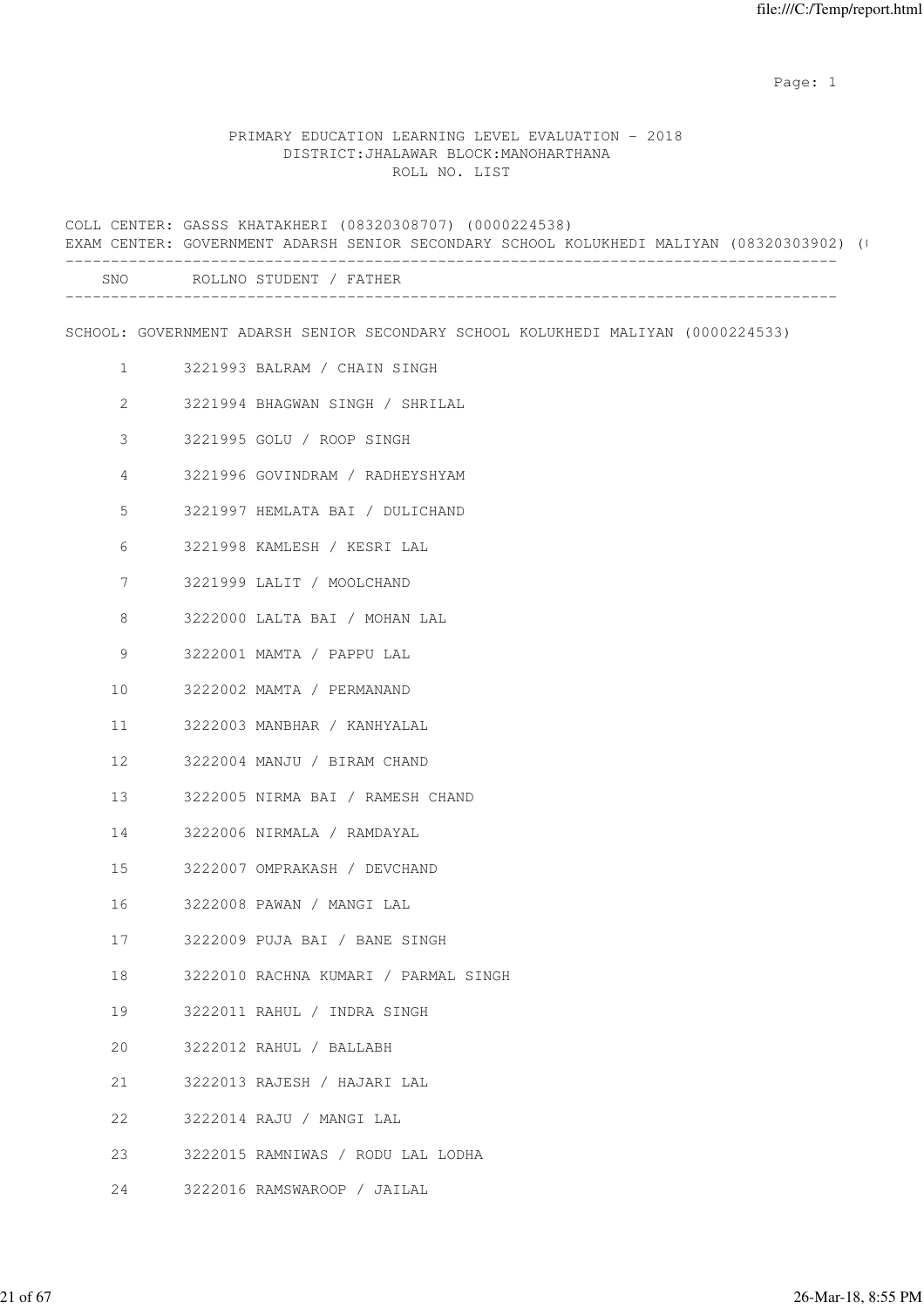#### PRIMARY EDUCATION LEARNING LEVEL EVALUATION - 2018 DISTRICT:JHALAWAR BLOCK:MANOHARTHANA ROLL NO. LIST

COLL CENTER: GASSS KHATAKHERI (08320308707) (0000224538) EXAM CENTER: GOVERNMENT ADARSH SENIOR SECONDARY SCHOOL KOLUKHEDI MALIYAN (08320303902) (0 ------------------------------------------------------------------------------------- SNO ROLLNO STUDENT / FATHER ------------------------------------------------------------------------------------- 25 3222017 RAVINA / CHANDA LAL 26 3222018 REENA / GHEESA LAL 27 3222019 REENA / DHAN SINGH 28 3222020 SADHANA / HANSRAJ 29 3222021 SHIVANI / BIRAMCHAND 30 3222022 SONA BAI / GOPAL 31 3222023 TEENA / RAMESH CHAND 32 3222024 URMILA LODHA / HEMRAJ SCHOOL: GUPS, KHERKHEDI MATA (0000412233) 33 3222025 ARUN KUMAR / RAMESH CHAND 34 3222026 DHANROOP LODHA / CHAMPA LAL 35 3222027 DHAPU BAI / JAGDISH 36 3222028 DHAPU BAI / PRMANAND 37 3222029 JITENDRA / RADHESHYAM 38 3222030 KANHA / RAM KALYAN 39 3222031 KHUSHBU BAI / KAILASH CHAND 40 3222032 KUMARI MANSHA / PANNA LAL 41 3222033 MANJU KUMARI / GAJANAND 42 3222034 NAVEEN LAVVANSHI / SANJAY LAVVANSHI 43 3222035 RAHUL KUMAR / RAM DAYAL 44 3222036 RAVINA BAI / PAPPU LAL 45 3222037 SATISH KUMAR / RAM BHAROSH 46 3222038 SHITAL BAI / BHAGWAN DAS 47 3222039 SHIVANI / HARI RAM 48 3222040 VISHNU BAI / KEVAL CHAND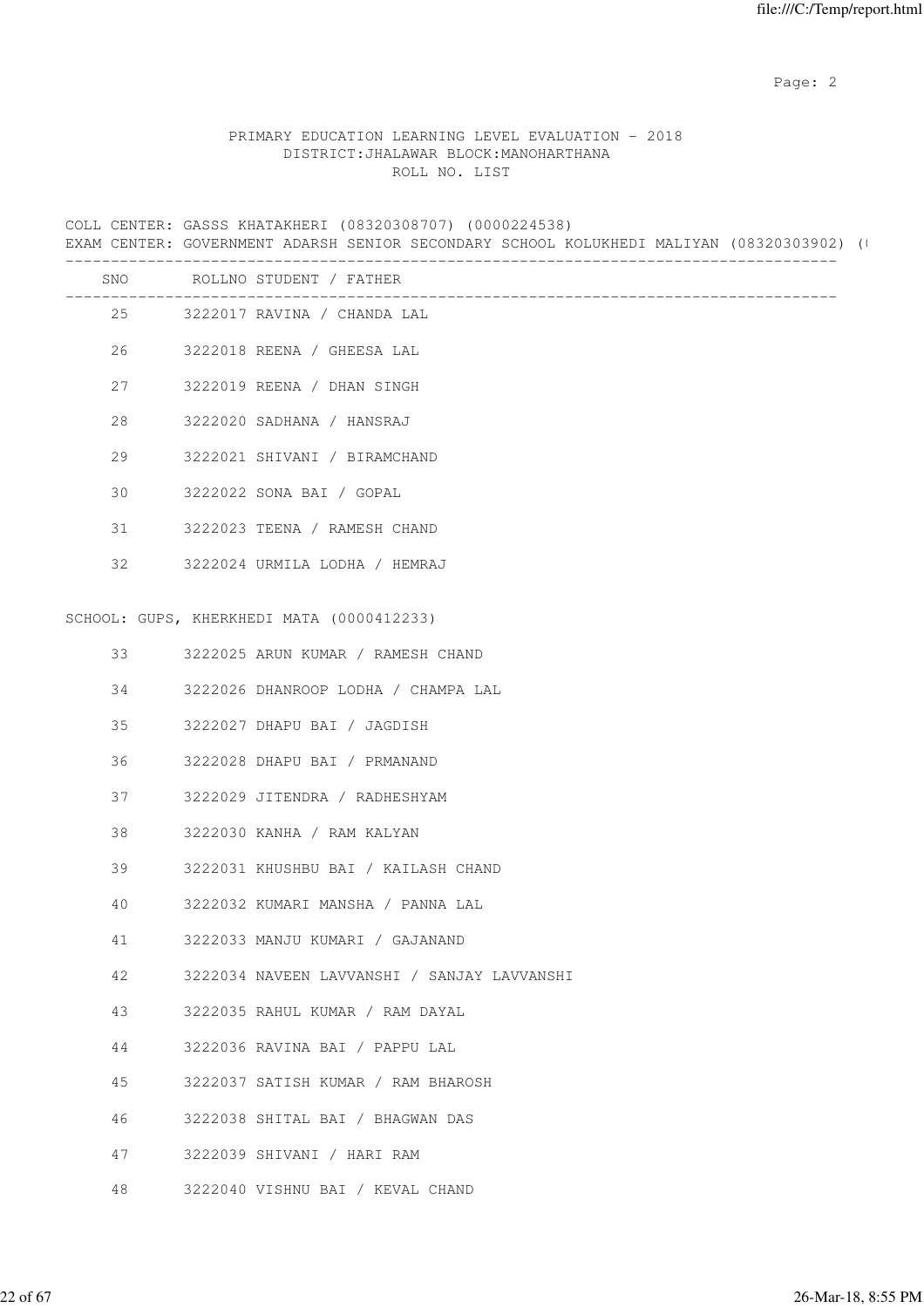Page: 3

#### PRIMARY EDUCATION LEARNING LEVEL EVALUATION - 2018 DISTRICT:JHALAWAR BLOCK:MANOHARTHANA ROLL NO. LIST

|    | COLL CENTER: GASSS KHATAKHERI (08320308707) (0000224538)<br>EXAM CENTER: GOVERNMENT ADARSH SENIOR SECONDARY SCHOOL KOLUKHEDI MALIYAN (08320303902) ( |
|----|------------------------------------------------------------------------------------------------------------------------------------------------------|
|    | SNO ROLLNO STUDENT / FATHER                                                                                                                          |
|    | SCHOOL: GUPS, LADPURA BALRAM (0000414214)                                                                                                            |
| 49 | 3222041 ANIL KUMAR / RAMRATAN                                                                                                                        |
| 50 | 3222042 ASHOK / BEERAM CHAND                                                                                                                         |
| 51 | 3222043 BHAGWANDAS / PAPPU LAL                                                                                                                       |
| 52 | 3222044 DHANROOP / RAMRATAN                                                                                                                          |
| 53 | 3222045 HEMLATA / JAGDISH                                                                                                                            |
| 54 | 3222046 KAMLESH / DULI CHAND                                                                                                                         |
| 55 | 3222047 LOKESH KUMAR / JAGDISH                                                                                                                       |
| 56 | 3222048 MANISH KUMAR / RAM DAYAL                                                                                                                     |
| 57 | 3222049 PARWATI BAI / DULI CHAND                                                                                                                     |
| 58 | 3222050 RAMNIWAS / RADHAKISHAN                                                                                                                       |
| 59 | 3222051 RAVINA BAI / MADAN LAL                                                                                                                       |
| 60 | 3222052 RAVINA LODHA / JAGDISH                                                                                                                       |
| 61 | 3222053 REENA / SHREE LAL                                                                                                                            |
| 62 | 3222054 SUNITA BAI / GULAB CHAND                                                                                                                     |
|    | SCHOOL: GPS TARAGAD (0000435410)                                                                                                                     |
| 63 | 3222055 ANKIT / PARMA NAND                                                                                                                           |
| 64 | 3222056 KRASHAN MURARI / DULICHAND                                                                                                                   |
|    | SCHOOL: GPS, GANGA HONI (0000474232)                                                                                                                 |
| 65 | 3222057 KIRAN KUMARI / RAM PRASAD                                                                                                                    |
| 66 | 3222058 MANISHAKUMARI / RADHESHYAM                                                                                                                   |
| 67 | 3222059 PARI BAI / LAXMI NARAYAN                                                                                                                     |
|    |                                                                                                                                                      |

- 68 3222060 PUJA KUMARI / RADHESHYAM
- 69 3222061 RAVI SHANKAR / RADHESHYAM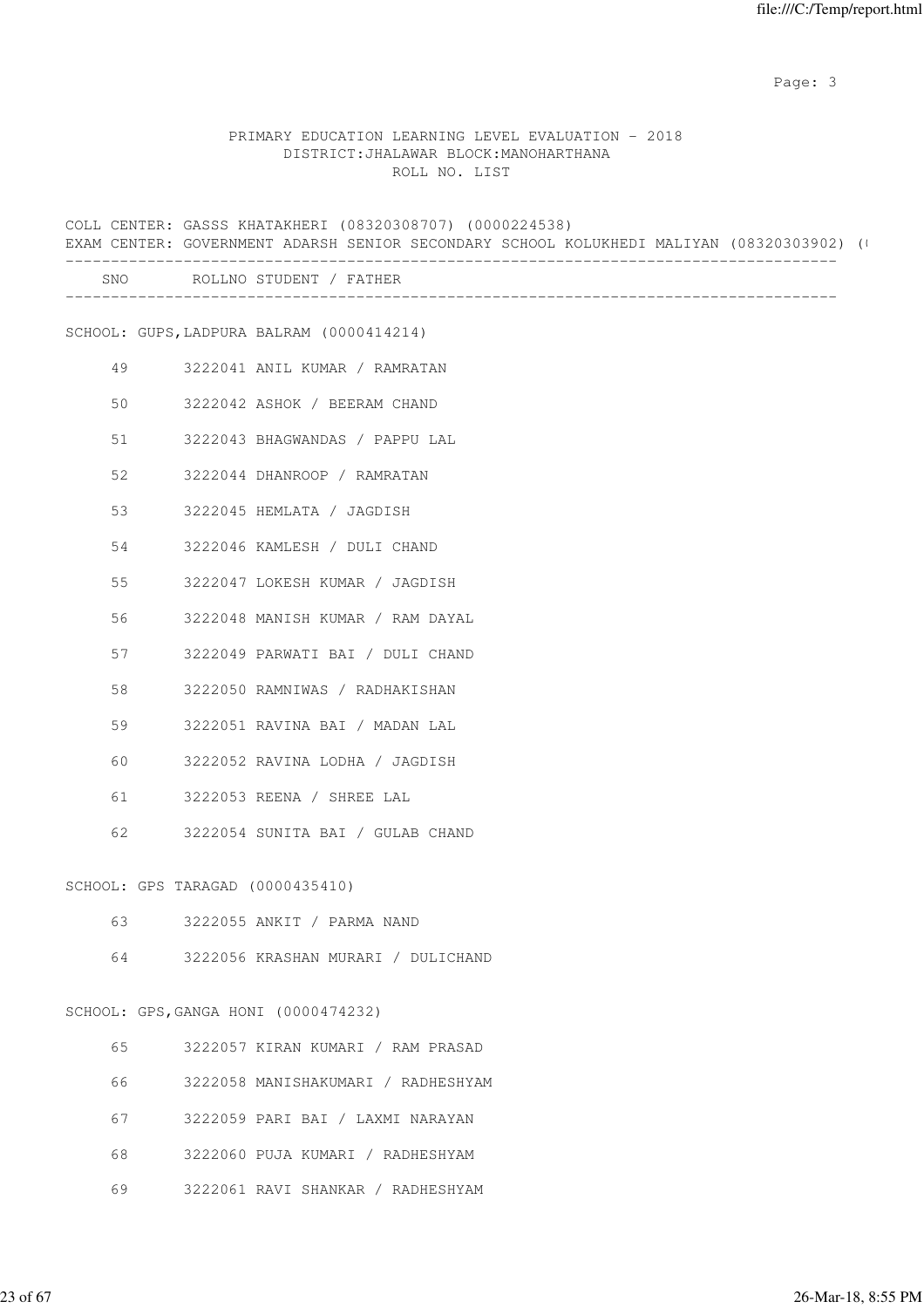Page: 4  $P$ 

## PRIMARY EDUCATION LEARNING LEVEL EVALUATION - 2018 DISTRICT:JHALAWAR BLOCK:MANOHARTHANA ROLL NO. LIST

COLL CENTER: GASSS KHATAKHERI (08320308707) (0000224538) EXAM CENTER: GOVERNMENT ADARSH SENIOR SECONDARY SCHOOL KOLUKHEDI MALIYAN (08320303902) (0 ------------------------------------------------------------------------------------- SNO ROLLNO STUDENT / FATHER ------------------------------------------------------------------------------------- 70 3222062 SHIVANI / HIRA LAL

71 3222063 SHIVANI / MULCHAND

72 3222064 SUNITA KUMARI / RAM LAL

73 3222065 TINA BAI / HAJARI LAL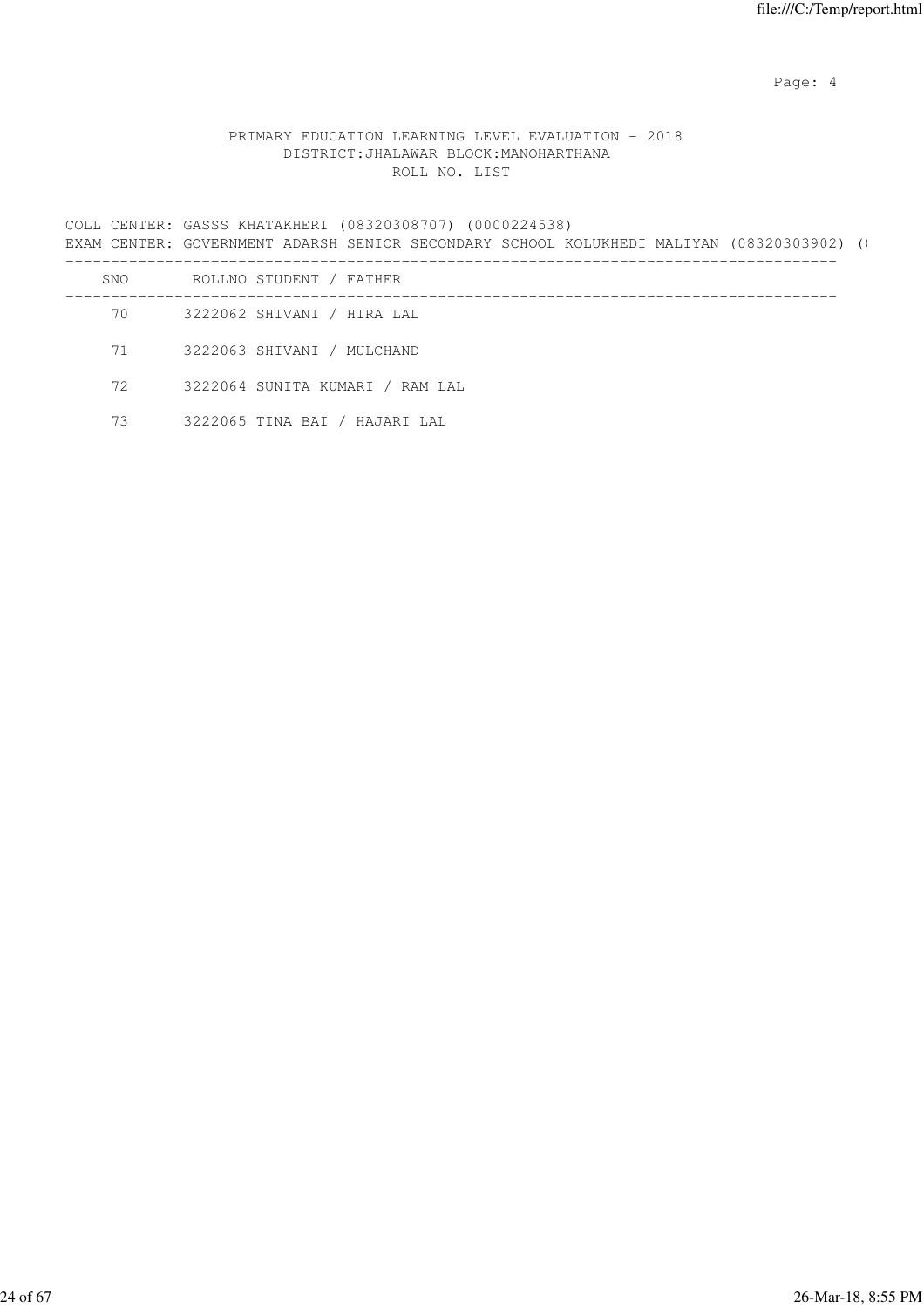#### PRIMARY EDUCATION LEARNING LEVEL EVALUATION - 2018 DISTRICT:JHALAWAR BLOCK:MANOHARTHANA ROLL NO. LIST

COLL CENTER: GASSS KHATAKHERI (08320308707) (0000224538) EXAM CENTER: GSSS RAWASIYA (08320304903) (0000224534) ------------------------------------------------------------------------------------- SNO ROLLNO STUDENT / FATHER ------------------------------------------------------------------------------------- SCHOOL: GSSS RAWASIYA (0000224534) 1 3222066 GOVIND / BHANVAR LAL 2 3222067 KANHAIYA LAL / NARAYAN SINGH 3 3222068 MANISHA BAI / RAM PRASAD 4 3222069 NAVIN KUMAR / KALU LAL 5 3222070 NIMMA BAI / DHEERAP SINGH 6 3222071 NISHA KUMARI / KAISHRI SINGH 7 3222072 POOJA / MADAN 8 3222073 POOJA / MAHENDRA 9 3222074 RAJ KUMARI / RODU LAL 10 3222075 RINKU BAI / KHUMAN SINGH 11 3222076 SANGEETA KUMARI / RAMDAYAL 12 3222077 SHYAM BAI / GHISA LAL 13 3222078 SUMAN / RAMESH CHAND SCHOOL: GUPS,KANWA (0000403381) 14 3222079 ANITA KUMARI BHEEL / RAM BHAROSH 15 3222080 BHURI BAI BHEEL / KESHRI SINGH 16 3222081 DEEPAK KUMAR / FOOL SINGH

- 17 3222082 MANISH KUMAR BHEEL / BABU LAL
- 18 3222083 MEENA KUMARI / DHARU SINGH
- 19 3222084 MOLESH KUMAR BHEEL / SHIVRAJ SINGH
- 20 3222085 NAFRAT SINGH / KAMAL SINGH
- 21 3222086 RAJESH KUMAR BHEEL / BHURA LAL
- 22 3222087 RAMBILASH BHEEL / FOOL SINGH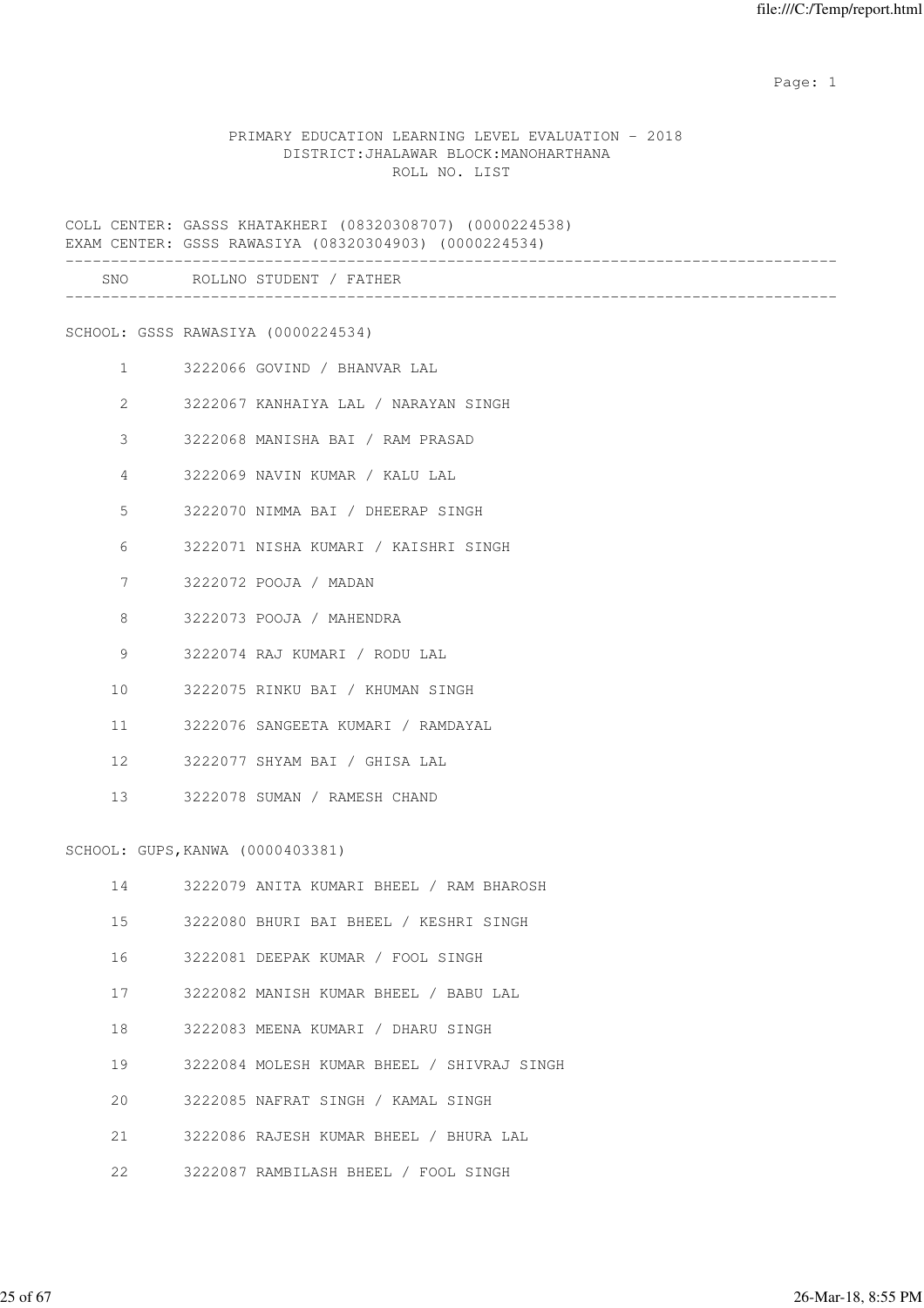#### PRIMARY EDUCATION LEARNING LEVEL EVALUATION - 2018 DISTRICT:JHALAWAR BLOCK:MANOHARTHANA ROLL NO. LIST

COLL CENTER: GASSS KHATAKHERI (08320308707) (0000224538) EXAM CENTER: GSSS RAWASIYA (08320304903) (0000224534)

|  | _____ |  | . |  |  |  |
|--|-------|--|---|--|--|--|
|  |       |  |   |  |  |  |
|  |       |  |   |  |  |  |
|  |       |  |   |  |  |  |

| <b>SNO</b> | ROLLNO STUDENT / FATHER               |  |  |
|------------|---------------------------------------|--|--|
| 23         | 3222088 SONU KUMAR BHEEL / FOOL SINGH |  |  |
|            |                                       |  |  |

# SCHOOL: GUPS,GHODAKHEDA (0000403576)

| 24 |  | 3222089 DEELIP KUMAR / RAMESH SINGH           |
|----|--|-----------------------------------------------|
| 25 |  | 3222090 LAKHAN SINGH / SHIV NARAYAN           |
| 26 |  | 3222091 MAMTA BAI / TULSI RAM                 |
| 27 |  | 3222092 MAYA BAI / MOR SINGH                  |
| 28 |  | 3222093 PRIYA BAI / KANHEYA LAL               |
| 29 |  | 3222094 RADHA KARISHAN / ROOP SINGH           |
| 30 |  | 3222095 RAM PAL / SORAM                       |
| 31 |  | 3222096 RAM RAJ / KANHEYA LAL                 |
| 32 |  | 3222097 RAVINA BAI / TULSI RAM                |
| 33 |  | 3222098 SAKHEENA BAI / RAM PRASAD             |
| 34 |  | 3222099 SAPNA BAI / VIKRAM SINGH              |
| 35 |  | 3222100 SHIWANI BAI / BANSHI LAL              |
| 36 |  | 3222101 SHIWANI BAI / PRAKASH                 |
| 37 |  | 3222102 SUNIL / PAPPU SINGH                   |
|    |  | SCHOOL: GPS KHOYARA MAJARA KANWA (0000404005) |
| 38 |  | 3222103 BHAGWAN SINGH / BHARAT SINGH          |
| 39 |  | 3222104 DEEPAK KUMAR / BIRAM LAL              |
| 40 |  | 3222105 HAMRAJ / CHAMPA LAL                   |
|    |  |                                               |

- 41 3222106 MAYA BHEEL / JAMNA LAL
- 42 3222107 RAJAN BHEEL / PHOOL SINGH

# SCHOOL: GUPS,KUNDIBEH (0000467570)

43 3222108 ASHOK KUMAR / RANG LAL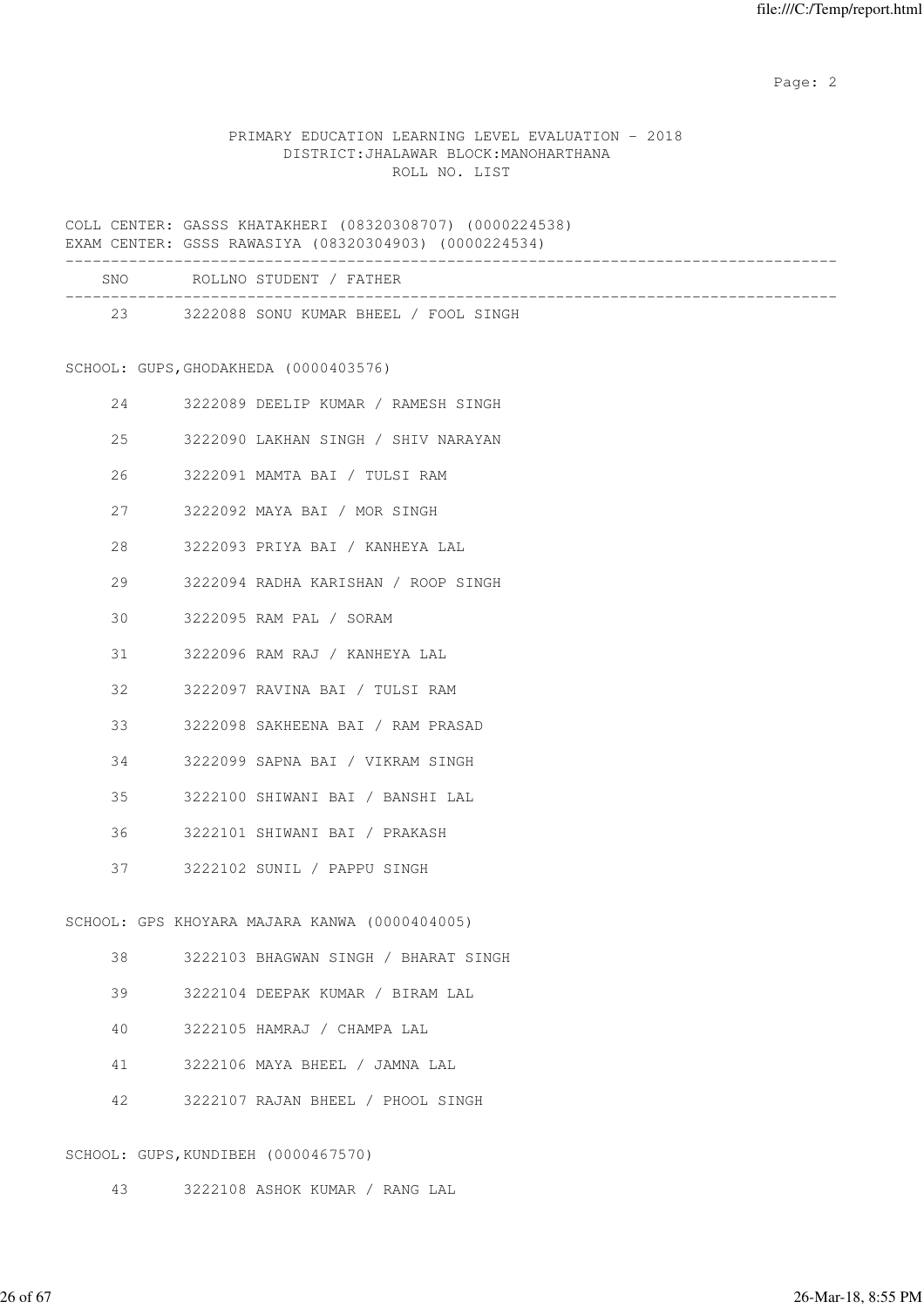Page: 3

## PRIMARY EDUCATION LEARNING LEVEL EVALUATION - 2018 DISTRICT:JHALAWAR BLOCK:MANOHARTHANA ROLL NO. LIST

COLL CENTER: GASSS KHATAKHERI (08320308707) (0000224538) EXAM CENTER: GSSS RAWASIYA (08320304903) (0000224534)

|    |         | SNO ROLLNO STUDENT / FATHER              |
|----|---------|------------------------------------------|
|    |         | 44 3222109 SHIVANI KUMARI / MUNSHI LAL   |
|    |         | 45 3222110 VIMLA BAI / RAMESH CHAND      |
|    |         |                                          |
|    |         | SCHOOL: GUPS, SALYA KHEDA (0000467837)   |
|    | 46 — 10 | 3222111 DEEPAK / KAILASH MEHAR           |
|    | 47 — 17 | 3222112 DEV RAJ / RAM NARAYAN            |
| 48 |         | 3222113 DEV RAJ / DHAN SINGH             |
| 49 |         | 3222114 DINESH KUMAR / SHRI LAL          |
| 50 |         | 3222115 KRISHNA GOPAL / SAMPATH RAM      |
| 51 |         | 3222116 KRISHNA GOPAL / RAM CHARAN       |
| 52 |         | 3222117 LAKHAN / BANE SINGH              |
| 53 |         | 3222118 MAMTA BAI / MOR SINGH            |
| 54 |         | 3222119 MANISHA BAI / RANG LAL           |
| 55 |         | 3222120 NEERANJAN SINGH GURJAR / SORAM   |
| 56 |         | 3222121 PAWAN / RADHESHYAM               |
| 57 |         | 3222122 RADHA BAI / CHAIN SINGH          |
| 58 |         | 3222123 RAM NIVAS / DEVCHAND             |
| 59 |         | 3222124 SAMIXA / HARINARAYAN             |
| 60 |         | 3222125 SANDEEP KUMAR / MANGI LAL        |
| 61 |         | 3222126 SHRI RAM / SHIV NARAYAN          |
| 62 |         | 3222127 SUMER SINGH / RAMCHANDRA         |
|    |         |                                          |
|    |         | SCHOOL: GPS, KUNDIBEH TANDA (0000474198) |
| 63 |         | 3222128 ANITA BAI / BAIJ SINGH           |

- 64 3222129 MAYA BAI / PAPPU LAL
- 65 3222130 RAMESHWAR / PAPPU LAL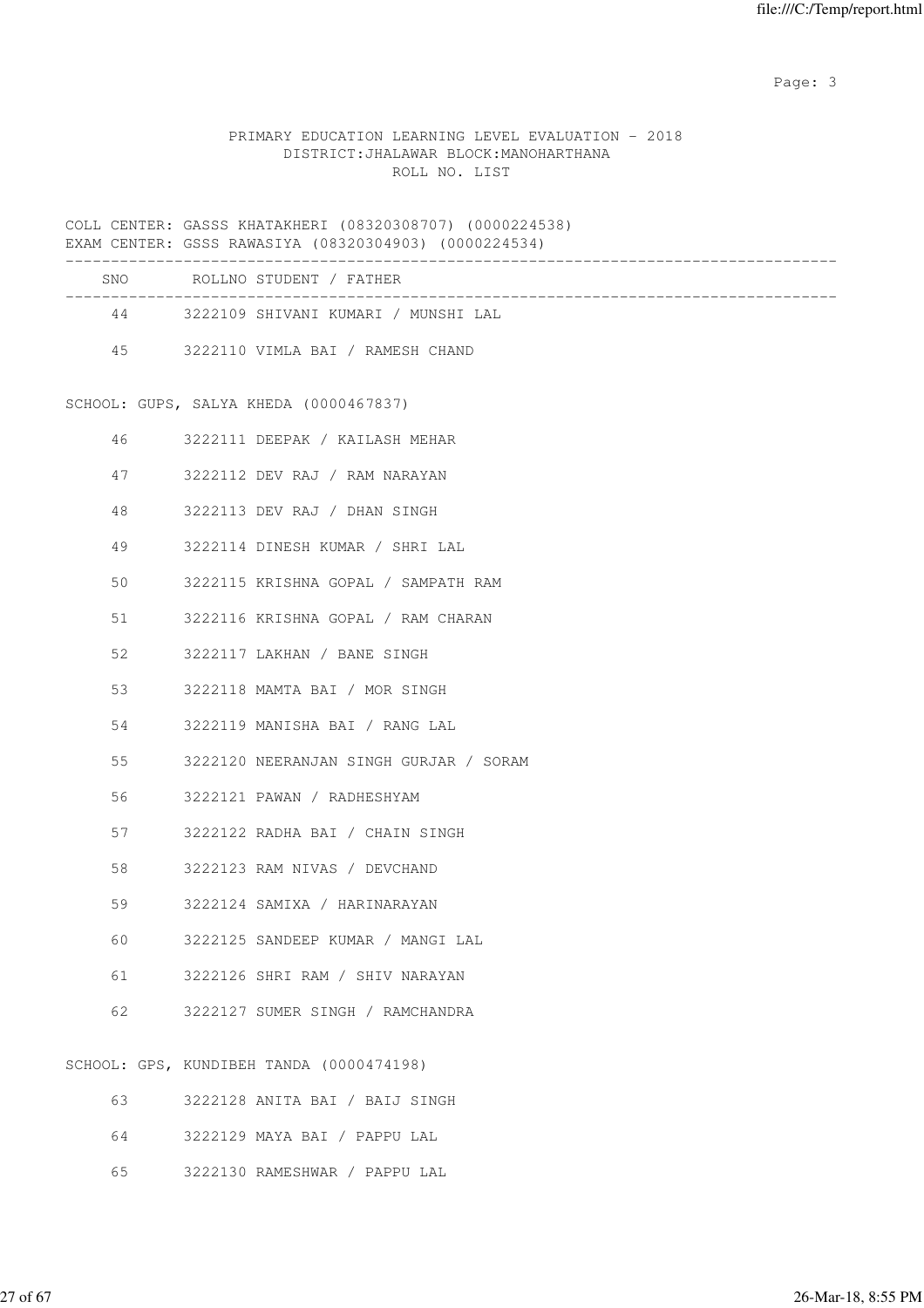Page: 4  $P$ 

### PRIMARY EDUCATION LEARNING LEVEL EVALUATION - 2018 DISTRICT:JHALAWAR BLOCK:MANOHARTHANA ROLL NO. LIST

COLL CENTER: GASSS KHATAKHERI (08320308707) (0000224538) EXAM CENTER: GSSS RAWASIYA (08320304903) (0000224534) ------------------------------------------------------------------------------------- SNO ROLLNO STUDENT / FATHER ------------------------------------------------------------------------------------- 66 3222131 SIMA BAI / RAMESH CHAND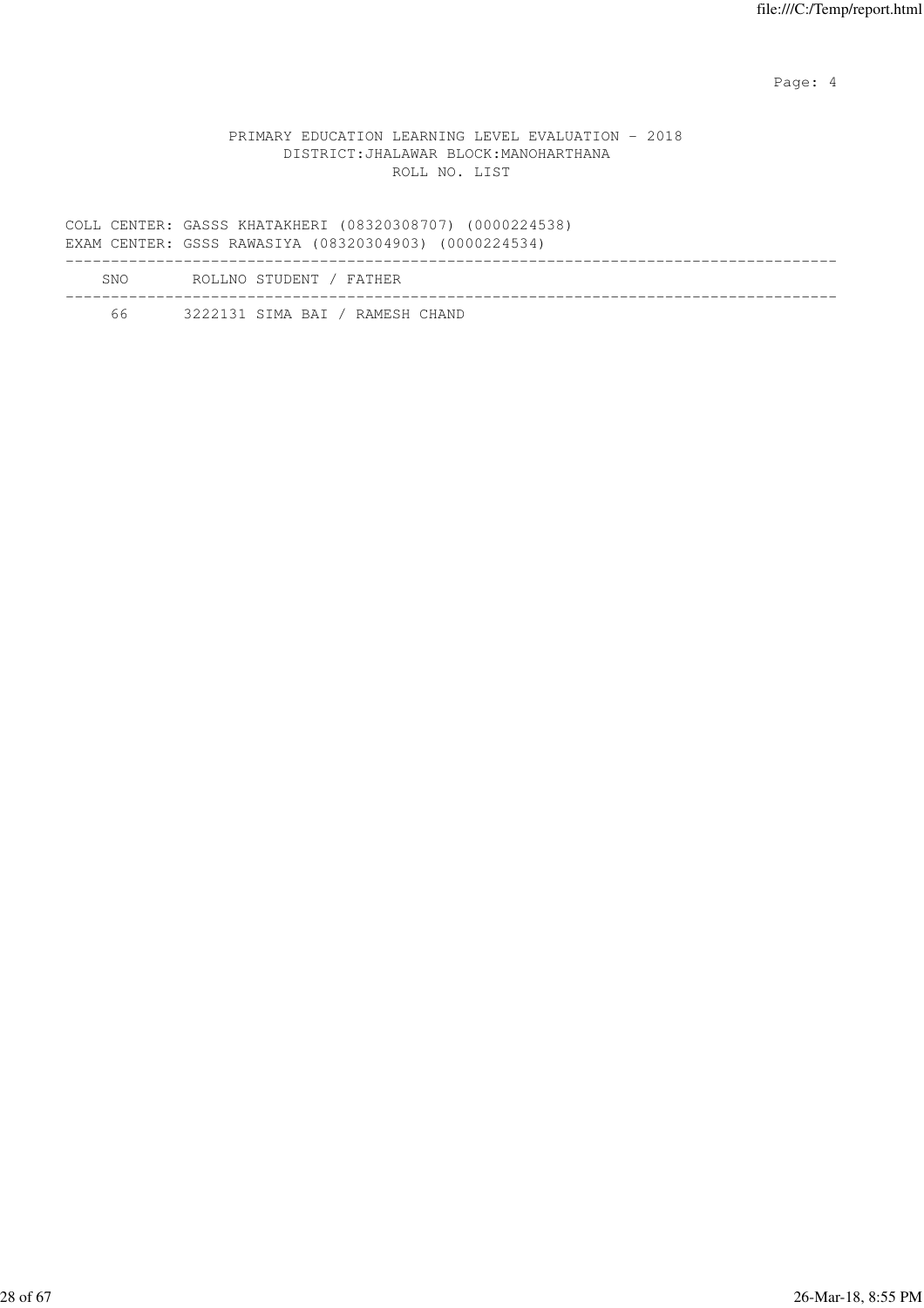## PRIMARY EDUCATION LEARNING LEVEL EVALUATION - 2018 DISTRICT:JHALAWAR BLOCK:MANOHARTHANA ROLL NO. LIST

|                | COLL CENTER: GASSS KHATAKHERI (08320308707) (0000224538)<br>EXAM CENTER: GOVT ADARSH SR SEC SCHOOL TODARI JAGNNATH (08320306004) (0000224536) |
|----------------|-----------------------------------------------------------------------------------------------------------------------------------------------|
|                | SNO ROLLNO STUDENT / FATHER                                                                                                                   |
|                | SCHOOL: MAA SARSVATI VIDHYA MANDIR (0000032016)                                                                                               |
| $\mathbf{1}$   | 3222132 ABHISHEAK / RAGHUNANDAN                                                                                                               |
| $\overline{2}$ | 3222133 ARJUN KUMAR / RAMBILASH                                                                                                               |
| 3              | 3222134 BHAGVANDAS / SHREEKISHAN                                                                                                              |
| 4              | 3222135 BRIJESH KUMAR / PAPPU LAL                                                                                                             |
| 5              | 3222136 CHETNA KUMARI / NARENDRA KUMAR                                                                                                        |
| 6              | 3222137 DEVKINANDAN / NONATI LAL                                                                                                              |
| 7              | 3222138 DIPCHAND / MANGI LAL                                                                                                                  |
| 8              | 3222139 GULABCHAND / BAPU LAL                                                                                                                 |
| 9              | 3222140 HEMRAJ / KANHEYA LAL                                                                                                                  |
| 10             | 3222141 KAMLESH KUMAR / BABU LAL                                                                                                              |
| 11             | 3222142 KRISNMURARI / DULICHAND                                                                                                               |
| 12             | 3222143 LALITA KUMARI / JAMNA LAL                                                                                                             |
| 13             | 3222144 MANISH NAMDEV / LALIT NAMDEV                                                                                                          |
| 14             | 3222145 MANISHA KUMARI / RAM DAYAL                                                                                                            |
| 15             | 3222146 MITHALESH KUMARI / RANG LAL                                                                                                           |
| 16             | 3222147 MOHIT KUMAR / RADHESYAM                                                                                                               |
| 17             | 3222148 MONU LODHA / RAMGOPAL                                                                                                                 |
| 18             | 3222149 NARENDRA KUMAR / SHIVNARAYAN                                                                                                          |
| 19             | 3222150 NEESHA KUMARI / DULICHAND                                                                                                             |
| 20             | 3222151 PANKAJ / RADHESYAM                                                                                                                    |
| 21             | 3222152 PRAVIN DASAYA / BHAG CHAND                                                                                                            |
| 22             | 3222153 RAGUVIR / BAPU LAL                                                                                                                    |
| 23             | 3222154 RAHUL KUMAR / KELASHCHAND                                                                                                             |
| 24             | 3222155 RAMCHANDRA / DEVCHAND                                                                                                                 |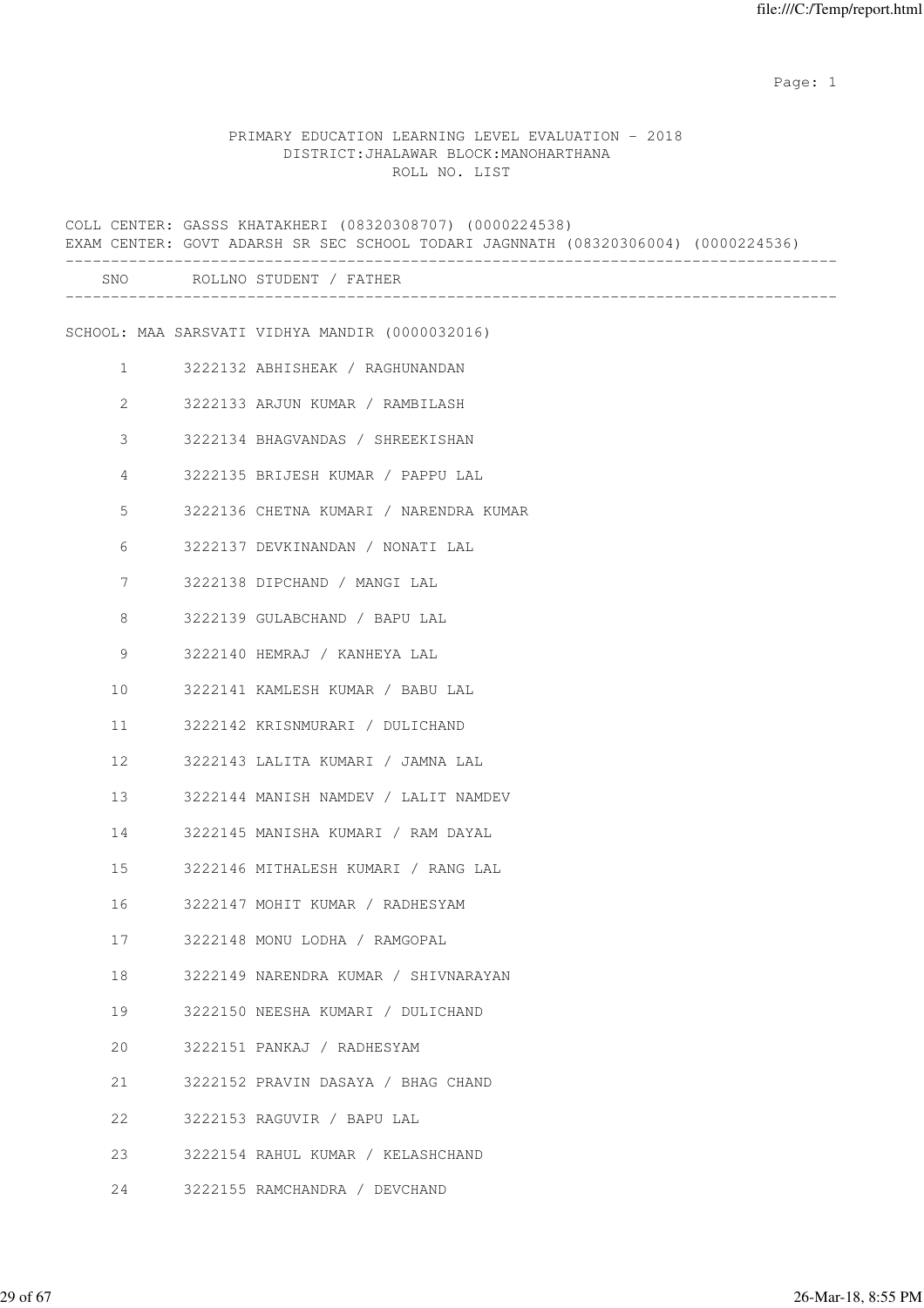## PRIMARY EDUCATION LEARNING LEVEL EVALUATION - 2018 DISTRICT:JHALAWAR BLOCK:MANOHARTHANA ROLL NO. LIST

COLL CENTER: GASSS KHATAKHERI (08320308707) (0000224538) EXAM CENTER: GOVT ADARSH SR SEC SCHOOL TODARI JAGNNATH (08320306004) (0000224536) ------------------------------------------------------------------------------------- SNO ROLLNO STUDENT / FATHER ------------------------------------------------------------------------------------- 25 3222156 RAMGUDIYA / BIRAMCHAND 26 3222157 RAMNIVASH / PAPPU LAL 27 3222158 RAVINA KUMARI / MANGI LAL 28 3222159 SEEMA KUMARI / DULICHAND 29 3222160 SHIVANI KUMARI / RAMSHINAG 30 3222161 SHIVANI KUMARI / RAMPRAKASH 31 3222162 SUMIT SAHU / MUKESH KUMAR 32 3222163 SUNIL KUMAR / GIRDHARI LAL 33 3222164 UMA KUMARI / NENNJIRAM 34 3222165 VIKKI GOSWAMI / SHAMBHU GIR 35 3222166 VISHANU PRASAD / BADRI LAL SCHOOL: GOVT ADARSH SR SEC SCHOOL TODARI JAGNNATH (0000224536) 36 3222167 AVINASH / RAMPRASAD 37 3222168 BALKRISHAN / CHAIN SINGH 38 3222169 DIPAK CHAMAR / BHAGVANDAS 39 3222170 GIRDHARI / MULCHAND 40 3222171 KAVITA / PAPPU LAL 41 3222172 KIRAN / KANHAIYA LAL 42 3222173 LOKESH KUMAR / RAMPRASAD 43 3222174 MALA / RAYCHAND 44 3222175 MAYA / RAMESH CHAND 45 3222176 POOJA DHOBI / RAMGOPAL 46 3222177 RAMBHAROSI / KALURAM 47 3222178 RAVINA / GHANSHYAM 48 3222179 SANGITA / KISHAN LAL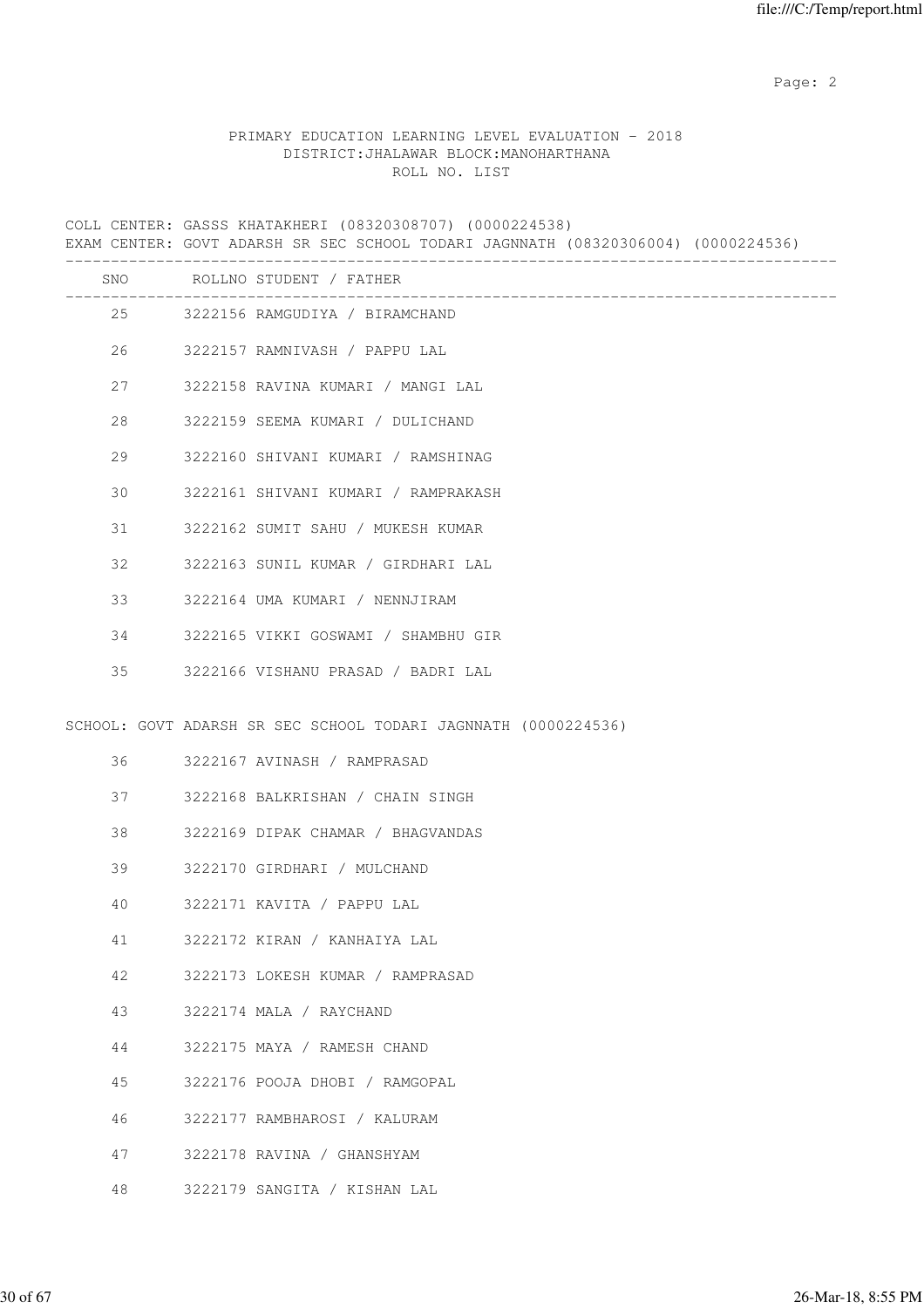Page: 3

#### PRIMARY EDUCATION LEARNING LEVEL EVALUATION - 2018 DISTRICT:JHALAWAR BLOCK:MANOHARTHANA ROLL NO. LIST

COLL CENTER: GASSS KHATAKHERI (08320308707) (0000224538) EXAM CENTER: GOVT ADARSH SR SEC SCHOOL TODARI JAGNNATH (08320306004) (0000224536) -------------------------------------------------------------------------------------

| SNO | ROLLNO STUDENT / FATHER      |  |
|-----|------------------------------|--|
| 49  | 3222180 SAPNA / POONAM CHAND |  |

SCHOOL: GUPS,BALDEVPURA (0000482377)

- 50 3222181 DEEPCHAND / GENDA LAL
- 51 3222182 GEETA / RODHU LAL
- 52 3222183 JITENDRA KUMAR / RAM PRASAD
- 53 3222184 RAM GOPAL / MANGI LAL
- 54 3222185 RAM LAKHAN / NAINJI RAM
- 55 3222186 RAVINA / RADHE SHYAM
- 56 3222187 REENA / HEERA LAL
- 57 3222188 REENA BAI / BIRAM CHAND
- 58 3222189 SUNIL KUMAR / KALYAN PRASAD

#### SCHOOL: GPS,GORYA KHEDA (0000485558)

- 59 3222190 KIRAN KUMARI / LAXMI NARAYAN
- 60 3222191 LAXMI KUMARI / GIRIRAJ PRASAD
- 61 3222192 PANKAJ KUMAR / KAILASH CHAND
- 62 3222193 RAVINA KUMARI / HARI KISHAN

#### SCHOOL: GPS GORYA KHEDA KA PURA (0000485661)

- 63 3222194 LOKESH KUMAR / RAM CHANDRA
- 64 3222195 NARENDRA KUMAR / RAM BILAS
- 65 3222196 NEERAJ LAVANSHI / GULAB CHAND

#### SCHOOL: GUPS,TODARA (0000504048)

- 66 3222197 BABLI SEN / BIRAM CHAND
- 67 3222198 CHANDA LAL / HEERA LAL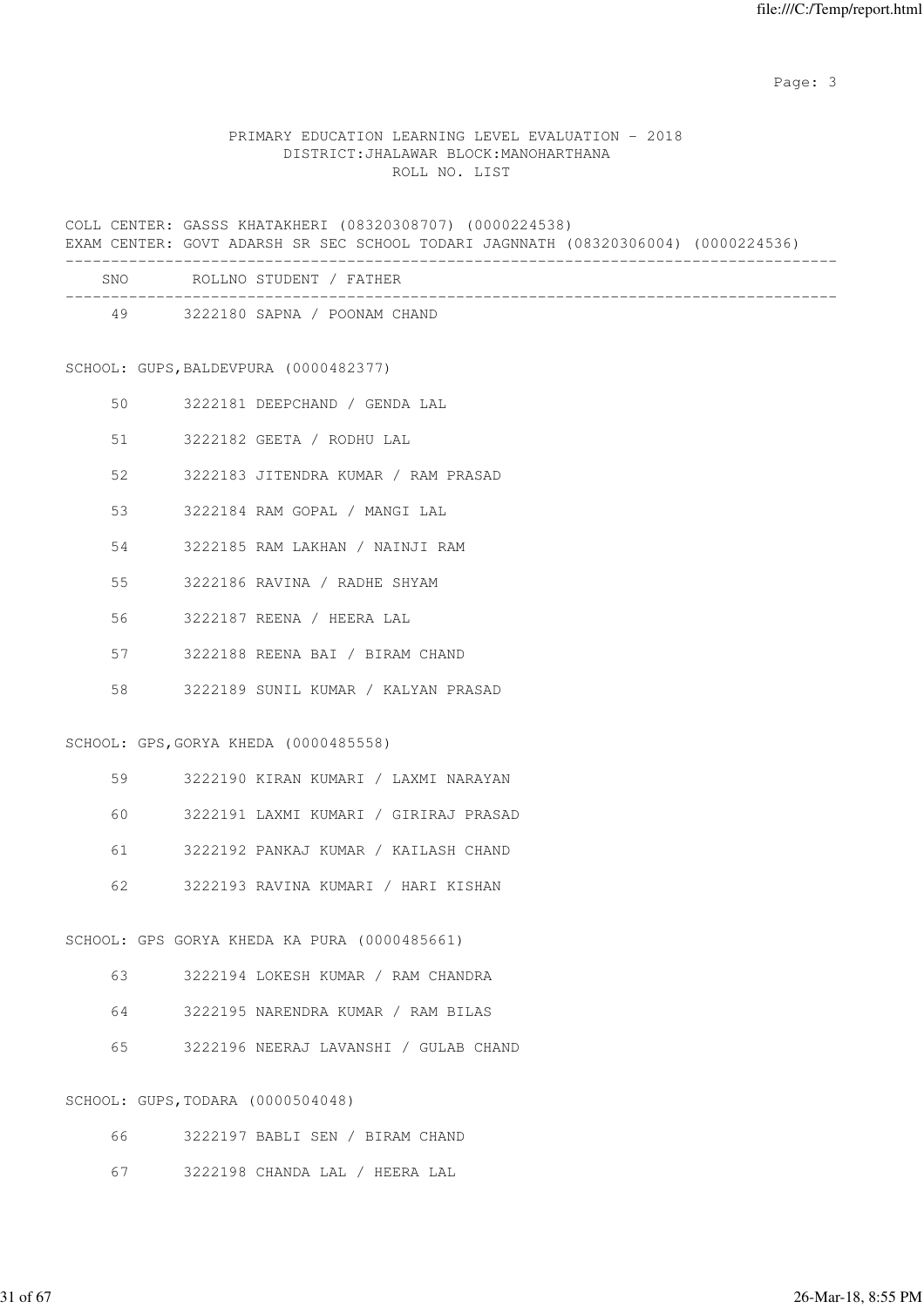Page: 4  $P$ 

#### PRIMARY EDUCATION LEARNING LEVEL EVALUATION - 2018 DISTRICT:JHALAWAR BLOCK:MANOHARTHANA ROLL NO. LIST

COLL CENTER: GASSS KHATAKHERI (08320308707) (0000224538) EXAM CENTER: GOVT ADARSH SR SEC SCHOOL TODARI JAGNNATH (08320306004) (0000224536) ------------------------------------------------------------------------------------- SNO ROLLNO STUDENT / FATHER ------------------------------------------------------------------------------------- 68 3222199 DAYARAM / GIRDHARI 69 3222200 DHEERAJ / RAMESH CHAND 70 3222201 DURGA KUMARI / KALU LAL 71 3222202 JASAUDA BAI / PAPPU LAL 72 3222203 JITENDRA KUMAR / GULAB CHAND 73 3222204 JITENDRA KUMAR / BAL CHAND 74 3222205 MAMTA KUMARI / BIRAM CHAND 75 3222206 NARENDRA KUMAR / BHURA LAL 76 3222207 POOJA KUMARI / KALYAN 77 3222208 RAHUL KUMAR / KALU RAM 78 3222209 RAM LAKHAN / RAMESH CHAND 79 3222210 RAM LAKHAN / SHREE LAL 80 3222211 RAVI KUMAR / JAMNA LAL 81 3222212 RAVINA KUMARI / LAL CHAND 82 3222213 SANTOSH KUMARI / RATAN LAL 83 3222214 SAVITRI BAI / DEVCHAND 84 3222215 SHIV PRASAD / PREM NARAYAN 85 3222216 SUNITA BAI / BIRAM CHAND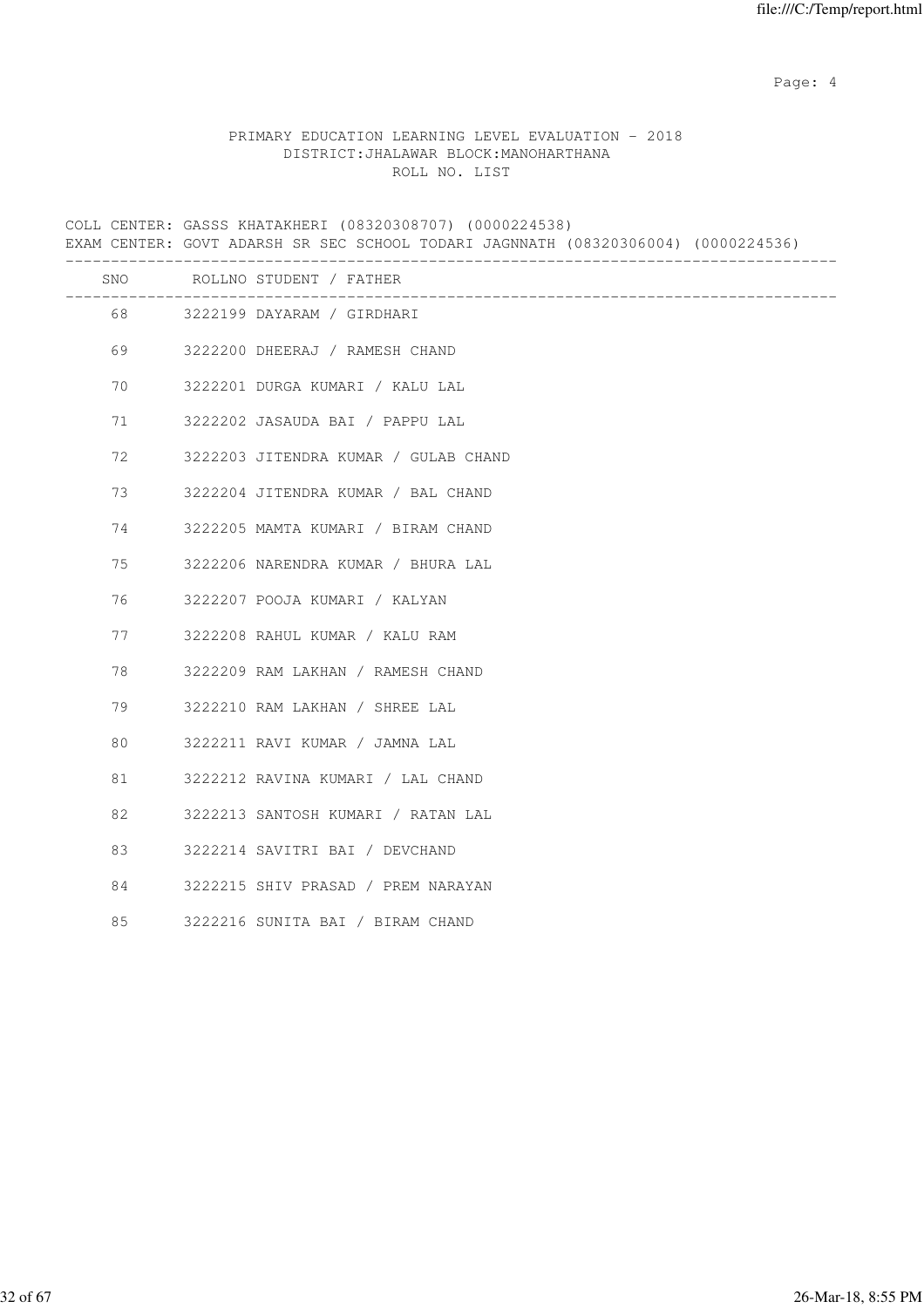## PRIMARY EDUCATION LEARNING LEVEL EVALUATION - 2018 DISTRICT:JHALAWAR BLOCK:MANOHARTHANA ROLL NO. LIST

COLL CENTER: GASSS KHATAKHERI (08320308707) (0000224538) EXAM CENTER: GSSS SEMLIHAT (08320307103) (0000224537) ------------------------------------------------------------------------------------- SNO ROLLNO STUDENT / FATHER -------------------------------------------------------------------------------------

SCHOOL: swami vivekanand vidhya niketan ups borkhandi (0000055828)

- 1 3222217 BANJE SINGH / DAV CHAND
- 2 3222218 DIWAN SINGH / RODI LAL

#### SCHOOL: GSSS SEMLIHAT (0000224537)

| 3                 | 3222219 AARTI TANWAR / PAPPU SINGH           |
|-------------------|----------------------------------------------|
| 4                 | 3222220 AJAY MEHAR / RAMDAYAL MEHAR          |
| 5                 | 3222221 BHARAT SINGH / CHAIN SINGH           |
| 6                 | 3222222 DAYARAM TANWAR / MANGI LAL TANWAR    |
| 7                 | 3222223 DEVENDRA GOAD / OMPRAKASH GOAD       |
| 8                 | 3222224 GHANSHYAM TANWAR / SHANKARLAL TANWAR |
| 9                 | 3222225 GOVIND CHAMAR / KANHEIYA LAL         |
| 10                | 3222226 HEMANT KUMAR LUHAR / RAMNARAYAN      |
| 11                | 3222227 JAYENDRA TANWAR / RAMPRASAD TANWAR   |
| $12 \overline{ }$ | 3222228 JYOTI CHAMAR / RAMESH CHAND CHAMAR   |
| 13                | 3222229 LAKHAN TANWAR / DEVI SINGH TANWAR    |
| 14                | 3222230 PUNAM SEN / PAPPU LAL SEN            |
| 15                | 3222231 RADHA BAI TANWAR / BAPULAL TANWAR    |
| 16                | 3222232 REENA TANWAR / RANG LAL TANWAR       |
| 17                | 3222233 RODI LAL TANWAR / BHARMAL TANWAR     |
| 18                | 3222234 SAPNA TANWAR / LAXMINARAYAN          |
| 19                | 3222235 SEEMA BAI CHAMAR / RAMBHAROSH        |
| 20                | 3222236 SHARDA TANWAR / CHHOTU LAL TANWAR    |
| 21                | 3222237 VIJAY CHAMAR / BAPULAL CHAMAR        |

SCHOOL: GPS GOPAL KHO MAJARA KHANPURIYA (0000406081)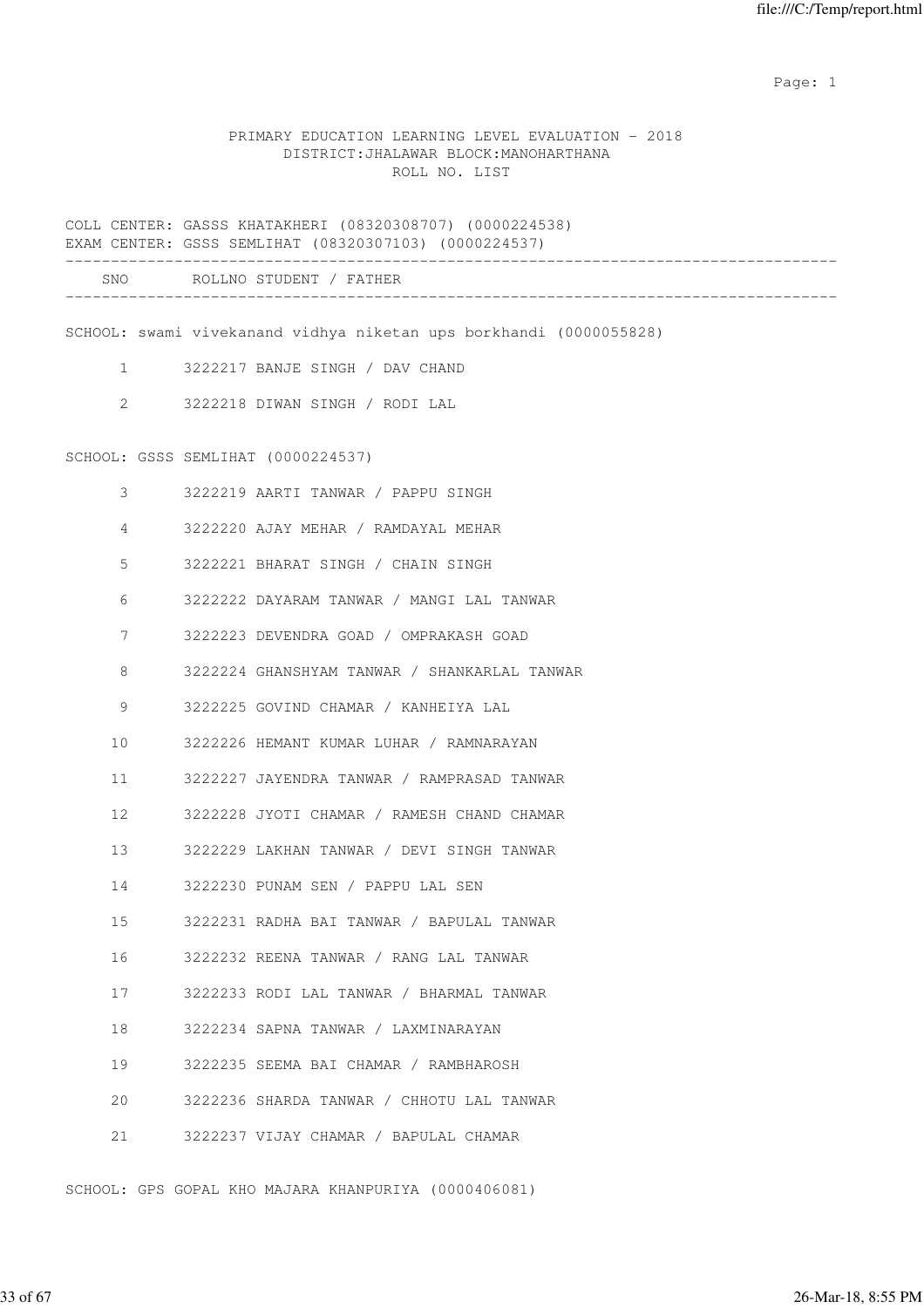## PRIMARY EDUCATION LEARNING LEVEL EVALUATION - 2018 DISTRICT:JHALAWAR BLOCK:MANOHARTHANA ROLL NO. LIST

COLL CENTER: GASSS KHATAKHERI (08320308707) (0000224538) EXAM CENTER: GSSS SEMLIHAT (08320307103) (0000224537) ------------------------------------------------------------------------------------- SNO ROLLNO STUDENT / FATHER ------------------------------------------------------------------------------------- 22 3222238 BHAGIRATH TANWAR / RAY SINGH TANWAR 23 3222239 BHURI BAI / PANCHU LAL 24 3222240 DAYA RAM TANWAR / RAGHUNATH TANWAR 25 3222241 DILEEP TANWAR / DAYARAM TANWAR 26 3222242 GIRRAJ / INDRA SINGH 27 3222243 GOVIND TANWAR / DAYARAM TANWAR 28 3222244 HARIOM TANWAR / KALYAN SINGH 29 3222245 HEMRAJ TANWAR / BADRI TANWAR 30 3222246 JASMAL TANWAR / RAMESH TANWAR 31 3222247 JITEN / DEV CHAND 32 3222248 KAIDAR SINGH TANWAR / PAPPU LAL 33 3222249 KAVITA BAI / PREM SINGH TANWAR 34 3222250 MAMTA BAI / RAY SINGH TANWAR 35 3222251 MAMTA BAI / MAN SINGH TANWAR 36 3222252 MANGI BAI / GANGA RAM TANWAR 37 3222253 PANCHU RAM TANWAR / LAL SINGH 38 3222254 PINKI BAI / PAPPU LAL 39 3222255 PINKI BAI / DARIYAV SINGH 40 3222256 POOJA BAI / ONKAR TANWAR 41 3222257 RAM BABU / BIRAM 42 3222258 RAM CHANDRA TANWAR / MAN SINGH TANWAR 43 3222259 RAM SWROOP TANWAR / DARIYAV SINGH 44 3222260 RAMNARAYAN / GYARSI LAL 45 3222261 RINKI BAI / ONKAR TANWAR 46 3222262 SANTOSH BAI / JAGDISH TANWAR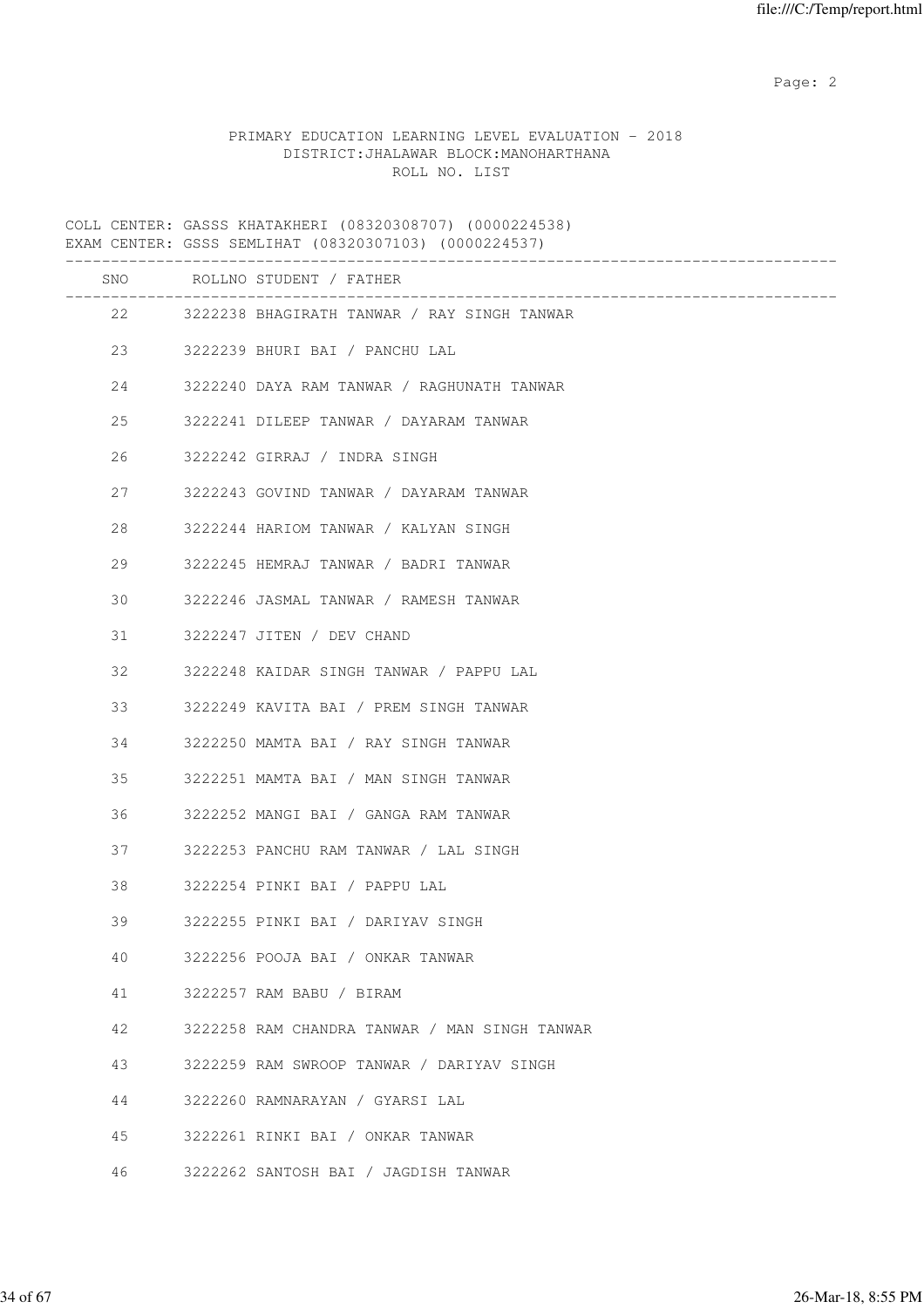Page: 3

## PRIMARY EDUCATION LEARNING LEVEL EVALUATION - 2018 DISTRICT:JHALAWAR BLOCK:MANOHARTHANA ROLL NO. LIST

COLL CENTER: GASSS KHATAKHERI (08320308707) (0000224538) EXAM CENTER: GSSS SEMLIHAT (08320307103) (0000224537)

| SNO | ROLLNO STUDENT / FATHER             |
|-----|-------------------------------------|
| 47  | 3222263 SHIVCHAND / BHARMAL         |
| 48  | 3222264 SHIVNARAYAN / DEV CHAND     |
| 49  | 3222265 SUGNA BAI / FHOOL SINGH     |
| 50  | 3222266 SUGNA BAI / GANGARAM TANWAR |
|     |                                     |

## SCHOOL: GPS CHUVARIYA (0000406098)

|    | 51 — 1 | 3222267 BADAM BAI / GULAB SINGH       |
|----|--------|---------------------------------------|
| 52 |        | 3222268 BASANTI BAI / LAL SINGH       |
| 53 |        | 3222269 BHAGWAN SINGH / KARAN SINGH   |
|    |        | 54 3222270 DINESH KUMAR / GULAB CHAND |
|    |        | 3222271 MANJU BAI / HARI SINGH        |
| 56 |        | 3222272 PAWAN KUMAR / INDRA SINGH     |
| 57 |        | 3222273 RAKESH SINGH / PREM SINGH     |
|    |        | 58 3222274 RAVINA / DEVCHAND          |
| 59 |        | 3222275 SHOKINA BAI / PREMSINGH       |
| 60 |        | 3222276 SHOKINA BAI / CHANDA LAL      |
| 61 |        | 3222277 SONU LAL / KALU LAL           |
|    |        | 62 3222278 SUNITA BAI / SAWAL JI      |
|    |        | SCHOOL: GUPS, JALAMPURA (0000408061)  |
|    |        |                                       |

| 63 | 3222279 AJAY KUMAR / GOKUL SINGH   |
|----|------------------------------------|
| 64 | 3222280 ARUN KUMAR / PRITAM SINGH  |
| 65 | 3222281 GHEESA LAL / NAND RAM      |
| 66 | 3222282 JAMANA LAL / RASEED SINGH  |
| 67 | 3222283 LATA KUMARI / RASEED SINGH |
| 68 | 3222284 MILTAJ SINGH / ROOP SINGH  |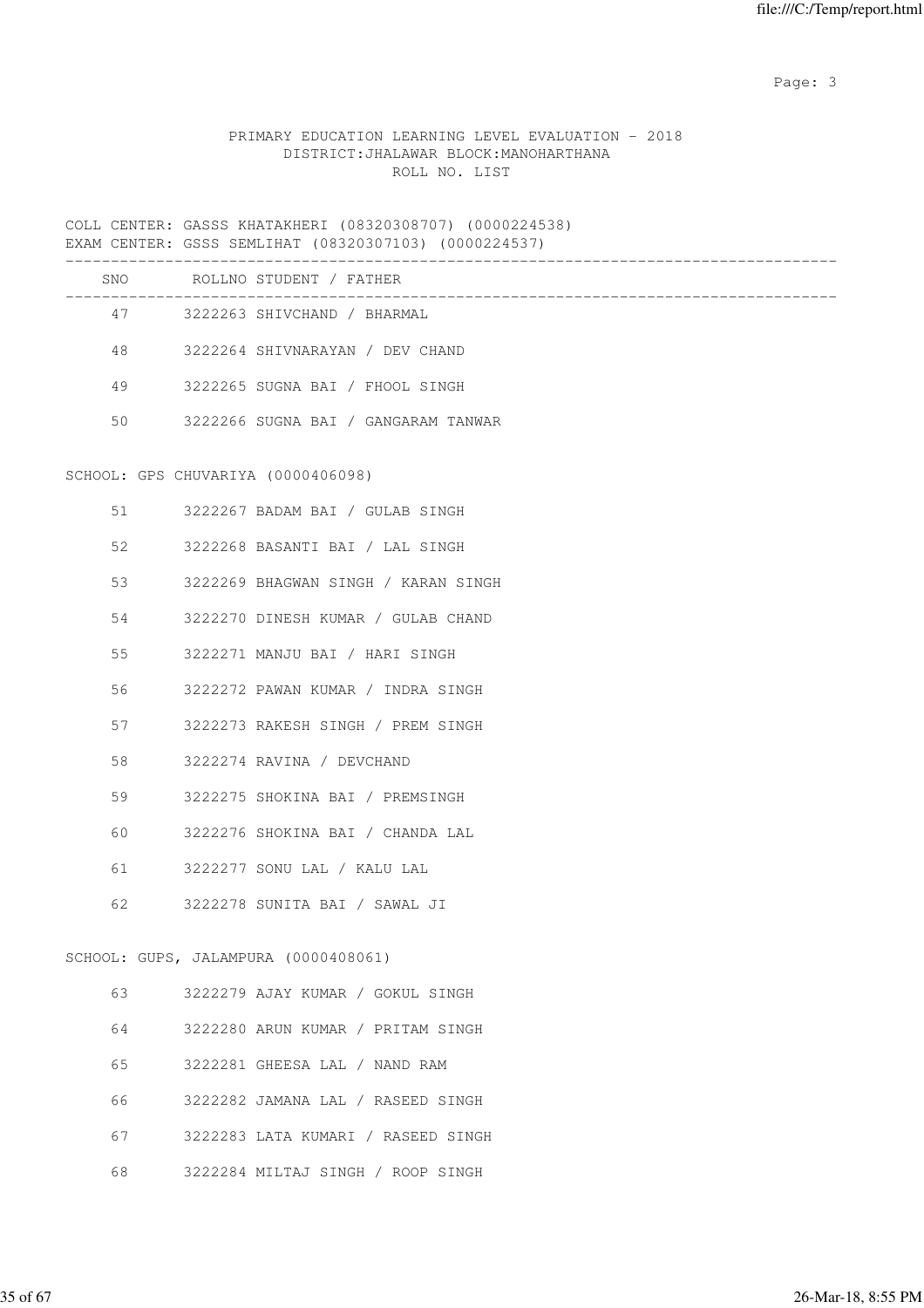Page: 4  $P$ 

#### PRIMARY EDUCATION LEARNING LEVEL EVALUATION - 2018 DISTRICT:JHALAWAR BLOCK:MANOHARTHANA ROLL NO. LIST

COLL CENTER: GASSS KHATAKHERI (08320308707) (0000224538) EXAM CENTER: GSSS SEMLIHAT (08320307103) (0000224537) ------------------------------------------------------------------------------------- SNO ROLLNO STUDENT / FATHER ------------------------------------------------------------------------------------- 69 3222285 ROHIT SINGH / SHIVRAJ SINGH SCHOOL: PS DEVA KA PURA MAJARA CHUVARLIYA (0000466956) 70 3222286 BANVARI TANWAR / DULI LAL TANWAR 71 3222287 HARI OM TANWAR / MANGI LAL TANWAR 72 3222288 MAMTA BAI TANWAR / HARI SINGH TANWAR 73 3222289 MANGI LAL / RAM KISHAN 74 3222290 RAKESH KUMAR TANWAR / GORDHAN SINGH 75 3222291 RAM DAYAL SINGH / INDAR SINGH TANWAR 76 3222292 RAMPURI TANWAR / INDAR SINGH TANWAR 77 3222293 SANJU BAI TANWAR / INDAR SINGH TANWAR

78 3222294 VISHNU LAL TANWAR / RAM PRASAD TANWAR

#### SCHOOL: GUPS,KHANPURIYA (0000467414)

|  | 3222295 GAYATRI |  | BANE SINGH |
|--|-----------------|--|------------|
|--|-----------------|--|------------|

- 80 3222296 GIRIRAJ / DEV SINGH
- 81 3222297 GOVIND / GORI LAL
- 82 3222298 HARIOM / HARI KISHAN
- 83 3222299 KAIDAR SINGH / GORI LAL
- 84 3222300 LAKHAN / RAI SINGH
- 85 3222301 NILESH / AMAR CHAND
- 86 3222302 PUJA BAI / HARI KISHAN
- 87 3222303 RAKESH / AMAR LAL
- 88 3222304 RAM SWAROOP / DHIRAP SINGH
- 89 3222305 RAMSWAROOP / PANCHI LAL

SCHOOL: GUPS KHATI KA PURA (0000471377)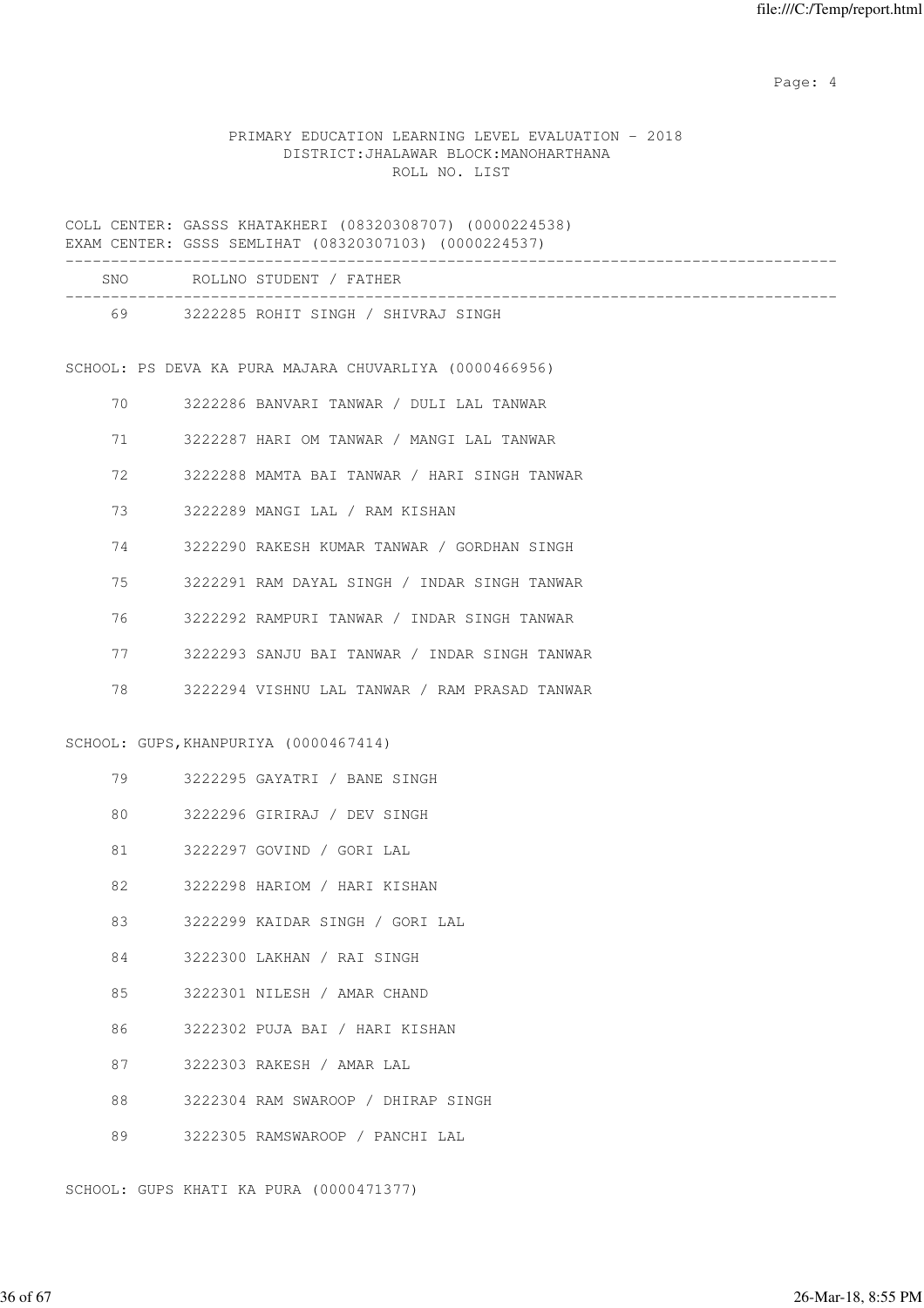Page: 5  $P$  and  $P$  and  $P$  and  $P$  and  $P$  and  $P$  and  $P$  and  $P$  and  $P$  and  $P$  and  $P$  and  $P$  and  $P$  and  $P$  and  $P$  and  $P$  and  $P$  and  $P$  and  $P$  and  $P$  and  $P$  and  $P$  and  $P$  and  $P$  and  $P$  and  $P$  and  $P$  an

## PRIMARY EDUCATION LEARNING LEVEL EVALUATION - 2018 DISTRICT:JHALAWAR BLOCK:MANOHARTHANA ROLL NO. LIST

COLL CENTER: GASSS KHATAKHERI (08320308707) (0000224538) EXAM CENTER: GSSS SEMLIHAT (08320307103) (0000224537)

|     |         | SNO ROLLNO STUDENT / FATHER                  |
|-----|---------|----------------------------------------------|
|     |         | 90 3222306 BABLI / BANE SINGH                |
| 91  |         | 3222307 BANKAT TANWAR / HARI SINGH           |
| 92  |         | 3222308 GAYATRI BAI / CHAIN SINGH            |
| 93  |         | 3222309 HARIOM / BANE SINGH                  |
|     | 94 — 10 | 3222310 KANHEYA LAL / RAM CHANDRA            |
| 95  |         | 3222311 MANJU BAI TANWAR / NARAYAN SINGH     |
|     | 96 7    | 3222312 MOHAN SINGH / BAPU LAL               |
| 97  |         | 3222313 PANKAJ TANWAR / CHOTU LAL            |
| 98  |         | 3222314 RAVI GOUR / PREM SINGH               |
| 99  |         | 3222315 RINA BAI / BHARAT SINGH              |
| 100 |         | 3222316 ROHIT KUMAR TANWAR / VIJAY SINGH     |
| 101 |         | 3222317 SHIVANI / RAM PRASAD                 |
| 102 |         | 3222318 SHIVANI / LAL SINGH                  |
| 103 |         | 3222319 SUGNA BAI / MOR SINGH                |
|     |         | 104 3222320 SUNITA / FHUL SINGH              |
| 105 |         | 3222321 VIKRAM SINGH / LAL SINGH             |
|     |         | SCHOOL: GPS, KHANPURIYA KA PURA (0000471379) |
| 106 |         | 3222322 BABLOO / RADHA KISHAN                |
| 107 |         | 3222323 BHAGWAN SINGH / BHAR MAL             |
| 108 |         | 3222324 GORDHAN SINGH / NAAR SINGH           |
| 109 |         | 3222325 RAHUL / RAM CHARAN                   |
| 110 |         | 3222326 REENA / RODI LAL                     |
| 111 |         | 3222327 REENA BAI / RAMCHARAN                |
| 112 |         | 3222328 SINHA / RAM PRASAD                   |
| 113 |         | 3222329 VINOD BAI / FOOL SINGH               |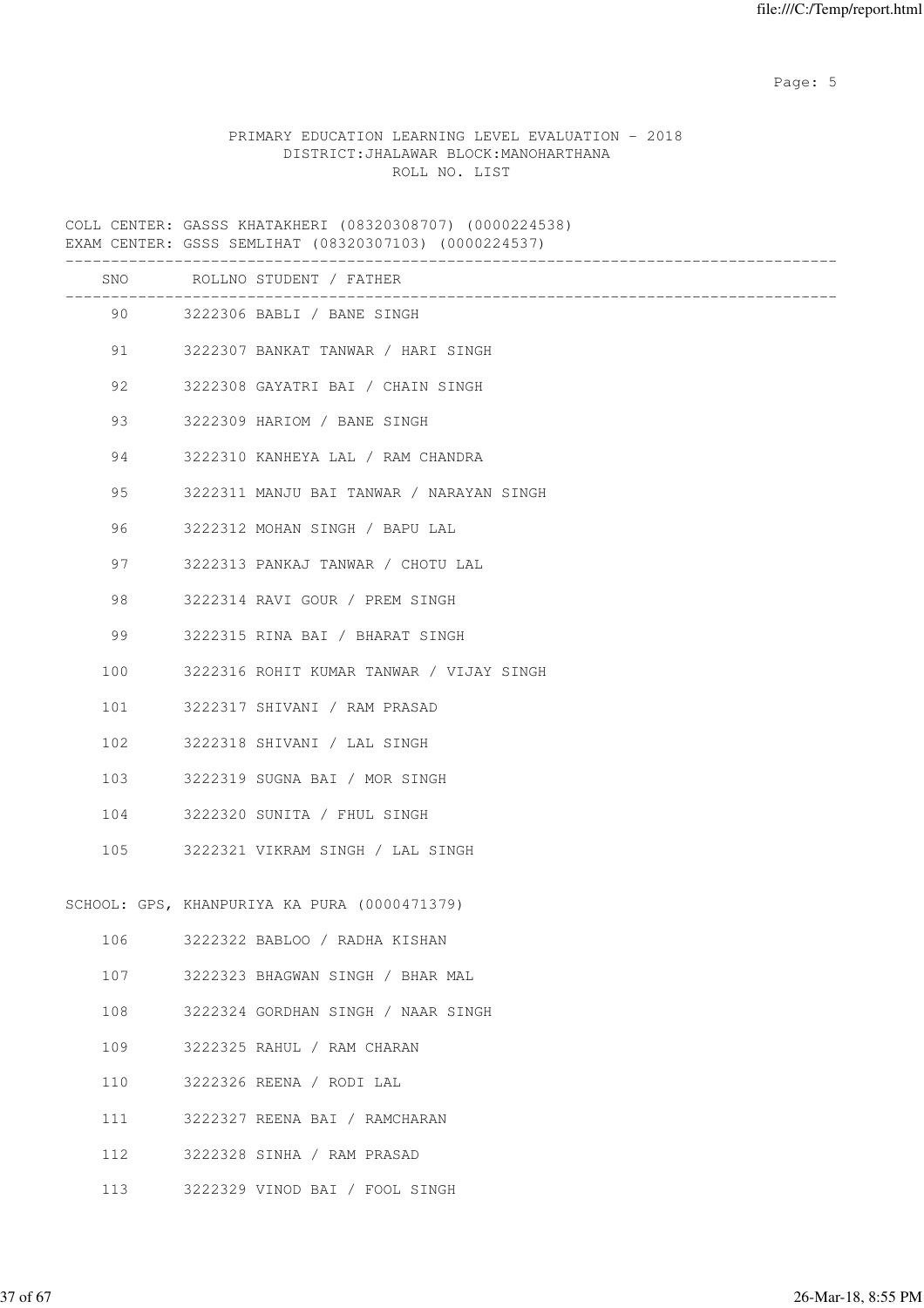Page: 6  $P$  and  $P$  and  $P$  and  $P$  and  $P$  and  $P$  and  $P$  and  $P$  and  $P$  and  $P$  and  $P$  and  $P$  and  $P$  and  $P$  and  $P$  and  $P$  and  $P$  and  $P$  and  $P$  and  $P$  and  $P$  and  $P$  and  $P$  and  $P$  and  $P$  and  $P$  and  $P$  an

## PRIMARY EDUCATION LEARNING LEVEL EVALUATION - 2018 DISTRICT:JHALAWAR BLOCK:MANOHARTHANA ROLL NO. LIST

|      | COLL CENTER: GASSS KHATAKHERI (08320308707) (0000224538)<br>EXAM CENTER: GSSS SEMLIHAT (08320307103) (0000224537) |  |
|------|-------------------------------------------------------------------------------------------------------------------|--|
| SNO. | ROLLNO STUDENT / FATHER                                                                                           |  |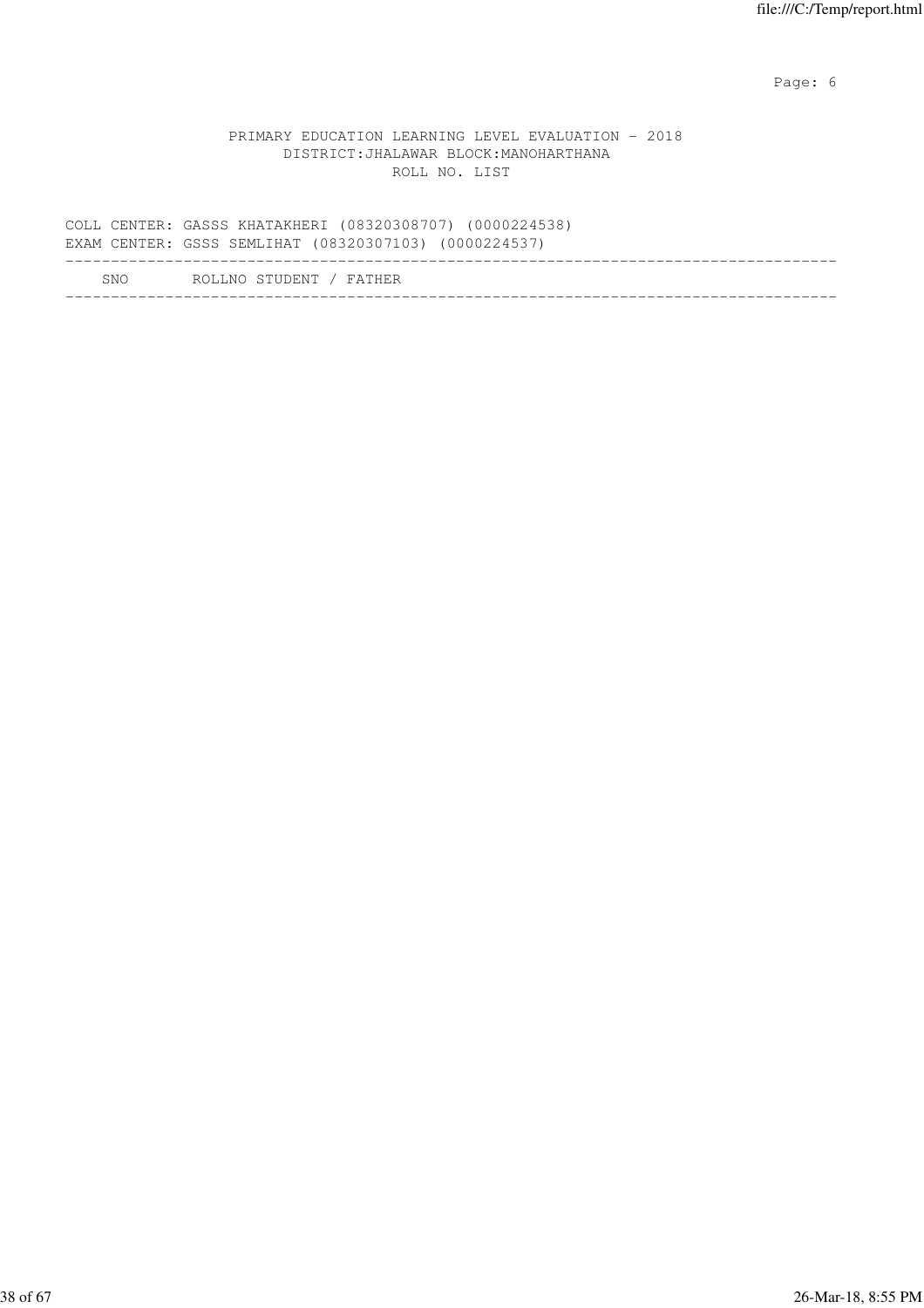## PRIMARY EDUCATION LEARNING LEVEL EVALUATION - 2018 DISTRICT:JHALAWAR BLOCK:MANOHARTHANA ROLL NO. LIST

|                | COLL CENTER: GASSS KHATAKHERI (08320308707) (0000224538)<br>EXAM CENTER: GASSS KHATAKHERI (08320308707) (0000224538) |
|----------------|----------------------------------------------------------------------------------------------------------------------|
|                | SNO ROLLNO STUDENT / FATHER                                                                                          |
|                | SCHOOL: GASSS KHATAKHERI (0000224538)                                                                                |
| $\mathbf{1}$   | 3222330 AKASH KUMAR SUMAN / HARIBALLABH SUMAN                                                                        |
| $\overline{2}$ | 3222331 ANNU KUMARI / RAMBILAS                                                                                       |
| 3              | 3222332 ARTI KUMARI / HEERA LAL SUMAN                                                                                |
| 4              | 3222333 BANTI KUMAR TANWAR / PREMSHINGHN TANWAR                                                                      |
| 5              | 3222334 GOVIND KUMAR / BIRAM CHAND TANWAR                                                                            |
| 6              | 3222335 GOVIND TANWAR / MEHTAB SINGH                                                                                 |
| 7              | 3222336 HARIOM / HARIPRASAD                                                                                          |
| 8              | 3222337 HEMANT KUMAR / MOOL CHAND                                                                                    |
| 9              | 3222338 KIRAN PUSHPAD / RODU LAL                                                                                     |
| 10             | 3222339 LAKHAN TANWAR / RAMBILAS TANWAR                                                                              |
| 11             | 3222340 LALIT BHAAT / HARI SINGH                                                                                     |
| 12             | 3222341 LAXMI BAI TANWAR / LAL SINGH                                                                                 |
| 13             | 3222342 LEKHRAJ TANWAR / GANGARAM TANWAR                                                                             |
| 14             | 3222343 MANGI BAI / BHARAT SINGH                                                                                     |
| 15             | 3222344 MANGI BAI / MOR SINGH TANWAR                                                                                 |
| 16             | 3222345 NAVNEET KUMAR / RAMBILAS                                                                                     |
| 17             | 3222346 RAMBABU SUMAN / RADHA KISHAN SUMAN                                                                           |
| 18             | 3222347 SALONI SUMAN / PAPPU LAL SUMAN                                                                               |
| 19             | 3222348 SANGITA / MOHAN LAL                                                                                          |
| 20             | 3222349 SAVITA / HARI PRASAD                                                                                         |
| 21             | 3222350 SEEMA KUMARI / MUKESH KUMAR                                                                                  |
| 22             | 3222351 SUMIT KUMAR / CHANDRA SINGH                                                                                  |
| 23             | 3222352 VIJAY SINGH TANWAR / BANSHILAL TANWAR                                                                        |
| 24             | 3222353 VIKRAM SINGH TANWAR / ANAR SINGH TANWAR                                                                      |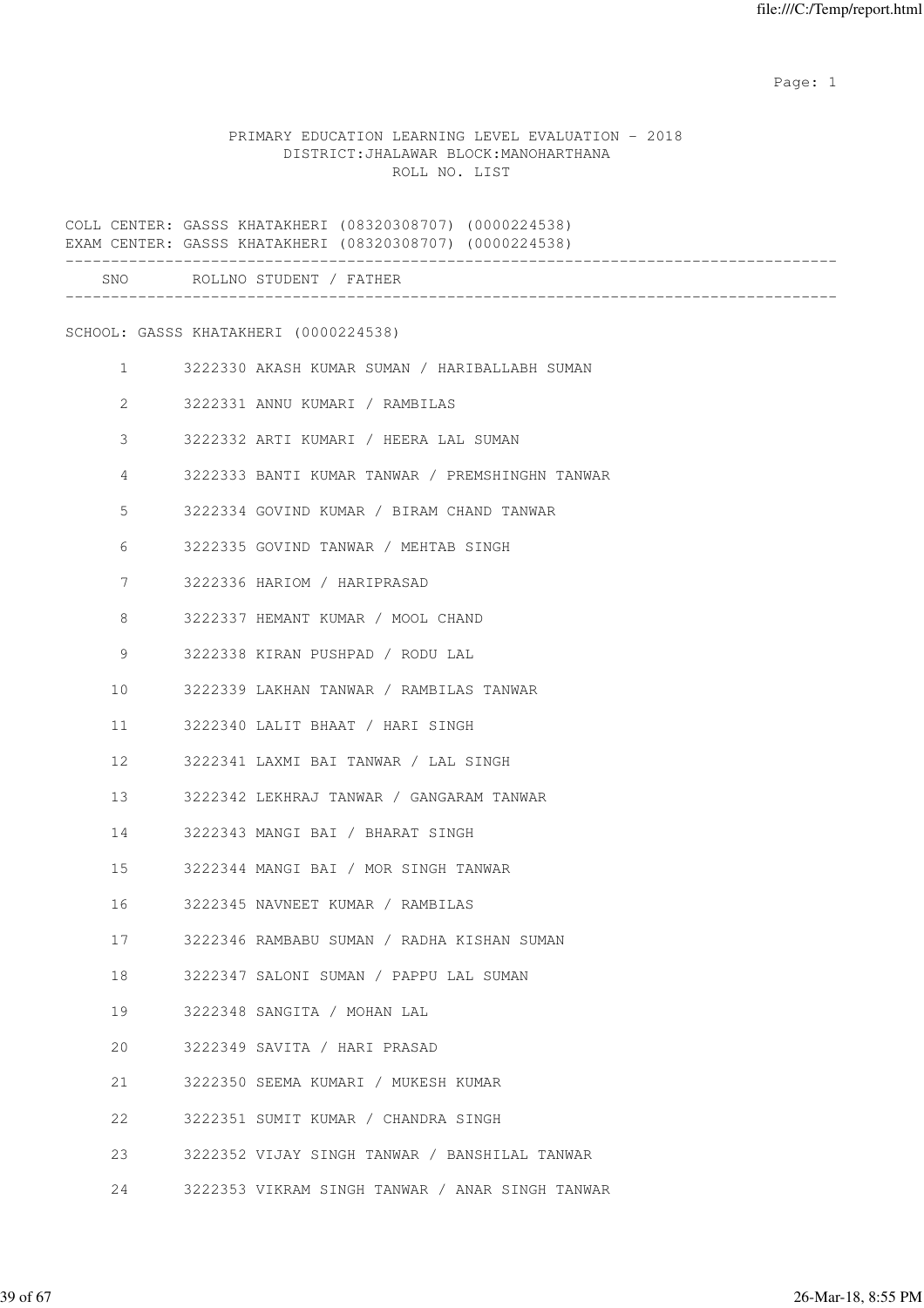#### PRIMARY EDUCATION LEARNING LEVEL EVALUATION - 2018 DISTRICT:JHALAWAR BLOCK:MANOHARTHANA ROLL NO. LIST

COLL CENTER: GASSS KHATAKHERI (08320308707) (0000224538) EXAM CENTER: GASSS KHATAKHERI (08320308707) (0000224538) ------------------------------------------------------------------------------------- SNO ROLLNO STUDENT / FATHER

-------------------------------------------------------------------------------------

SCHOOL: GPS TALAIBEH (0000467890)

- 25 3222354 GIRIRAJ / HAR CHAND
- 26 3222355 MANGI BAI / RAM CHAND
- 27 3222356 MANGI LAL / PRABHU LAL
- 28 3222357 RAJA RAM / RAM RATAN
- 29 3222358 RAJU / DEVI LAL
- 30 3222359 RAMSUKHI BAI / MAN SINGH
- 31 3222360 SUGNA BAI / DEVI LAL

SCHOOL: GPS HAMIRPURA (0000485677)

- 32 3222361 DHAPU BAI / KANIYA LAL
- 33 3222362 GOVINDA / HERA LAL
- 34 3222363 LALTA BAI / BAJE SINGH
- 35 3222364 NIRESH / INDAR SINGH
- 36 3222365 PARVAT SINGH / BADRI LAL

SCHOOL: GPS KHERKHEDI GHATA (0000486567)

- 37 3222366 BHAGWAN DAS / KANHAIYA LAL
- 38 3222367 BHARAT RAJ / RUGHNATH
- 39 3222368 RACHANA BAI / BHAIRU LAL
- 40 3222369 RAM SAGAR / GAJRAJ SINGH

SCHOOL: GUPS,KHANKHARA GUJARAN (0000504243)

| 41         | 3222370 AARTI KUMARI / GIRRAJ       |
|------------|-------------------------------------|
| 42 - 12    | 3222371 AASHA KUMARI / KELASH CHAND |
| $\Delta$ 3 | 3222372 HEMLATA / BHAWANA           |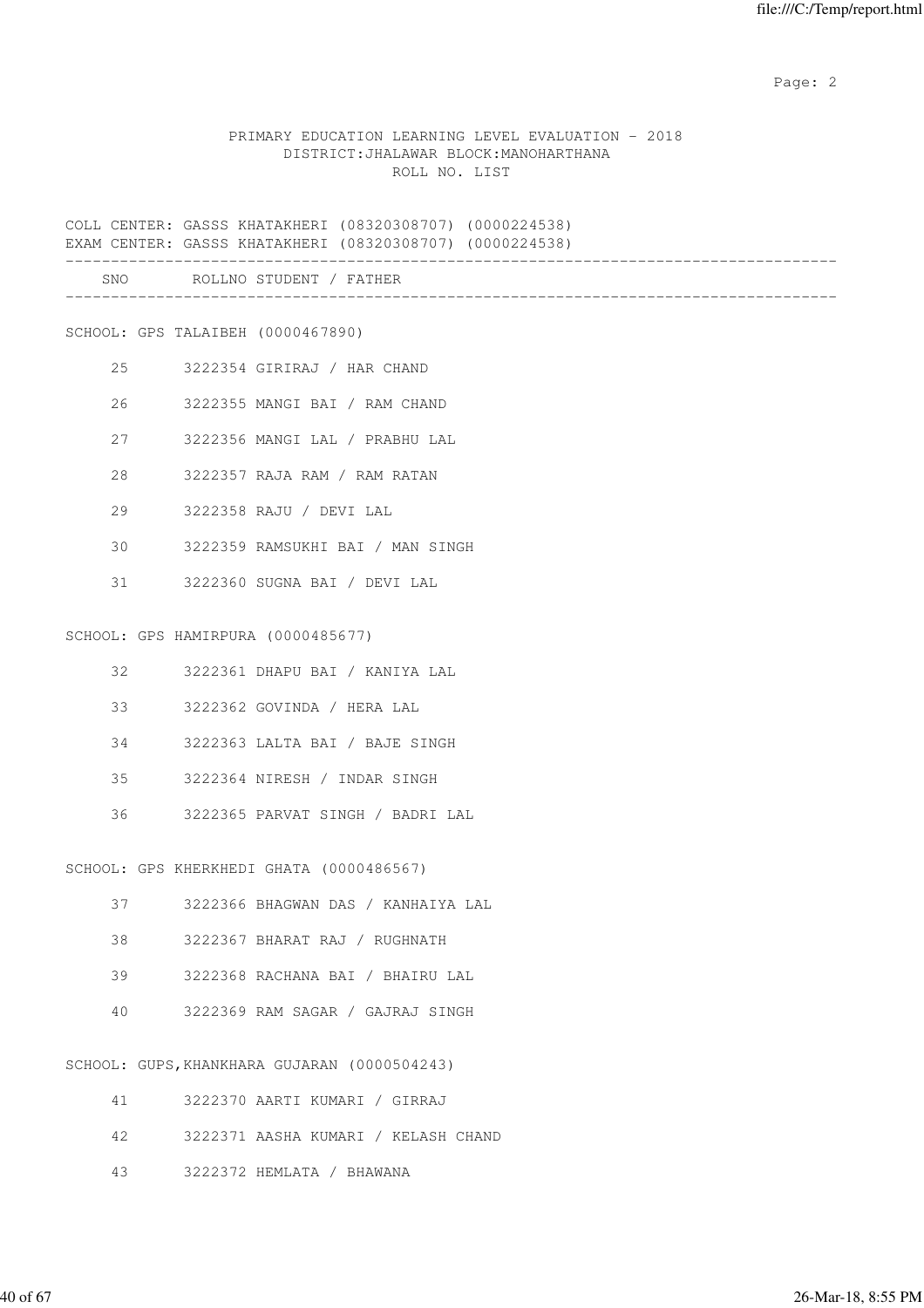Page: 3

#### PRIMARY EDUCATION LEARNING LEVEL EVALUATION - 2018 DISTRICT:JHALAWAR BLOCK:MANOHARTHANA ROLL NO. LIST

COLL CENTER: GASSS KHATAKHERI (08320308707) (0000224538) EXAM CENTER: GASSS KHATAKHERI (08320308707) (0000224538) ------------------------------------------------------------------------------------- SNO ROLLNO STUDENT / FATHER ------------------------------------------------------------------------------------- 44 3222373 POOJA KUMARI / PRABHU LAL 45 3222374 RAHUL / RAJU LAL 46 3222375 RAVINA KUMARI / RAMNARAYAN LODHA 47 3222376 RINKU KUMARI / PARVAT SINGH 48 3222377 SALOCHANA / KANHEYA LAL SCHOOL: GUPS HARI PURA (0000504245) 49 3222378 AMRIT SINGH / CHAMPA LAL 50 3222379 BHARAT SINGH / MANGI LAL 51 3222380 DINESH / HARCHAND 52 3222381 KAUSHALYA / DULICHAND 53 3222382 MUSKAN / RAMCHANDRA 54 3222383 RAJA RAM TANWAR / RAM RATAN 55 3222384 REENA BAI / RAMCHARAN 56 3222385 SAVITRI BAI / HARCHAND 57 3222386 SHAUKINA BAI / GOVIND 58 3222387 VISHNU / LALCHAND 59 3222388 VISHNU TANWAR / RAY SINGH SCHOOL: GPS DAULATPURA (0000504247) 60 3222389 DHANSINGH / FHOOL CHAND 61 3222390 RAJESH / PREM SIGH 62 3222391 RAJU BAI / BANSHI LAL 63 3222392 RAKESH / MOR SINGH

SCHOOL: GPS,PIPALYA LODAN (0000504249)

64 3222393 HEMLATA BAI / HAR LAL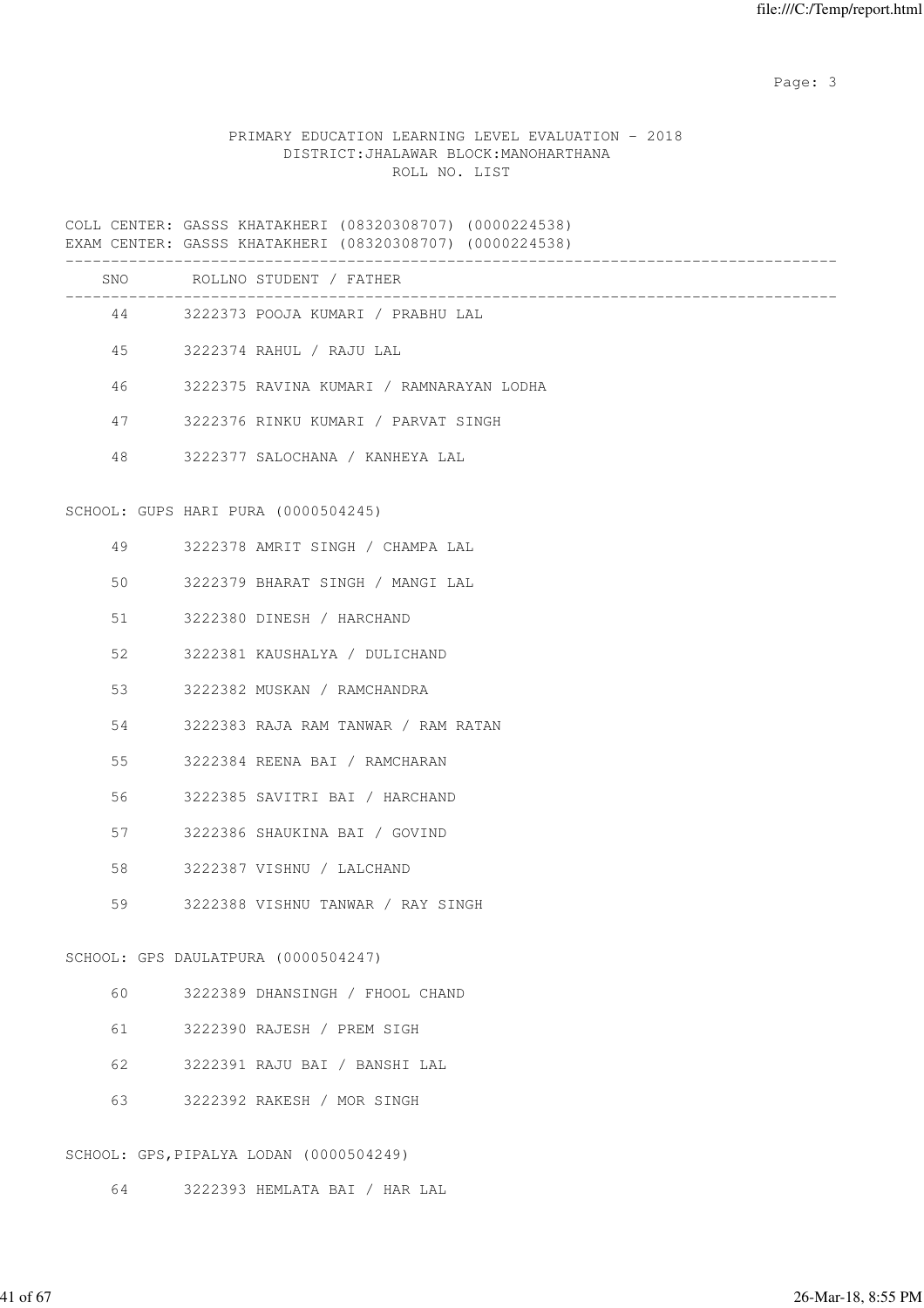Page: 4  $P$ 

#### PRIMARY EDUCATION LEARNING LEVEL EVALUATION - 2018 DISTRICT:JHALAWAR BLOCK:MANOHARTHANA ROLL NO. LIST

COLL CENTER: GASSS KHATAKHERI (08320308707) (0000224538) EXAM CENTER: GASSS KHATAKHERI (08320308707) (0000224538)

| SNO | ROLLNO STUDENT / FATHER          |
|-----|----------------------------------|
| 65  | 3222394 LEKHRAJ / CHAIN SINGH    |
| 66  | 3222395 MAMTA BAI / MAAN SINGH   |
| 67  | 3222396 PARWAT SINGH / BIRAM LAL |
| 68  | 3222397 RADHESHYAM / BHAGCHAND   |
| 69  | 3222398 SIMA BAI / MANGI LAL     |
| 70  | 3222399 SOKINA BAI / RAY SINGH   |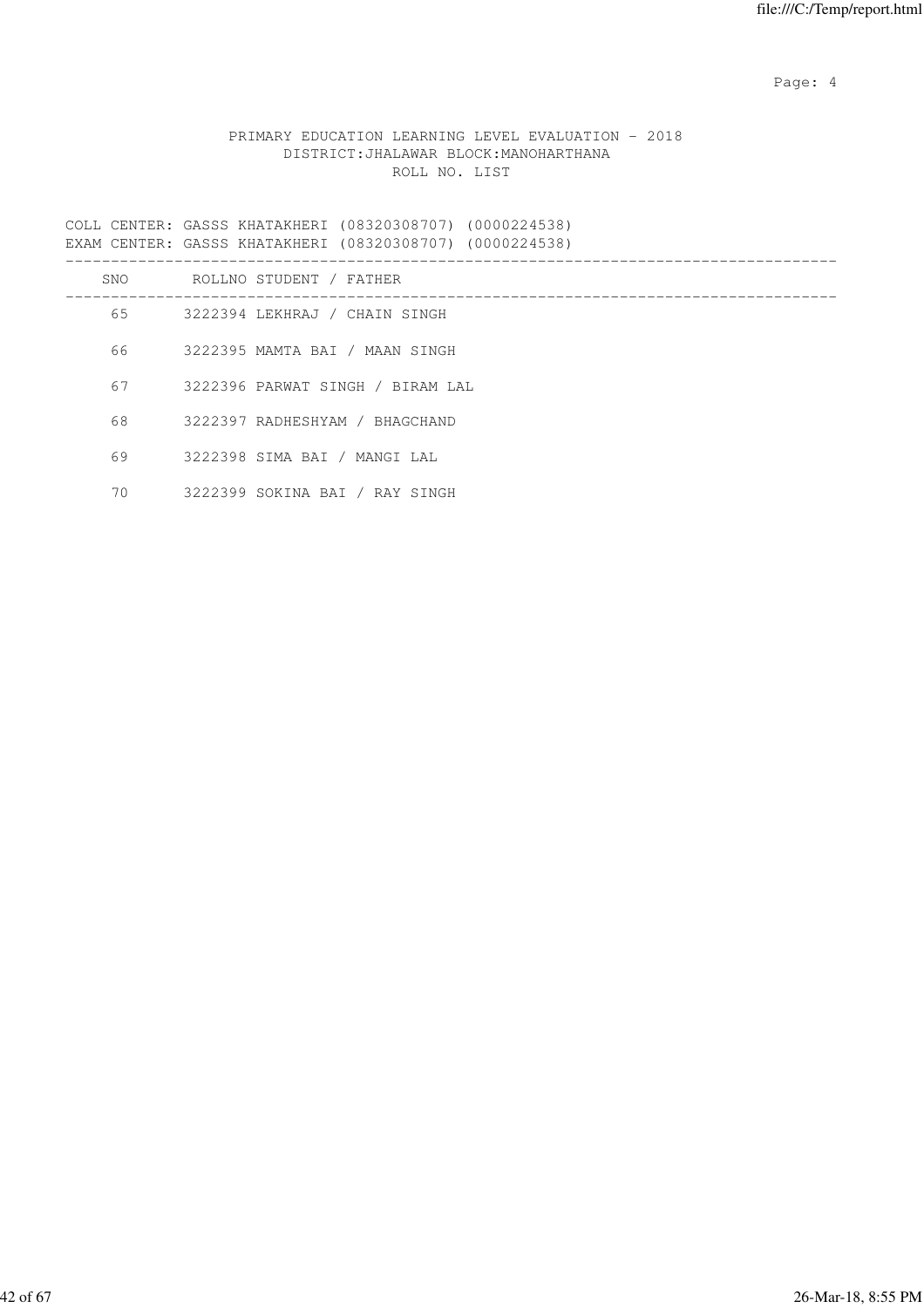#### PRIMARY EDUCATION LEARNING LEVEL EVALUATION - 2018 DISTRICT:JHALAWAR BLOCK:MANOHARTHANA ROLL NO. LIST

COLL CENTER: GASSS KHATAKHERI (08320308707) (0000224538) EXAM CENTER: GOVT.ADARSH SENOIR SECONDARY SCHOOL DANGIPURA (08320312302) (0000224542) ------------------------------------------------------------------------------------- SNO ROLLNO STUDENT / FATHER ------------------------------------------------------------------------------------- SCHOOL: GOVT.ADARSH SENOIR SECONDARY SCHOOL DANGIPURA (0000224542) 1 3222400 ANIL KUMAR / HAJARI LAL 2 3222401 BANWARI / PREM LAL 3 3222402 BHURA LAL / RADHE SHYAM 4 3222403 DEEPAK / KASHIRAM 5 3222404 DULI CHAND / BHANWAR LAL 6 3222405 GHAN SHYAM / RAMPRASAD 7 3222406 GORDHAN / BIRAM 8 3222407 HEM RAJ / MANGI LAL 9 3222408 MANJU BAI / BHANWAR LAL 10 3222409 RAHUL KUMAR / HARI SINGH 11 3222410 RAJESH KUMAR / BHANWAR LAL 12 3222411 RAM PAL / ARJUN SINGH 13 3222412 REENA BAI / DAYA RAM 14 3222413 SANTOSH KUMAR / GANGA RAM 15 3222414 VISHNU KUMAR / RAM SWAROOP 16 3222415 VISHNU KUMAR / GOKUL PARSAD SCHOOL: GPS MANJRA AMBA KA PURA (0000410222) 17 3222416 ANITA KUMARI / NATHU LAL 18 3222417 AZAD / DAYARAM 19 3222418 BALU SINGH / BIRAM LAL 20 3222419 ELKAR / KANHAIYA LAL

- 21 3222420 GIRIRAJ / BAPU LAL
- 22 3222421 GIRIRAJ / BHARAT SINGH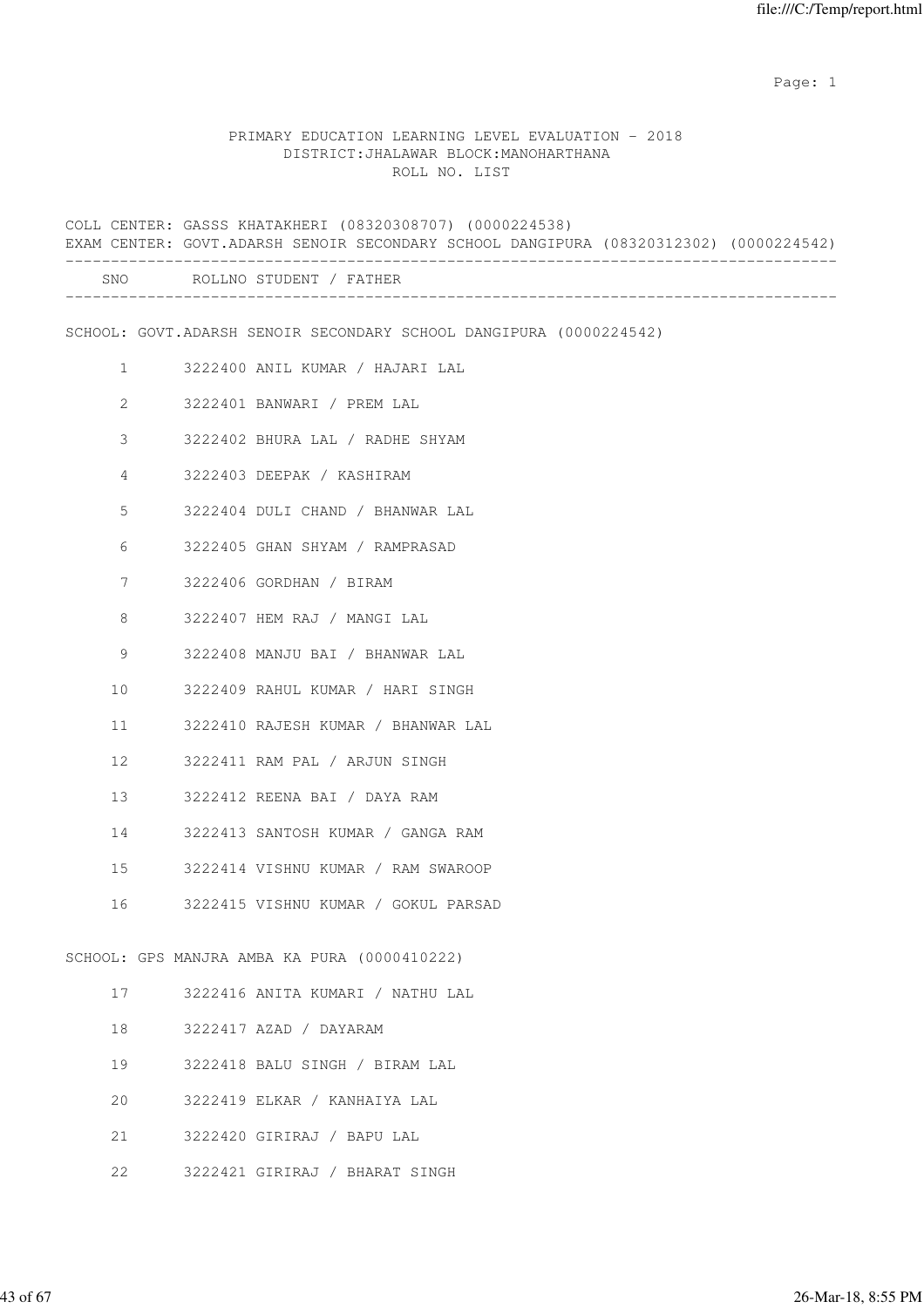## PRIMARY EDUCATION LEARNING LEVEL EVALUATION - 2018 DISTRICT:JHALAWAR BLOCK:MANOHARTHANA ROLL NO. LIST

COLL CENTER: GASSS KHATAKHERI (08320308707) (0000224538) EXAM CENTER: GOVT.ADARSH SENOIR SECONDARY SCHOOL DANGIPURA (08320312302) (0000224542) ------------------------------------------------------------------------------------- SNO ROLLNO STUDENT / FATHER

|    | 23 3222422 LOKESH / BIRAM LAL          |
|----|----------------------------------------|
|    | 24 3222423 MANOJ KUMAR / HARI SINGH    |
|    | 25 3222424 PINKI BAI / ARJUN SINGH     |
| 26 | 3222425 RAKESH / PAPPU LAL             |
|    | 27 3222426 RAM SWAROOP / BIRAM LAL     |
|    | 28 3222427 SANJU KUMARI / RAMESH CHAND |
|    | 29 3222428 SEEMA BAI / PACHU LAL       |
|    |                                        |
|    | SCHOOL: GPS CHAN KA PURA (0000466952)  |
|    | 30 3222429 CHANDRI BAI / BHARMAL       |
|    | 31 3222430 GHANSHYAM / RAMESH          |
|    | 32 3222431 KANTI BAI / BHARMAL         |

- 33 3222432 RAMRAJ / BHARMAL
- 34 3222433 REKHA BAI / GYARSI RAM
- 35 3222434 SHEELA BAI / RAY SINGH
- 36 3222435 SHOKINA BAI / BANE SINGH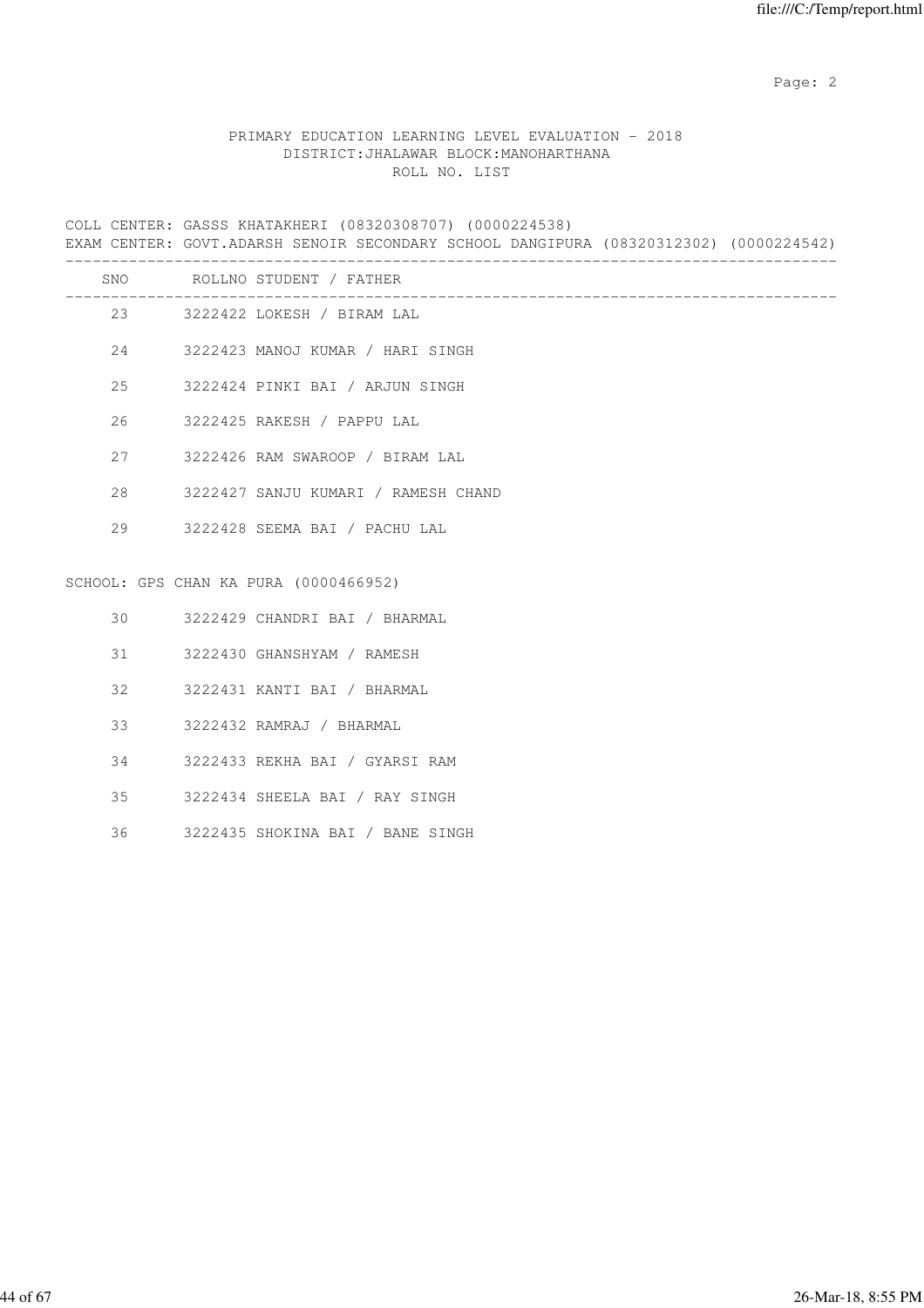#### PRIMARY EDUCATION LEARNING LEVEL EVALUATION - 2018 DISTRICT:JHALAWAR BLOCK:MANOHARTHANA ROLL NO. LIST

COLL CENTER: GASSS KHATAKHERI (08320308707) (0000224538) EXAM CENTER: GOVERNMENT AADARSH SENIOR SECONDARY SCHOOL PINDOLA DIST- JHALAWAR (08320344) ------------------------------------------------------------------------------------- SNO ROLLNO STUDENT / FATHER ------------------------------------------------------------------------------------- SCHOOL: Government Aadarsh Senior Secondary School PINDOLA Dist- Jhalawar (0000224575) 1 3222436 ANITA TANWAR / HAJARI LAL 2 3222437 BHAGWAN SINGH TANWAR / DHULI LAL 3 3222438 CHANDRAKALA TANWAR / MANA LAL 4 3222439 CHETNA TANWAR / KEDAR SINGH 5 3222440 DEVLI BAI TANWAR / MANGI LAL 6 3222441 DROPDI BAI TANWAR / RAMESH CHAND 7 3222442 HARIOM / PREM SINGH 8 3222443 KAVITA TANWAR / KELASH CHAND 9 3222444 KELASH TANWAR / LAL SINGH 10 3222445 MAHESH TANWAR / NARAYAN SINGH 11 3222446 RAJAL BAI TANWAR / LAL SINGH 12 3222447 RINA BAI TANWAR / DHULI LAL 13 3222448 SOKINA BAI TANWAR / NAND LAL 14 3222449 SOKINA BAI TANWAR / DHAN SINGH 15 3222450 SULTAN SINGH TANWAR / GORDHAN SINGH SCHOOL: GPS, PANJ KA PURA (0000467154) 16 3222451 DEV RAJ / PANCHI LAL 17 3222452 DINESH / PANCHI LAL 18 3222453 HEMRAJ / RAY SINGH 19 3222454 MANJU BAI / JAY SINGH 20 3222455 MOMAN / CHADA LAL 21 3222456 PINKI BAI / PRABHU LAL

22 3222457 POOJA BAI / JAGDISH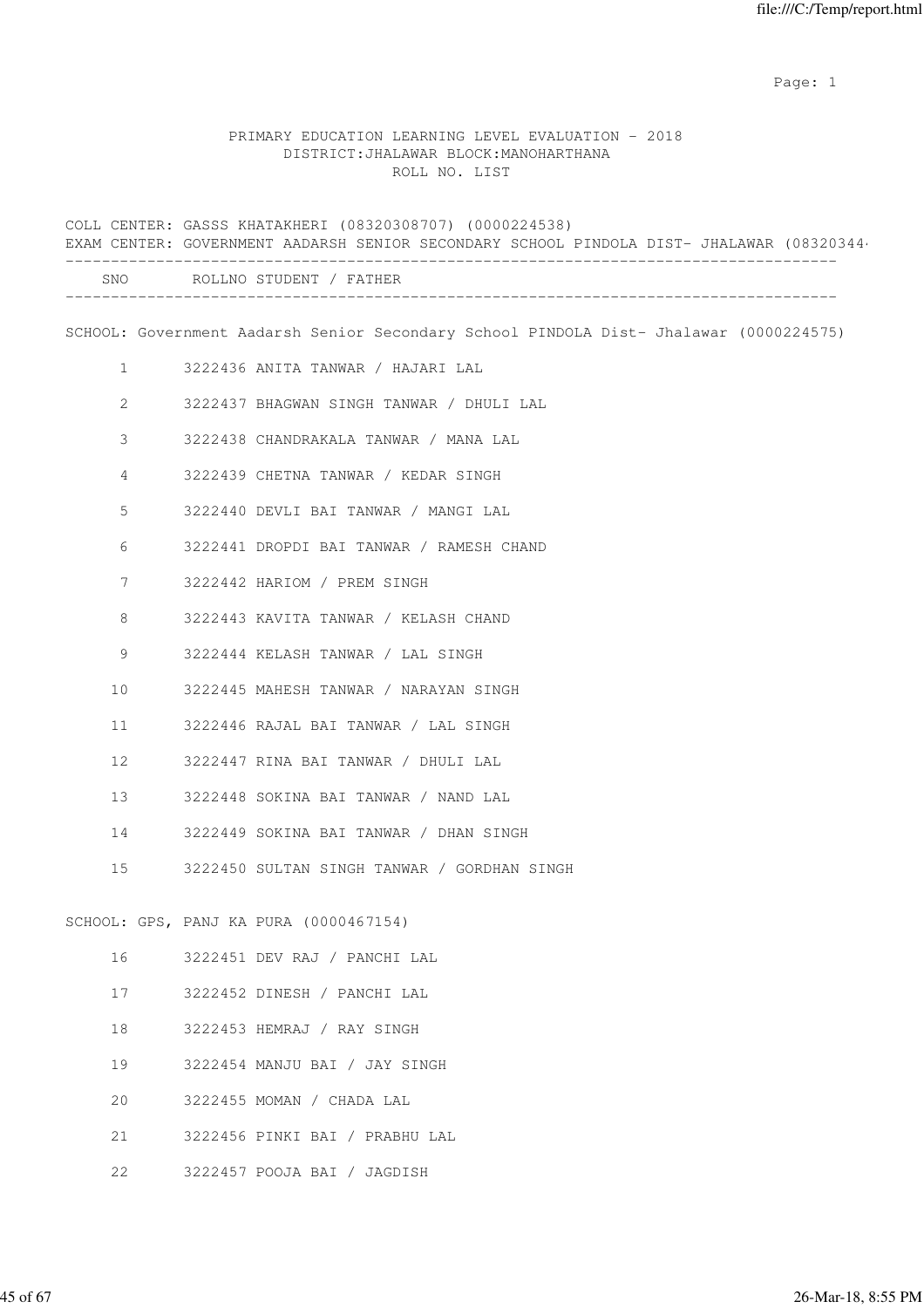## PRIMARY EDUCATION LEARNING LEVEL EVALUATION - 2018 DISTRICT:JHALAWAR BLOCK:MANOHARTHANA ROLL NO. LIST

COLL CENTER: GASSS KHATAKHERI (08320308707) (0000224538) EXAM CENTER: GOVERNMENT AADARSH SENIOR SECONDARY SCHOOL PINDOLA DIST- JHALAWAR (08320344)

| <b>SNO</b> | ROLLNO STUDENT / FATHER          |
|------------|----------------------------------|
| 23         | 3222458 SOKINA BAI / KARAN SINGH |

# SCHOOL: GUPS,PITHAPURA (0000467830)

| 24 | 3222459 BANTI LAL / JAGDISH CHAND     |
|----|---------------------------------------|
| 25 | 3222460 CHAKI BAI / ONKAR LAL         |
| 26 | 3222461 JITENDRA TANWAR / SURAJ SINGH |
| 27 | 3222462 KAVITA BAI / CHANDRA SINGH    |
| 28 | 3222463 LEKHRAJ / BIRAM LAL           |
| 29 | 3222464 MAMTA BAI / MAN SINGH         |
| 30 | 3222465 MURLI / RAM CHANDRA           |
| 31 | 3222466 NARAYAN SINGH / BAJE SINGH    |
| 32 | 3222467 NARENDRA KUMAR / KANHEYA LAL  |
| 33 | 3222468 PAPITA BAI / RANG LAL         |
| 34 | 3222469 PARWAT / MAN SINGH            |
| 35 | 3222470 PARWATI BAI / BAPU LAL        |
| 36 | 3222471 PREM BAI / PURI LAL           |
| 37 | 3222472 RAKESH REDAS / KANEHEYA LAL   |
| 38 | 3222473 RAMDAYAL / DHAN SINGH         |
| 39 | 3222474 RASITA BAI / MANGI LAL        |
| 40 | 3222475 SAJAN BAI / BHANWAR LAL       |
| 41 | 3222476 SANTOSH BAI / PHOOL CHAND     |
| 42 | 3222477 SHOKINA BAI / MANGI LAL       |
| 43 | 3222478 URMILA BAI / MOR SINGH        |
| 44 | 3222479 VIKRAM / ONKAR LAL            |
|    | SCHOOL: GPS NANI BARDI (0000467831)   |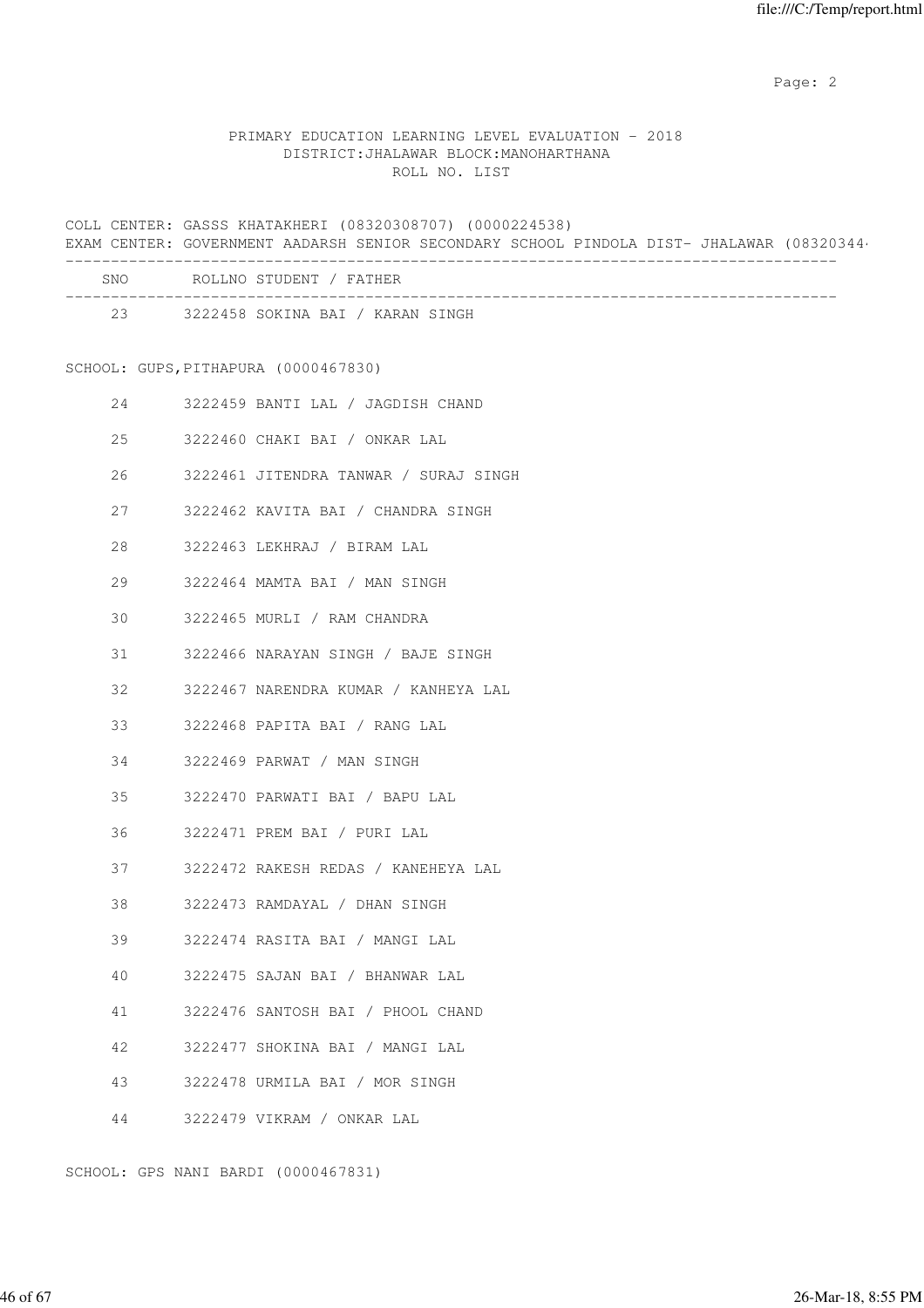Page: 3

## PRIMARY EDUCATION LEARNING LEVEL EVALUATION - 2018 DISTRICT:JHALAWAR BLOCK:MANOHARTHANA ROLL NO. LIST

COLL CENTER: GASSS KHATAKHERI (08320308707) (0000224538) EXAM CENTER: GOVERNMENT AADARSH SENIOR SECONDARY SCHOOL PINDOLA DIST- JHALAWAR (08320344) -------------------------------------------------------------------------------------

| SNO. | ROLLNO STUDENT / FATHER  |
|------|--------------------------|
| 45   | 3222480 MITHUN / JAGDISH |
| 46   | 3222481 VINOD / RAM BABU |

SCHOOL: GUPS,GUWADI (0000485666)

|  |  | 3222482 NIRMALA BAI TANWAR |  |  |  |  |  | / MOR SINGH TANWAR |
|--|--|----------------------------|--|--|--|--|--|--------------------|
|--|--|----------------------------|--|--|--|--|--|--------------------|

- 48 3222483 OMPRAKASH REDAS / KANHEYA LAL
- 49 3222484 PAPITA TANWAR / DHAN SINGH TANWAR
- 50 3222485 SARJEET TANWAR / RODU LAL TANWAR
- 51 3222486 SAVITA TANWAR / DEVI LAL
- 52 3222487 SONIYA TANWAR / SARDAR SINGH
- 53 3222488 SUSHILA TANWAR / MOR SINGH

SCHOOL: GPS,MOTIPURA (0000485687)

| 54  |  | 3222489 BANWARI / MANGI LAL          |
|-----|--|--------------------------------------|
|     |  | 55 3222490 BINTU / PANNA LAL         |
| 56  |  | 3222491 CHANDRA SINGH / AMAR LAL     |
|     |  | 57 3222492 GULAB CHAND / CHAIN SINGH |
| 58  |  | 3222493 MOHAN LAL / CHAMPA LAL       |
| 59  |  | 3222494 RAJU SINGH / HARI SINGH      |
| 60. |  | 3222495 RAM BILAS / RODU LAL         |
| 61  |  | 3222496 REENA / BAPU LAL             |
| 62  |  | 3222497 REENA / RAM SINGH            |
| 63  |  | 3222498 SEEMA KUMARI / RAM PRASAD    |
| 64  |  | 3222499 VISHNU KUMAR / BAJE SINGH    |
|     |  | SCHOOL: GPS, MANPURA (0000506656)    |

65 3222500 BANTI TANWAR / PAPPU LAL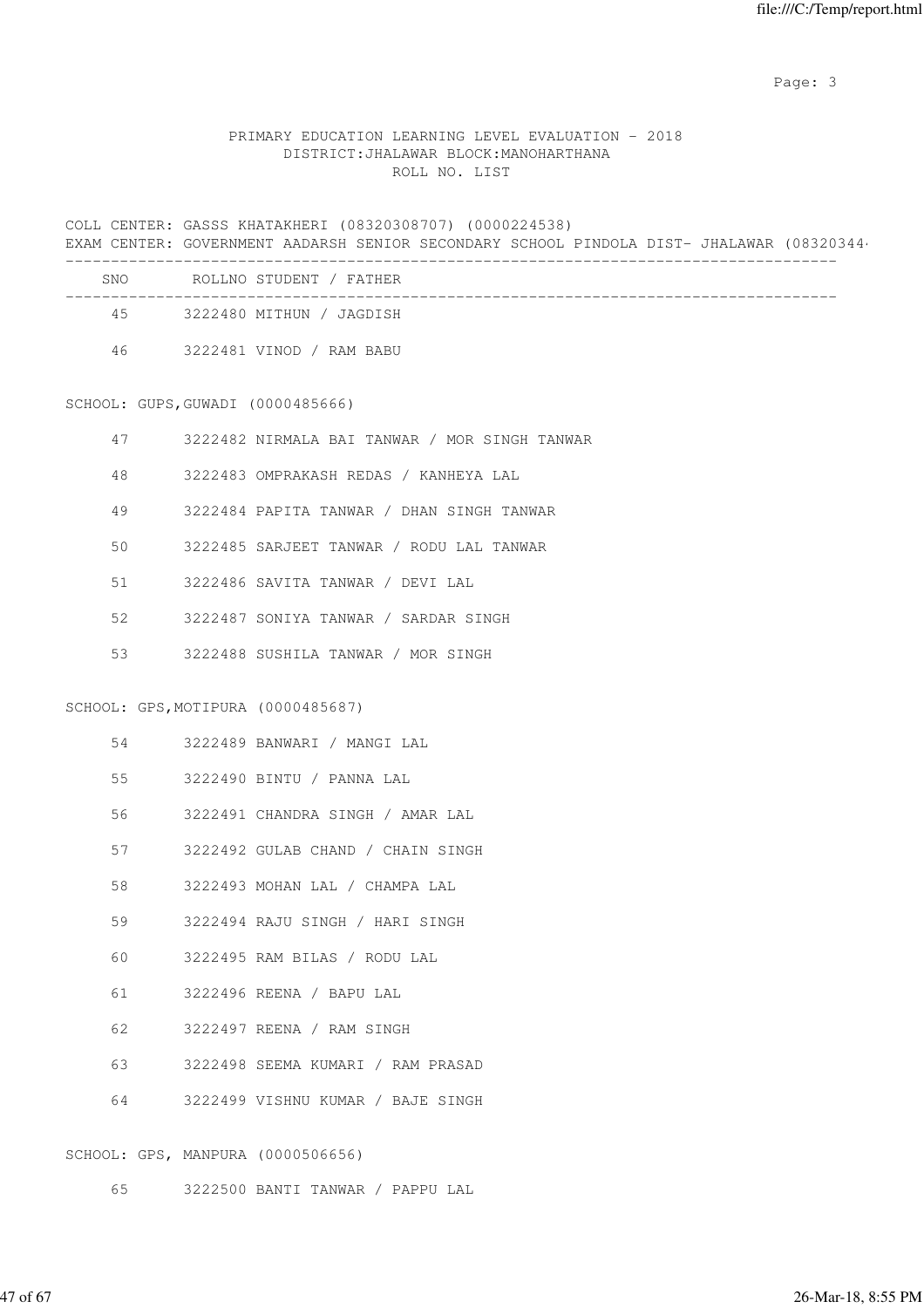Page: 4  $P$ 

## PRIMARY EDUCATION LEARNING LEVEL EVALUATION - 2018 DISTRICT:JHALAWAR BLOCK:MANOHARTHANA ROLL NO. LIST

COLL CENTER: GASSS KHATAKHERI (08320308707) (0000224538) EXAM CENTER: GOVERNMENT AADARSH SENIOR SECONDARY SCHOOL PINDOLA DIST- JHALAWAR (08320344) -------------------------------------------------------------------------------------

| SNO | ROLLNO STUDENT / FATHER              |
|-----|--------------------------------------|
|     | 66 3222501 MORAM BAI / BANSHI LAL    |
| 67  | 3222502 MURLI / JAGANNTH             |
| 68  | 3222503 PARI BAI / KANHEYA LAL       |
| 69  | 3222504 PREM BAI / BAPULAL           |
| 70  | 3222505 SHEMPU BAI / LAL SINGH       |
| 71  | 3222506 VINOD SINGH / AMAR LAL       |
|     |                                      |
|     | SCHOOL: GPS GIRDHARPURA (0000506661) |
| 72  | 3222507 CHANDRA KALA / INDRA SINGH   |
| 73  | 3222508 DAYA RAM / VIRAM             |
| 74  | 3222509 DHAPU BAI / KANHAYA LAL      |
| 75  | 3222510 HEMLATA / NAND RAM           |
| 76  | 3222511 JITENDRA / RANG LAL          |
| 77  | 3222512 MAHENDRA SINGH / RAM BABU    |
| 78  | 3222513 PACHU LAL / BHERU LAL        |
| 79  | 3222514 RAJU LAL / RAM LAL           |
| 80  | 3222515 RAKESH / NATHU LAL           |
| 81  | 3222516 RAMESH / MOR SINGH           |
| 82  | 3222517 SHOKINA BAI / BHARMAL        |
| 83  | 3222518 VISHNU TANWAR / SHO LAL      |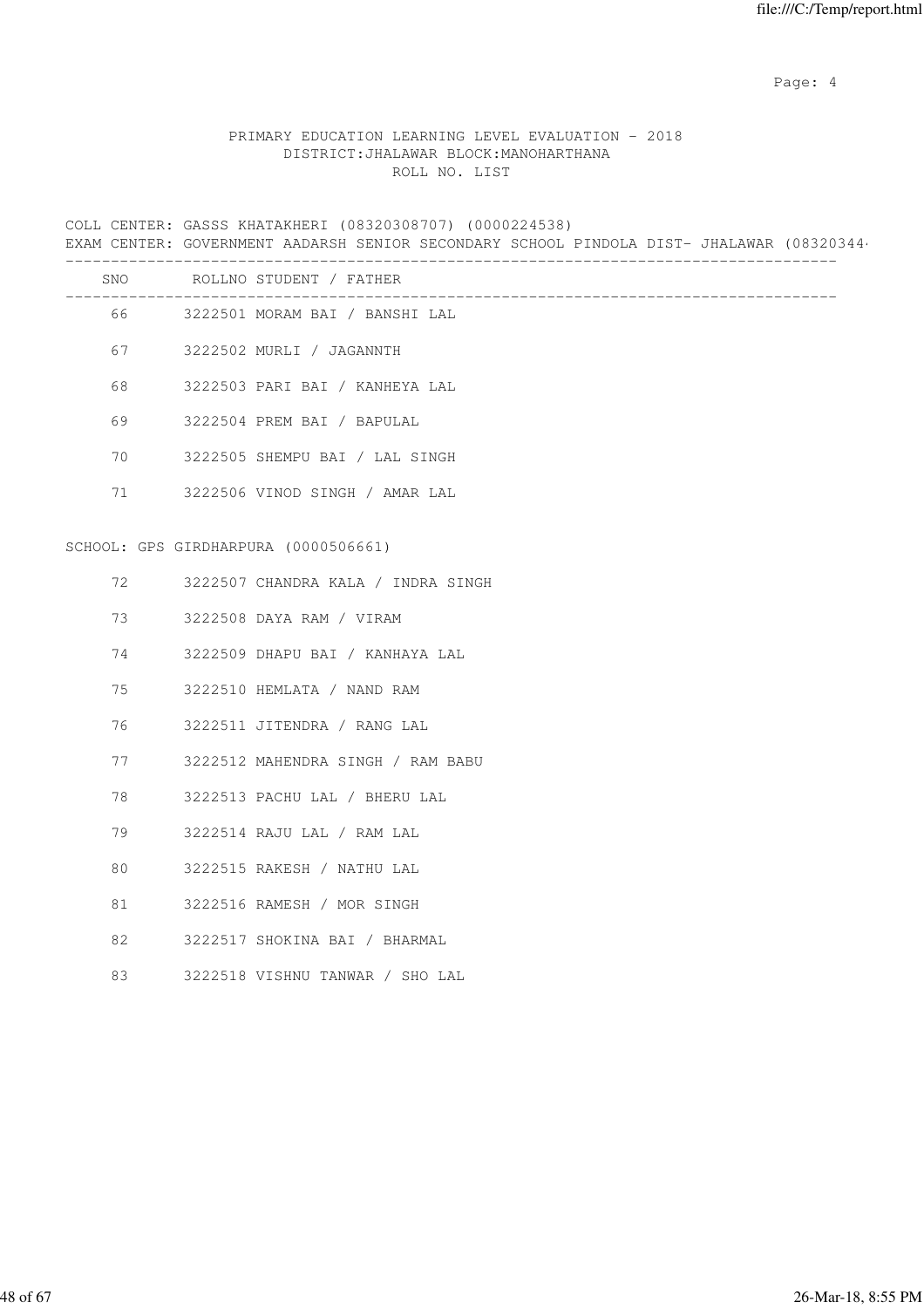#### PRIMARY EDUCATION LEARNING LEVEL EVALUATION - 2018 DISTRICT:JHALAWAR BLOCK:MANOHARTHANA ROLL NO. LIST

COLL CENTER: GASSS KHATAKHERI (08320308707) (0000224538) EXAM CENTER: GUPS,MAHARAJPURA (08320305101) (0000403787) ------------------------------------------------------------------------------------- SNO ROLLNO STUDENT / FATHER ------------------------------------------------------------------------------------- SCHOOL: GUPS,MAHARAJPURA (0000403787) 1 3222519 AJAY / NANNU SINGH 2 3222520 HARBHAJAN / KANHAIYA LAL 3 3222521 JYOTEE / SHIVRAJ 4 3222522 LAD BAI / RODU LAL 5 3222523 MAHESH / KALU RAM 6 3222524 MAMTA BAI / RAM KISHAN 7 3222525 MANJU BAI / RAM PRASAD 8 3222526 NEERAJ / GANGA RAM 9 3222527 NEESHA BAI / MANGI LAL 10 3222528 PISTOL BAI / RAM BHAROS 11 3222529 RAJ KUMAR / KAPUR SINGH 12 3222530 RAJANTI BAI / INDRAP 13 3222531 RAJESH / NARAYAN 14 3222532 REENA BAI / JASMAL 15 3222533 RINKI BAI / DHIRAP SINGH 16 3222534 SANDIP / PRAKASH 17 3222535 SHIVANI / SULTAN 18 3222536 SHIVANI / RODU LAL 19 3222537 SHIVANI BAI / SAGAR SINGH 20 3222538 SONIYA BAI / BHARAT SINGH SCHOOL: GPS,KHOYARA MAJARA,MARAJPURA (0000403906) 21 3222539 ANKIT / ANTAR SINGH

22 3222540 BABLU / GANGA RAM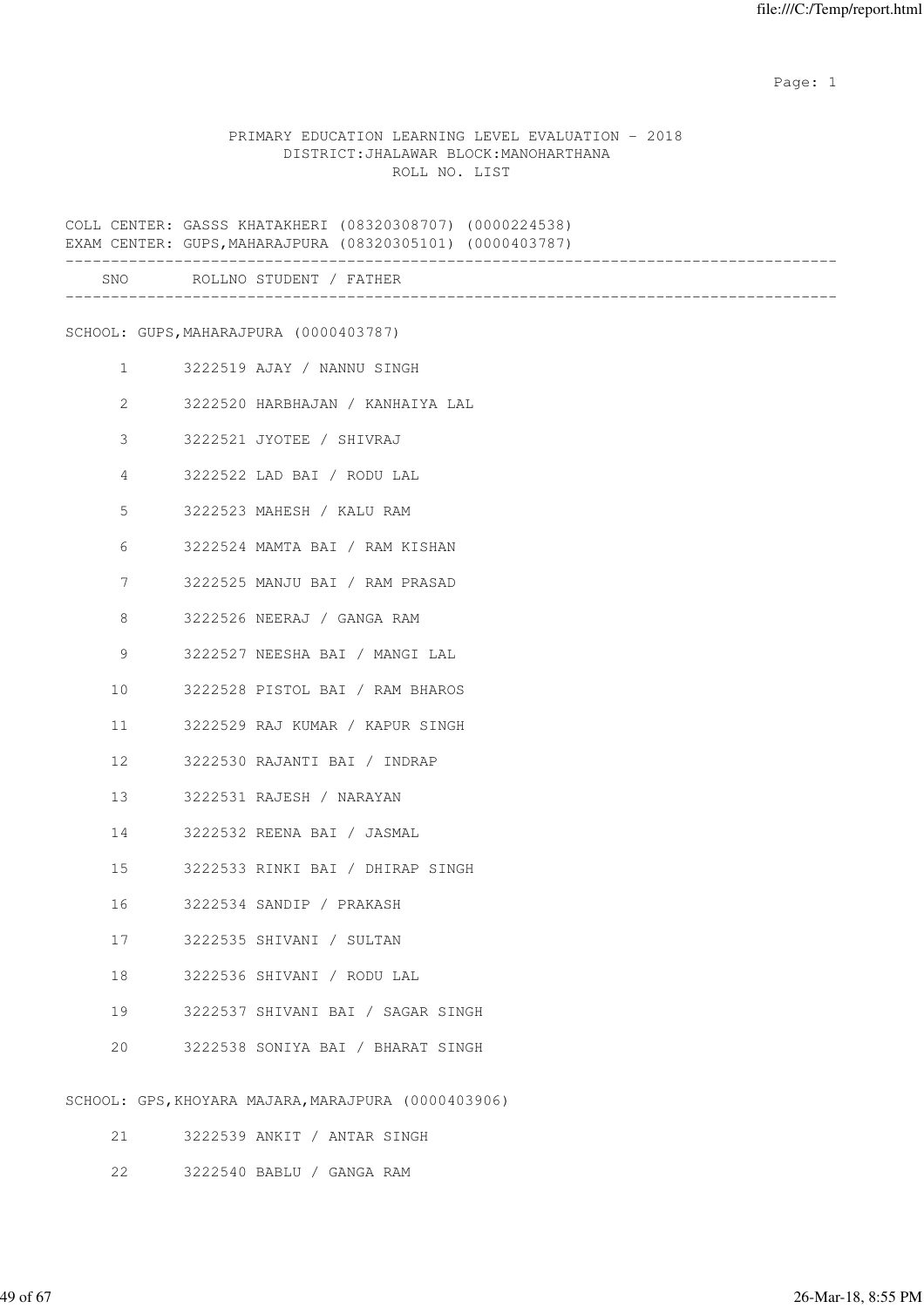### PRIMARY EDUCATION LEARNING LEVEL EVALUATION - 2018 DISTRICT:JHALAWAR BLOCK:MANOHARTHANA ROLL NO. LIST

COLL CENTER: GASSS KHATAKHERI (08320308707) (0000224538) EXAM CENTER: GUPS,MAHARAJPURA (08320305101) (0000403787)

|     | SNO ROLLNO STUDENT / FATHER       |
|-----|-----------------------------------|
|     | 23 3222541 HARADOLA / SAGAR SINGH |
|     | 24 3222542 MOHANI / SUKH LAL      |
|     | 25 3222543 MUKESH / KANHEYA LAL   |
| 26  | 3222544 NAPAL / UDHAN SINGH       |
| 2.7 | 3222545 NILU / RUMAL              |
| 28  | 3222546 PUJA / RAMESH CHAND       |
|     | 29 3222547 PUJA / PANCHAM         |
|     | 30 3222548 RADHA BAI / JAGDISH    |
|     | 31 3222549 RAJKUMARI / AMAR SINGH |
|     | 32 3222550 RODHI / GOKUL          |
| 33  | 3222551 SARVAN / MANGI LAL        |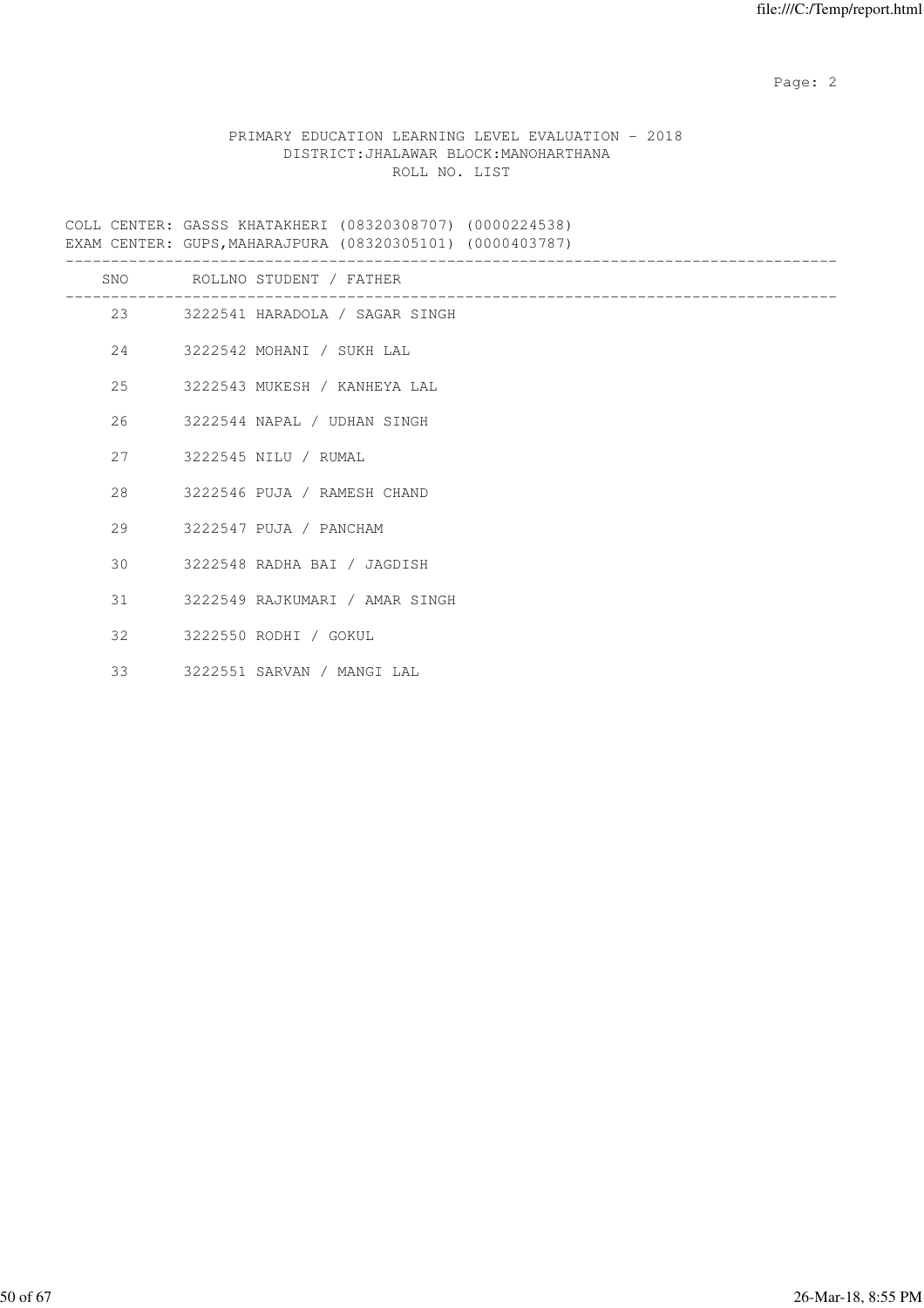#### PRIMARY EDUCATION LEARNING LEVEL EVALUATION - 2018 DISTRICT:JHALAWAR BLOCK:MANOHARTHANA ROLL NO. LIST

COLL CENTER: GASSS KHATAKHERI (08320308707) (0000224538) EXAM CENTER: GUPS,BHOJPUR (08320306501) (0000466821)

| <b>SNO</b> | ROLLNO STUDENT / FATHER |
|------------|-------------------------|
|            |                         |
|            |                         |

SCHOOL: GPS, SEMLIKHURD (0000407496)

- 1 3222552 ANAR BAI / DEVCHAND
- 2 3222553 DHULI BAI / MANGI LAL
- 3 3222554 MANGI LAL / RAMESH CHAND
- 4 3222555 MANISHA / RAM NARAYAN
- 5 3222556 PAPITA BAI / DEVI RAM
- 6 3222557 RAMNIVASH / AASHA RAM
- 7 3222558 SUNITA BAI / VIJAY SINGH

#### SCHOOL: GUPS,TALAWADA (0000412795)

| 8  | 3222559 AMRIT BAI / PREM SINGH         |
|----|----------------------------------------|
| 9  | 3222560 GORDHAN SINGH / MANGI LAL      |
| 10 | 3222561 MOTI SINGH / PRABHU LAL        |
|    | 11 3222562 PAWAN KUMAR / LAL SINGH     |
|    | 12 3222563 RAMBABU TANWAR / GYARSI LAL |
|    | 13 3222564 RANI BAI / DEVI RAM         |
|    | 14 3222565 REENA BAI / MISHRI LAL      |
|    | 15 3222566 REENA BAI / RODU LAL        |
|    | 16 3222567 RODI BAI / RANG LAL         |
|    | 17 3222568 RODI BAI / BAPU LAL         |
|    | 18 3222569 SEEMA BAI / DAYA RAM        |
| 19 | 3222570 SONU KUMAR / PAPPU LAL         |
| 20 | 3222571 UNKAR SINGH / LAL SINGH        |
|    | 21 3222572 URMILA KUMARI / DEV CHAND   |
| 22 | 3222573 VINOD KUMAR / VIJAY SINGH      |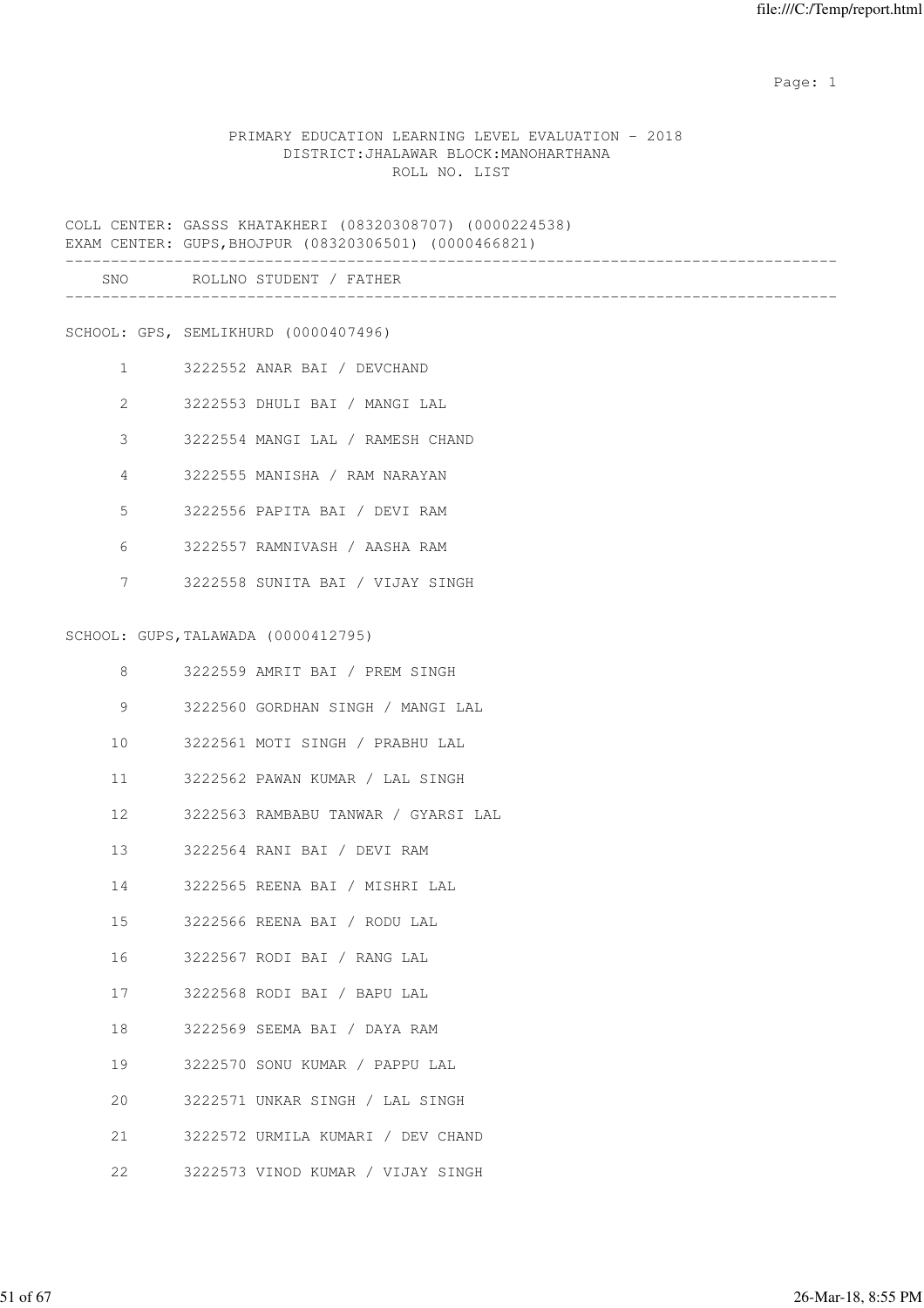## PRIMARY EDUCATION LEARNING LEVEL EVALUATION - 2018 DISTRICT:JHALAWAR BLOCK:MANOHARTHANA ROLL NO. LIST

COLL CENTER: GASSS KHATAKHERI (08320308707) (0000224538) EXAM CENTER: GUPS,BHOJPUR (08320306501) (0000466821)

| SNO | ROLLNO STUDENT / FATHER         |  |
|-----|---------------------------------|--|
| 23  | 3222574 VINOD KUMAR / HEERA LAL |  |

SCHOOL: GUPS,BHOJPUR (0000466821)

| 24  | 3222575 BHAGWAN DAS BAIRWA / KAJOD LAL BAIRWA |
|-----|-----------------------------------------------|
| 2.5 | 3222576 DHAPU BAI / BIRAM CHAND               |
| 26  | 3222577 NITESH LODHA / MOTI LAL LODHA         |
| 27  | 3222578 POOJA BAI / BIRAM CHAND               |
| 28  | 3222579 POOJA BAI / DULI CHAND LODHA          |
| 29  | 3222580 RAM KANYA / NAND LAL                  |
| 30  | 3222581 RINA LODHA / CHAMPA LAL LODHA         |
|     |                                               |

SCHOOL: GPS RAMPURIYA GOOJARAN (0000504075)

- 31 3222582 BANTY KUMARI / BADRI LAL
- 32 3222583 NIKETA KUMARI / SHIVNARAYAN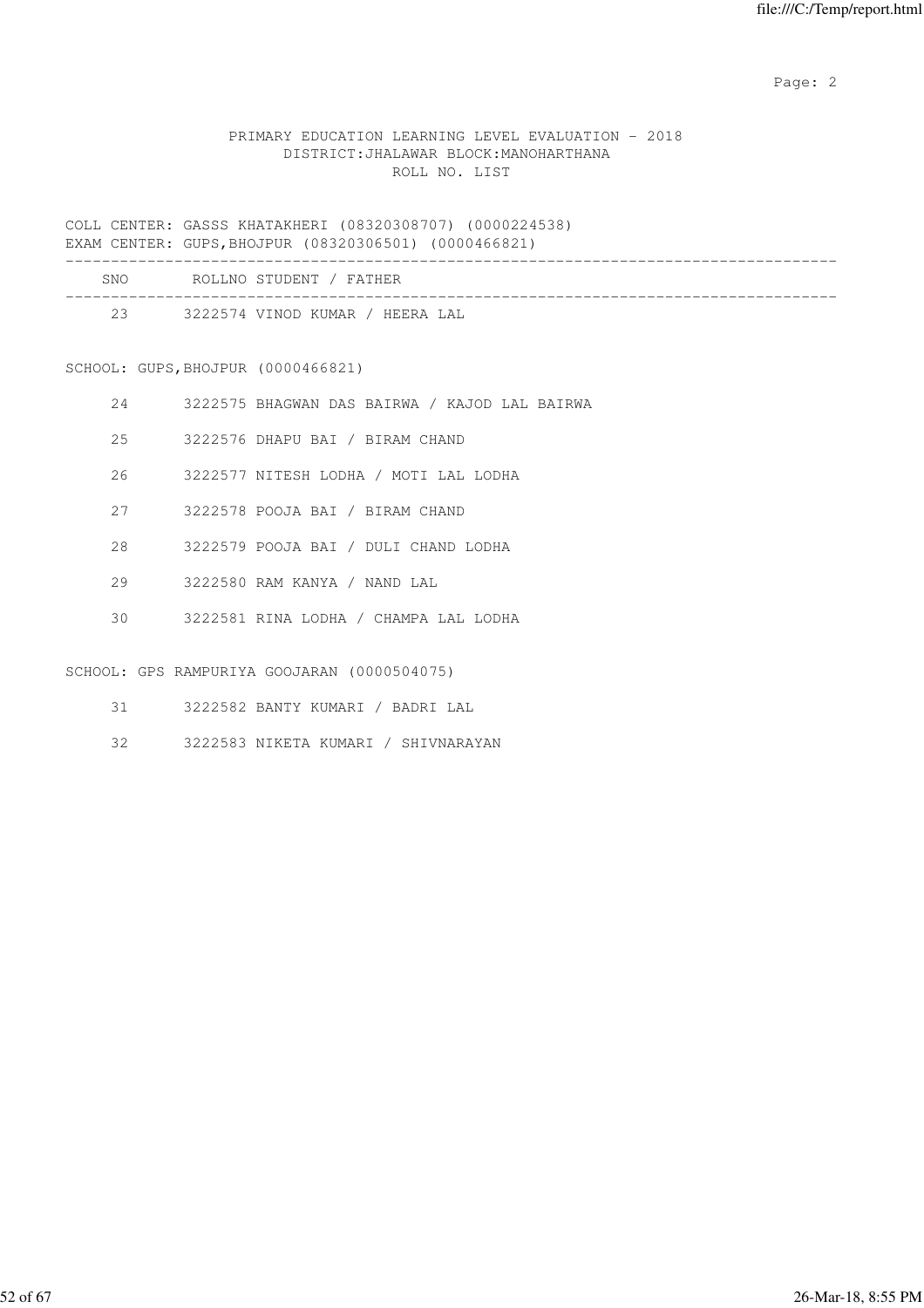#### PRIMARY EDUCATION LEARNING LEVEL EVALUATION - 2018 DISTRICT:JHALAWAR BLOCK:MANOHARTHANA ROLL NO. LIST

COLL CENTER: GASSS KHATAKHERI (08320308707) (0000224538) EXAM CENTER: GUPS JHIKANI (08320303802) (0000467163) ------------------------------------------------------------------------------------- SNO ROLLNO STUDENT / FATHER ------------------------------------------------------------------------------------- SCHOOL: GUPS, RATANPURIYA (0000406521) 1 3222584 ARUN KUMAR / UDAM SINGH 2 3222585 BHALLU / SULTAN SINGH 3 3222586 BHAROSI BAI / SHREE LAL 4 3222587 GOVIND SINGH BHEEL / POOR SINGH 5 3222588 KARINA BAI / NENAK RAM BHEEL 6 3222589 LAAD BAI / GHANSHYAM 7 3222590 LAKHAN SINGH / RAMDAYAL BHEEL 8 3222591 LAXMI BAI / GANGA RAM 9 3222592 MANISHA / BAJE SINGH 10 3222593 MANJU BAI / RAM PRASAD BHEEL 11 3222594 NAVAL KISHOR / GOPAL BHEEL 12 3222595 POOJA / BIRAM CHAND BHEEL 13 3222596 RAKESH / AMAR SINGH 14 3222597 RANDHEER / ANTAR SINGH 15 3222598 SILOCHNA / GOKUL CHAND 16 3222599 SUNIL KUMAR / BHAGWAN DAS 17 3222600 SURESH KUMAR / PURAN SINGH 18 3222601 VIDHYA / JASMAL BHEEL SCHOOL: GUPS JHIKANI (0000467163) 19 3222602 DILKHUSH / RADHA KISHAN 20 3222603 LALIT / BADRI LAL 21 3222604 NEELU KUMARI / HEERA LAL

22 3222605 POOJA KUMARI / MANNA LAL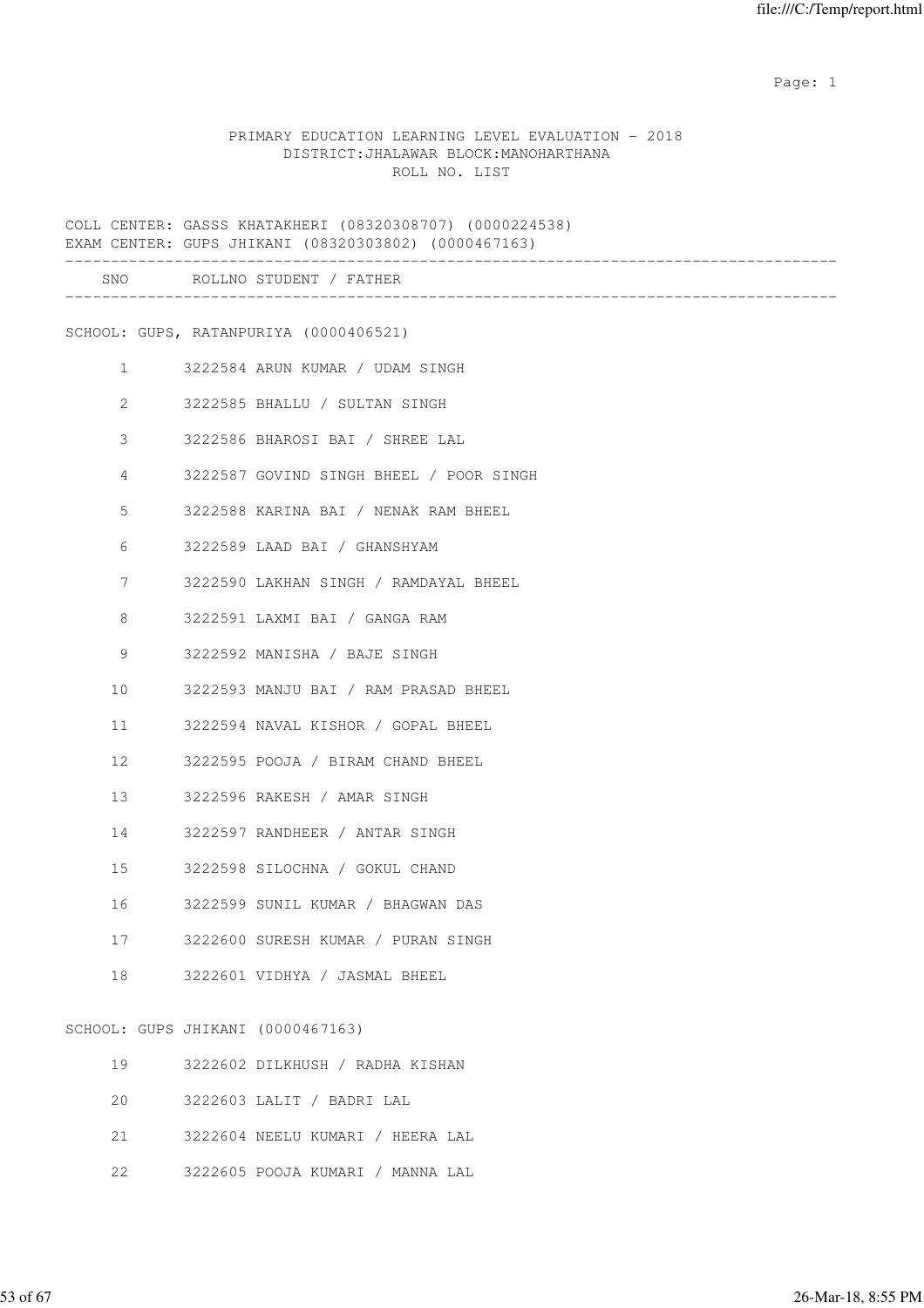## PRIMARY EDUCATION LEARNING LEVEL EVALUATION - 2018 DISTRICT:JHALAWAR BLOCK:MANOHARTHANA ROLL NO. LIST

COLL CENTER: GASSS KHATAKHERI (08320308707) (0000224538) EXAM CENTER: GUPS JHIKANI (08320303802) (0000467163)

|    | SNO ROLLNO STUDENT / FATHER             |
|----|-----------------------------------------|
|    | 23 3222606 RAJ KUMAR / RADHESHYAM       |
|    | 24 3222607 RAJ KUMAR / NONTI RAM        |
| 25 | 3222608 RAKESH / BIRAM CHAND            |
| 26 | 3222609 RAM BHAROSI / DULI CHAND        |
|    | 27 3222610 RANI / PARMAL SINGH          |
| 28 | 3222611 SONA KUMARI / CHAMPA LAL        |
| 29 | 3222612 SONA KUMARI / RAMESH CHAND      |
| 30 | 3222613 SUNITA BAI / DAYA RAM           |
|    | 31 3222614 TINA KUMARI / NONTI RAM      |
|    |                                         |
|    | SCHOOL: GPS, GOPALPURA (0000471403)     |
|    | 32 3222615 JITENDRA KUMAR / HARAK CHAND |
| 33 | 3222616 REKHA BAI / BHURA LAL           |
|    | 34 3222617 SANJU BAI / PARWAT SINGH     |

35 3222618 SANTOSH BAI / JAGANNATH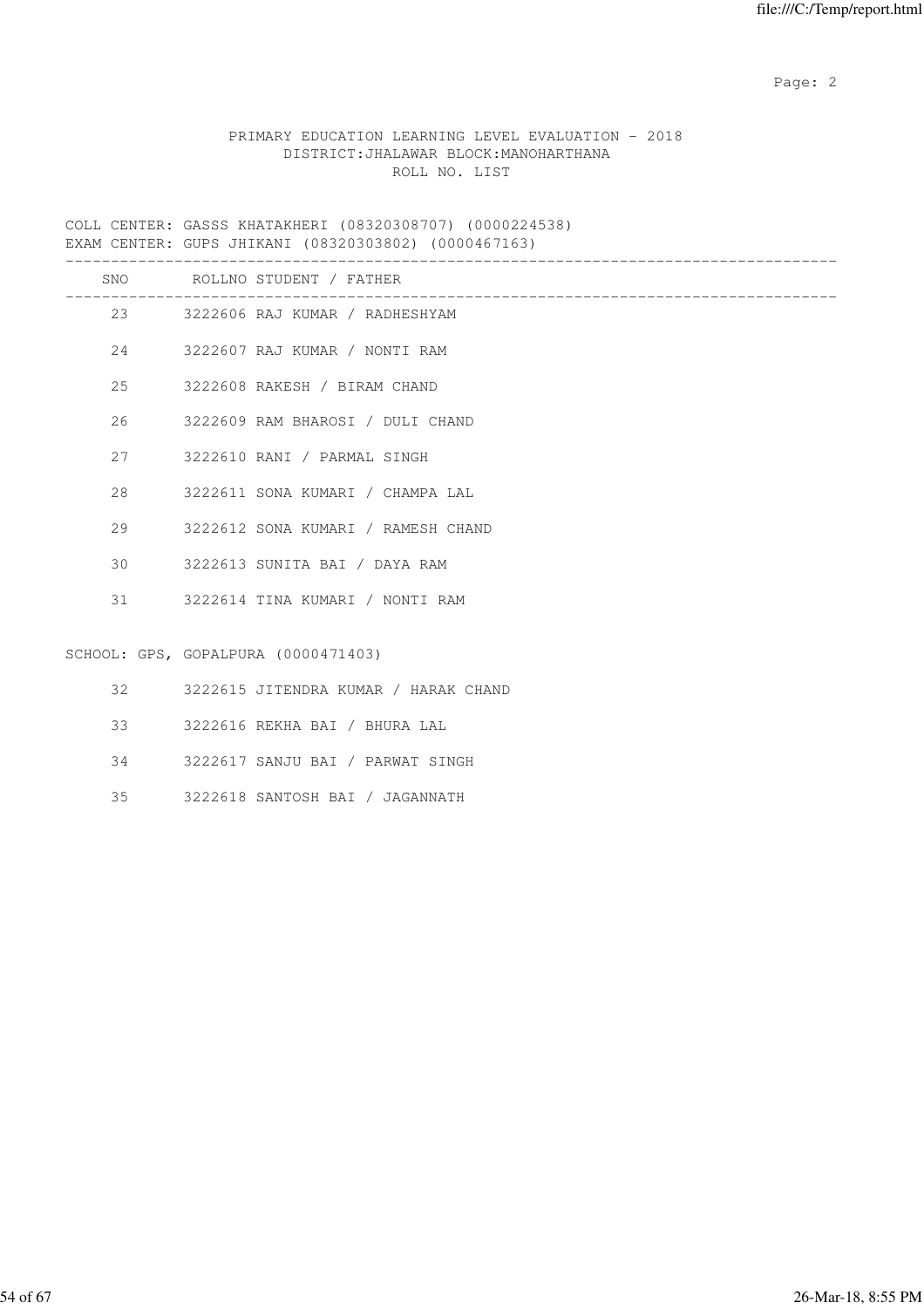#### PRIMARY EDUCATION LEARNING LEVEL EVALUATION - 2018 DISTRICT:JHALAWAR BLOCK:MANOHARTHANA ROLL NO. LIST

COLL CENTER: GASSS KHATAKHERI (08320308707) (0000224538) EXAM CENTER: GUPS GANESH PURA DARADWT (08320346001) (0000474242) ------------------------------------------------------------------------------------- SNO ROLLNO STUDENT / FATHER ------------------------------------------------------------------------------------- SCHOOL: GPS, GORDHANPURA (0000407466) 1 3222619 BHIMA BAI / MOR SINGH 2 3222620 MANISHA BAI / KAMAL SINGH 3 3222621 RAJU / BALRAM 4 3222622 RAM RAJ / GHANSHYAM 5 3222623 SANGITA BAI / SHREE LAL 6 3222624 SUJAN SINGH / BAPU LAL SCHOOL: GPS, BALVATPURA (0000466676) 7 3222625 BHAVANA BAI / KHUMAN SINGH 8 3222626 KAVITA BAI / BRAHMA NAND 9 3222627 SHRIRAM GURJAR / DHEERAP SINGH GURJAR SCHOOL: GPS BHAMA KA PURA (0000471364) 10 3222628 AANAND / PARMANAND 11 3222629 ARVIND / GAURI LAL 12 3222630 GOPAL / BALRAM 13 3222631 JITENDRA / NANDRAM 14 3222632 JITENDRA / NARAYAN SINGH 15 3222633 JITENDRA / GHANSHYAM 16 3222634 NARENDRA / PRABHU LAL 17 3222635 NARESH / AMAR LAL 18 3222636 PINTU LAL / BHURA LAL 19 3222637 RAHUL / DEVI LAL 20 3222638 RAJ BAI / CHHITAR LAL

21 3222639 REENA BAI / DEVI LAL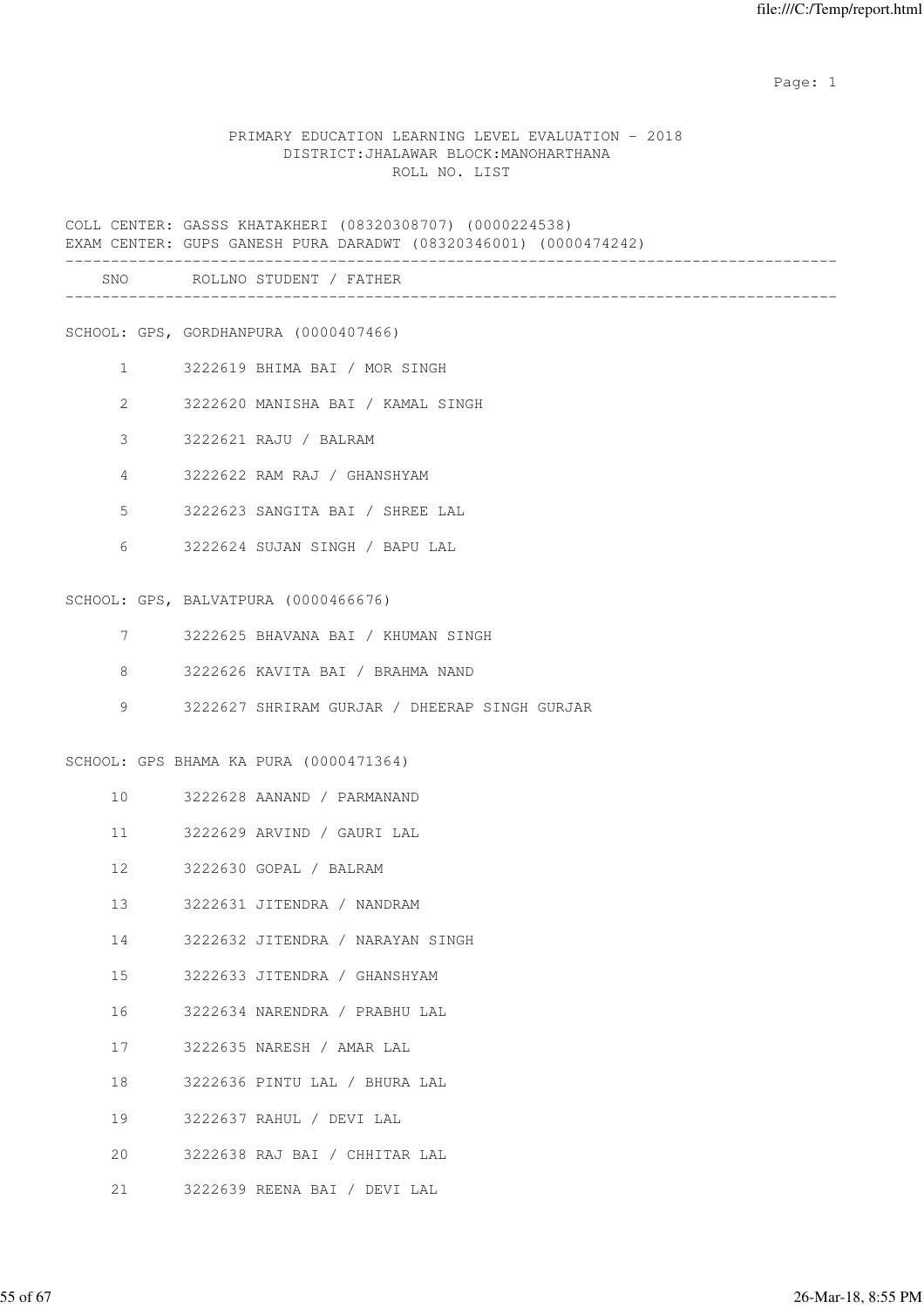## PRIMARY EDUCATION LEARNING LEVEL EVALUATION - 2018 DISTRICT:JHALAWAR BLOCK:MANOHARTHANA ROLL NO. LIST

COLL CENTER: GASSS KHATAKHERI (08320308707) (0000224538) EXAM CENTER: GUPS GANESH PURA DARADWT (08320346001) (0000474242) -------------------------------------------------------------------------------------

| SNO |    | ROLLNO STUDENT / FATHER     |  |
|-----|----|-----------------------------|--|
|     | 22 | 3222640 TEENA BAI / BALRAM  |  |
| 23  |    | 3222641 VIDYA BAI / NANDRAM |  |
| 2.4 |    | 3222642 VISHNU / RADHESHYAM |  |

SCHOOL: GUPS GANESH PURA DARADWT (0000474242)

| 25 | 3222643 CHOTHMAL RAIDAS / KALYAN PRASAD |  |  |  |
|----|-----------------------------------------|--|--|--|
|    |                                         |  |  |  |

26 3222644 HARISH KUMAR GURJAR / RAJA RAM GURJAR

- 27 3222645 JASMAN SINGH GURJAR / PRAHLAD SINGH
- 28 3222646 LEKHRAJ GURJAR / MOR SINGH GURJAR
- 29 3222647 MAKHAN SINGH / RAMBABU
- 30 3222648 NEETU GURJAR / KARAN SINGH
- 31 3222649 PUKHRAJ GURJAR / MEHTAB SINGH
- 32 3222650 SHRIOM GURJAR / DAYA RAM GURJAR
- 33 3222651 SHYAM BAI GURJAR / AMRIT SINGH GURJAR
- 34 3222652 SURESH GURJAR / BHURA LAL
- 35 3222653 VIDHYA BAI GURJAR / MOR SINGH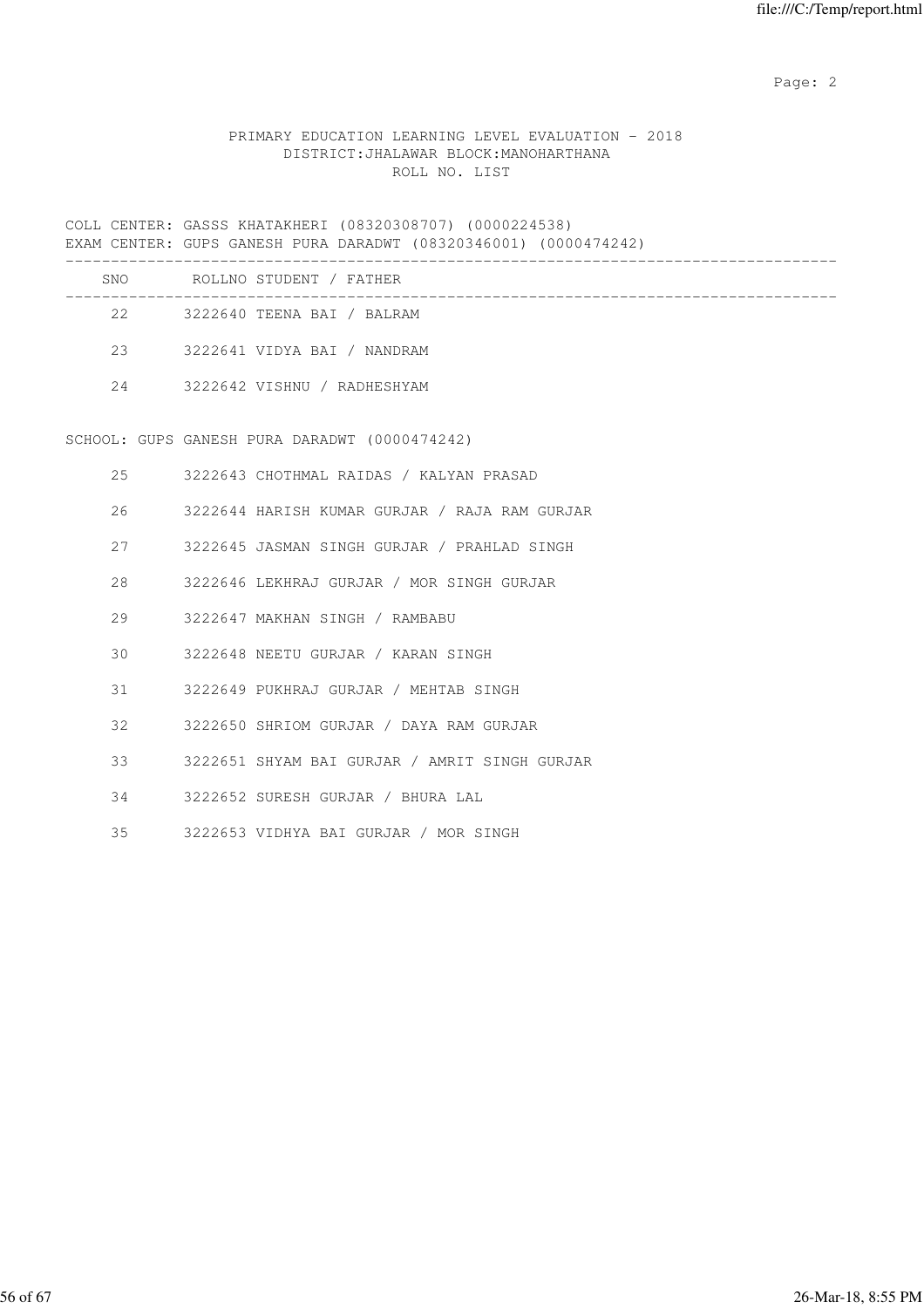#### PRIMARY EDUCATION LEARNING LEVEL EVALUATION - 2018 DISTRICT:JHALAWAR BLOCK:MANOHARTHANA ROLL NO. LIST

COLL CENTER: GASSS KHATAKHERI (08320308707) (0000224538) EXAM CENTER: GUPS,CHITTODA (08320307701) (0000485673) ------------------------------------------------------------------------------------- SNO ROLLNO STUDENT / FATHER ------------------------------------------------------------------------------------- SCHOOL: GPS, DEVA KA PURA (0000466933) 1 3222654 GUDDI BAI / BIRAM SCHOOL: GUPS,TAJPURIYA (0000485671) 2 3222655 BALRAM / AMAR LAL 3 3222656 NANJI / KASHI RAM 4 3222657 PINKI BAI / BIRAM LAL 5 3222658 PRITI BAI / BAPU LAL 6 3222659 RAJA RAM / RODHI LAL 7 3222660 RINKI LAL / RAMPRASAD 8 3222661 SARDI BAI / KASHI RAM 9 3222662 SARJAN SINGH / MOR SINGH 10 3222663 VISHNU KUMAR / KANWAR LAL SCHOOL: GUPS,CHITTODA (0000485673) 11 3222664 ARJUN KUMAR / KALLU LAL 12 3222665 ASHOK KUMAR / KAMAL KUMAR 13 3222666 JITENDRA KUMAR / HAR CHAND 14 3222667 MANOJ KUMAR / KALLU LAL 15 3222668 NEERAJ KUMAR / DHAN SINGH 16 3222669 PAPPU LAL / KANHAIYA LAL 17 3222670 PREM SINGH / NAND SINGH 18 3222671 RADHA BAI / RAM DAYAL 19 3222672 RAHUL SINGH / DEV SINGH 20 3222673 RAJANI BAI / HAJARI LAL

21 3222674 RAJESH KUMAR / PRABHU LAL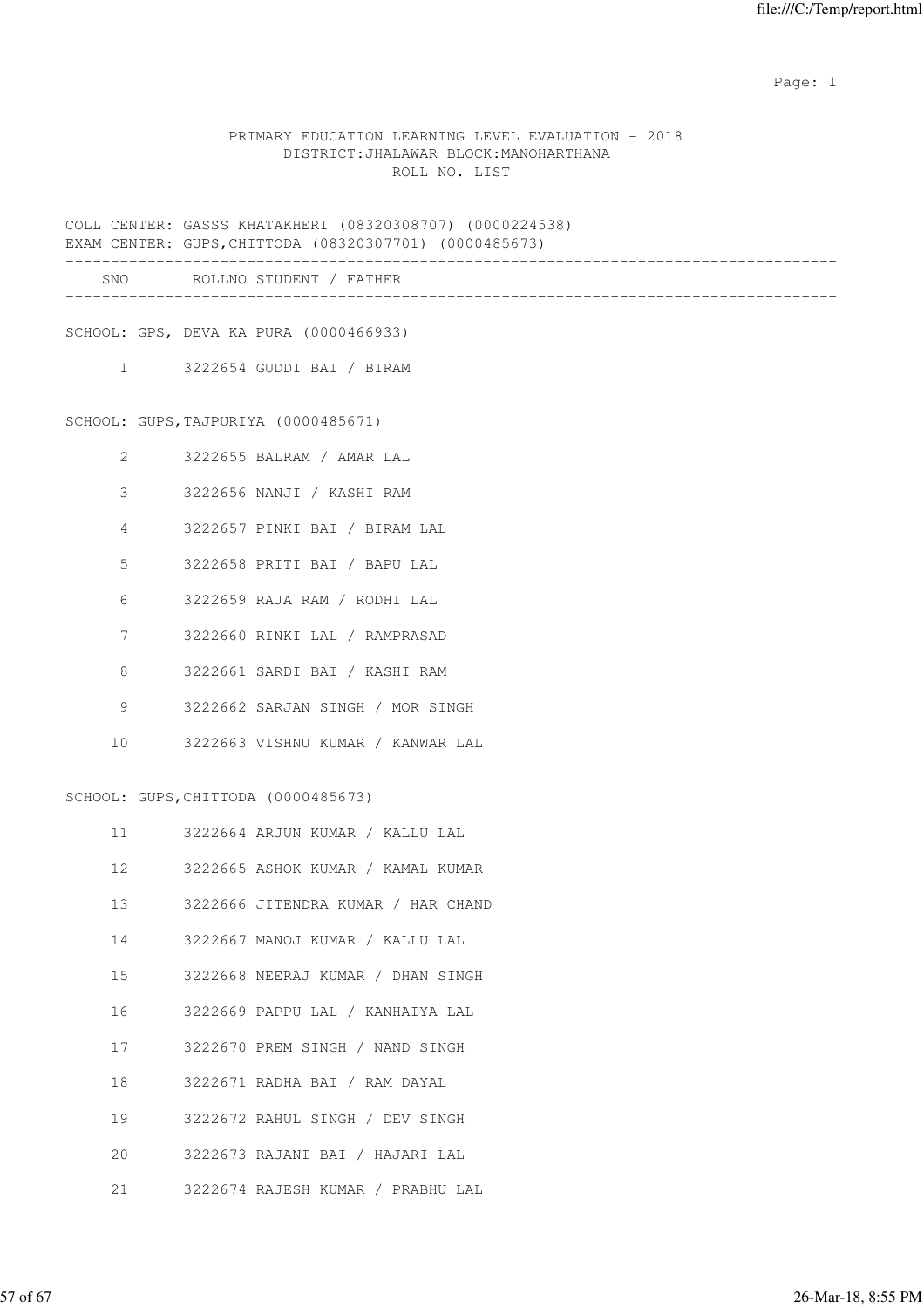# PRIMARY EDUCATION LEARNING LEVEL EVALUATION - 2018 DISTRICT:JHALAWAR BLOCK:MANOHARTHANA ROLL NO. LIST

COLL CENTER: GASSS KHATAKHERI (08320308707) (0000224538) EXAM CENTER: GUPS,CHITTODA (08320307701) (0000485673)

| SNO | ROLLNO STUDENT / FATHER                 |
|-----|-----------------------------------------|
| 22  | 3222675 REENA BAI / MOR SINGH           |
| 23  | 3222676 SADHANA KANWAR / RAJENDRA SINGH |
| 2.4 | 3222677 SANJU BAI / MANGI LAL           |
| 2.5 | 3222678 SURENDRA SINGH / RAAY SINGH     |
|     |                                         |

# SCHOOL: GPS,CHITODI (0000485745)

| 26 | 3222679 BANTI LAL / RODHU LAL     |
|----|-----------------------------------|
| 27 | 3222680 CCHINTA BAI / BHAWAR LAL  |
| 28 | 3222681 MURLI BAI / PAPPU LAL     |
| 29 | 3222682 RAM BABU / SHYORAM        |
| 30 | 3222683 RANJEET / HARA CHAND      |
| 31 | 3222684 SANGEETA BAI / BHAWAR LAL |
|    |                                   |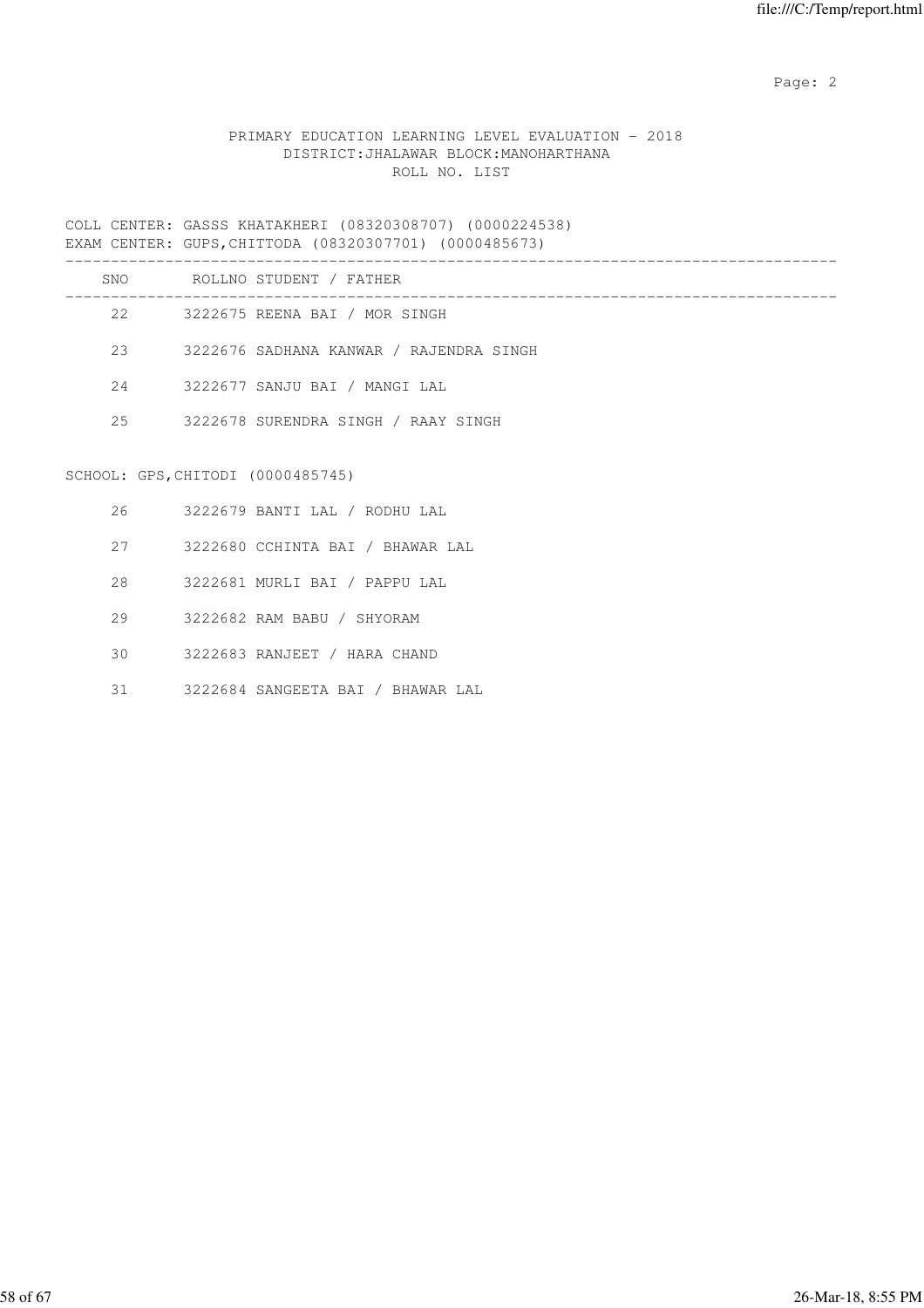#### PRIMARY EDUCATION LEARNING LEVEL EVALUATION - 2018 DISTRICT:JHALAWAR BLOCK:MANOHARTHANA ROLL NO. LIST

COLL CENTER: GASSS KHATAKHERI (08320308707) (0000224538) EXAM CENTER: G UTKRAST UPS,JAISHRI BHEELAN (08320312701) (0000485742) ------------------------------------------------------------------------------------- SNO ROLLNO STUDENT / FATHER ------------------------------------------------------------------------------------- SCHOOL: GPS SEMLA BEH (0000410223) 1 3222685 MANISHA BAI / SHIVRAJ 2 3222686 RAVINA BAI / BABU LAL 3 3222687 RODI BAI / KAILASH SCHOOL: GUPS,MOGYA BEH BHILAN (0000485594) 4 3222688 ANKIT KUMAR / RAMBHAROSE 5 3222689 ARJUN SINGH / BIRAM CHAND 6 3222690 DHARM SINGH / JASMAL 7 3222691 GOVIND / BANKAT SINGH 8 3222692 JYOTI BAI / RAM PRASAD 9 3222693 LOKESH KUMAR / DHIRAP SINGH 10 3222694 MINA BAI / KANHEYA LAL 11 3222695 MOLESH / PARMAL 12 3222696 MUKESH / RANJEET SINGH 13 3222697 PURAN MAL / NENAK RAM 14 3222698 RAJENDRA SINGH / PRITAM SINGH 15 3222699 RAJMAL / MANGI LAL 16 3222700 RINKU BAI / BIRAM 17 3222701 SANDEEP KUMAR / SHYARAM 18 3222702 SHIVRAJ / RAJAN 19 3222703 SUMAN / BIRAM 20 3222704 SUNIL / RUMAL SINGH 21 3222705 SURAJ SINGH / RAGHUVIR

SCHOOL: GPS, LAL JI KA PURA (0000485595)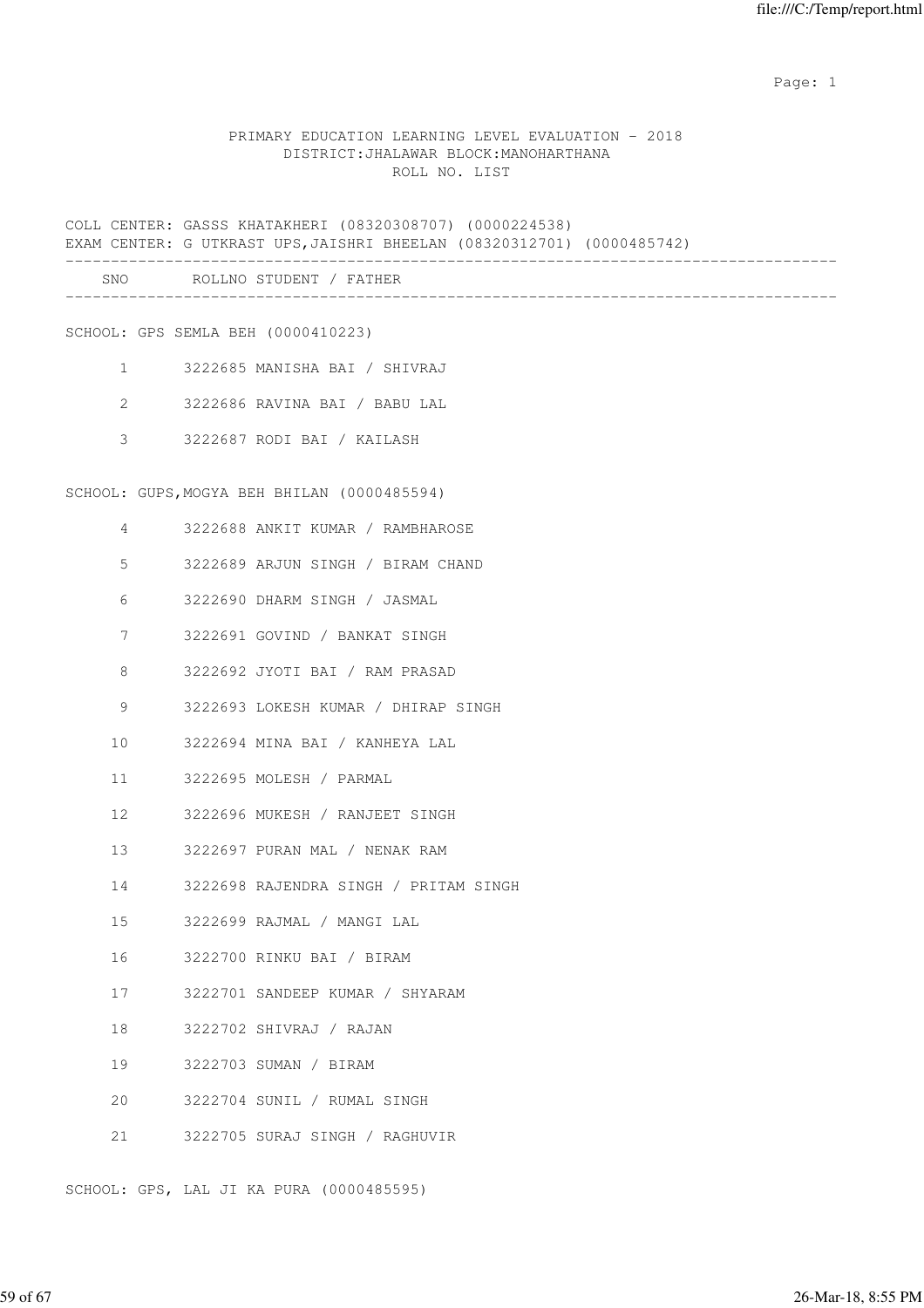#### PRIMARY EDUCATION LEARNING LEVEL EVALUATION - 2018 DISTRICT:JHALAWAR BLOCK:MANOHARTHANA ROLL NO. LIST

COLL CENTER: GASSS KHATAKHERI (08320308707) (0000224538) EXAM CENTER: G UTKRAST UPS,JAISHRI BHEELAN (08320312701) (0000485742)

|    | SNO ROLLNO STUDENT / FATHER                         |
|----|-----------------------------------------------------|
|    | 22 3222706 BANWARI / DEVI SINGH                     |
|    | 23 3222707 FILMA BAI / BABU LAL                     |
| 24 | 3222708 MAHAVEER / JASMAL                           |
| 25 | 3222709 MAMTA BAI / JASMAL                          |
| 26 | 3222710 MANEESH / KANHEYA LAL                       |
| 27 | 3222711 MUSKAN BAI / RODI LAL                       |
| 28 | 3222712 RANI BAI / MARDAN SINGH                     |
|    |                                                     |
|    | SCHOOL: G UTKRAST UPS, JAISHRI BHEELAN (0000485742) |
| 29 | 3222713 ANIL BHEEL / DHEERAP SINGH                  |
| 30 | 3222714 INDAR SINGH / SHAMBHU SINGH                 |
| 31 | 3222715 LAKHAN BHEEL / BHARAT SINGH                 |
| 32 | 3222716 LAKSHMAN / SUKH LAL                         |
| 33 | 3222717 MAKHAN SINGH / RAJARAM                      |
| 34 | 3222718 MANBHAR BAI / RAM DAYAL                     |
| 35 | 3222719 MANGI LAL / PAPPU LAL                       |
| 36 | 3222720 MANISHA BAI / KANHEYA LAL                   |
| 37 | 3222721 MOR SINGH / DAYA RAM                        |
| 38 | 3222722 RADHESHYAM / KARAN SINGH                    |
| 39 | 3222723 RAHUL BHEEL / KAMAL SINGH                   |
| 40 | 3222724 RAJESH KUMAR / KAMAL SINGH                  |
| 41 | 3222725 RAVINA BHEEL / NAINAK RAM                   |
| 42 | 3222726 RAVIPAL / JAGDISH                           |
| 43 | 3222727 RAVIPAL BHEEL / PAHALVAN                    |
| 44 | 3222728 RODI BAI / RAMESH CHAND                     |
| 45 | 3222729 ROOMA BAI / KAILASH CHAND                   |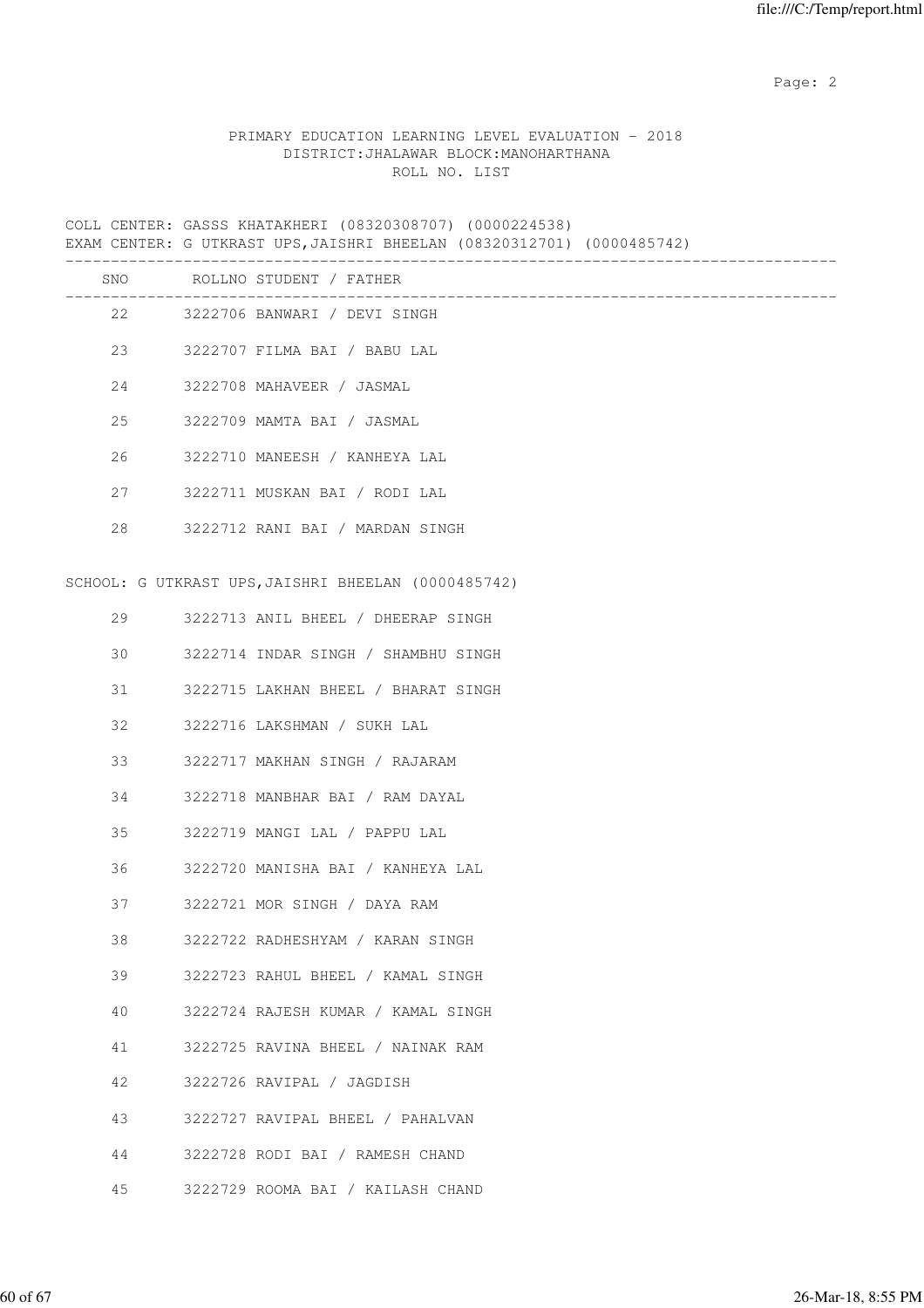Page: 3 Advanced 20 April 2014 2016 2017 2022 3 April 2017 2022 3 April 2022 3 April 2022 3 April 2022 3 April 2022 3 April 2022 3 April 2022 3 April 2022 3 April 2022 3 April 2022 3 April 2022 3 April 2022 3 April 2022 3

#### PRIMARY EDUCATION LEARNING LEVEL EVALUATION - 2018 DISTRICT:JHALAWAR BLOCK:MANOHARTHANA ROLL NO. LIST

COLL CENTER: GASSS KHATAKHERI (08320308707) (0000224538) EXAM CENTER: G UTKRAST UPS,JAISHRI BHEELAN (08320312701) (0000485742) ------------------------------------------------------------------------------------- SNO ROLLNO STUDENT / FATHER ------------------------------------------------------------------------------------- 46 3222730 SAKRIYA BAI / KALYAN SINGH 47 3222731 SANDEEP KUMAR / MOHAN LAL 48 3222732 SANGITA BAI / BADRI LAL 49 3222733 SHIVANI BAI / MANGI LAL 50 3222734 SUNIL BHEEL / KOMAL SINGH 51 3222735 VIDHYA BAI / ANAR SINGH SCHOOL: GUPS,NESHGUJRAN (0000485743) 52 3222736 AARTI BAI / JAGDISH 53 3222737 ARJUN SINGH / RAMVILAS 54 3222738 DEVRAJ / SHIV CHARAN 55 3222739 HARI OM BHEEL / KALYAN SINGH 56 3222740 HIRA BAI / AMRIT LAL 57 3222741 KALLI BAI BHEEL / MUNSHI LAL 58 3222742 KANHAIYA LAL GURJAR / NARAYAN SINGH 59 3222743 MANJU BAI / BHARAT SINGH 60 3222744 NIRANJAN SINGH / PRAHLAD SINGH 61 3222745 OM PRAKASH / BANE SINGH 62 3222746 PRAKASH CHAND / INDRA SINGH 63 3222747 RAHUL KAHAR / DEEP CHAND KAHAR 64 3222748 RAVINA BAI / MATHURA LAL 65 3222749 SUNIL KUMAR / KASHI RAM 66 3222750 SURESH KUAMR / JASMAL

SCHOOL: GPS,PATALAPANI (0000485744)

67 3222751 BHULI BAI / KAPOOR SINGH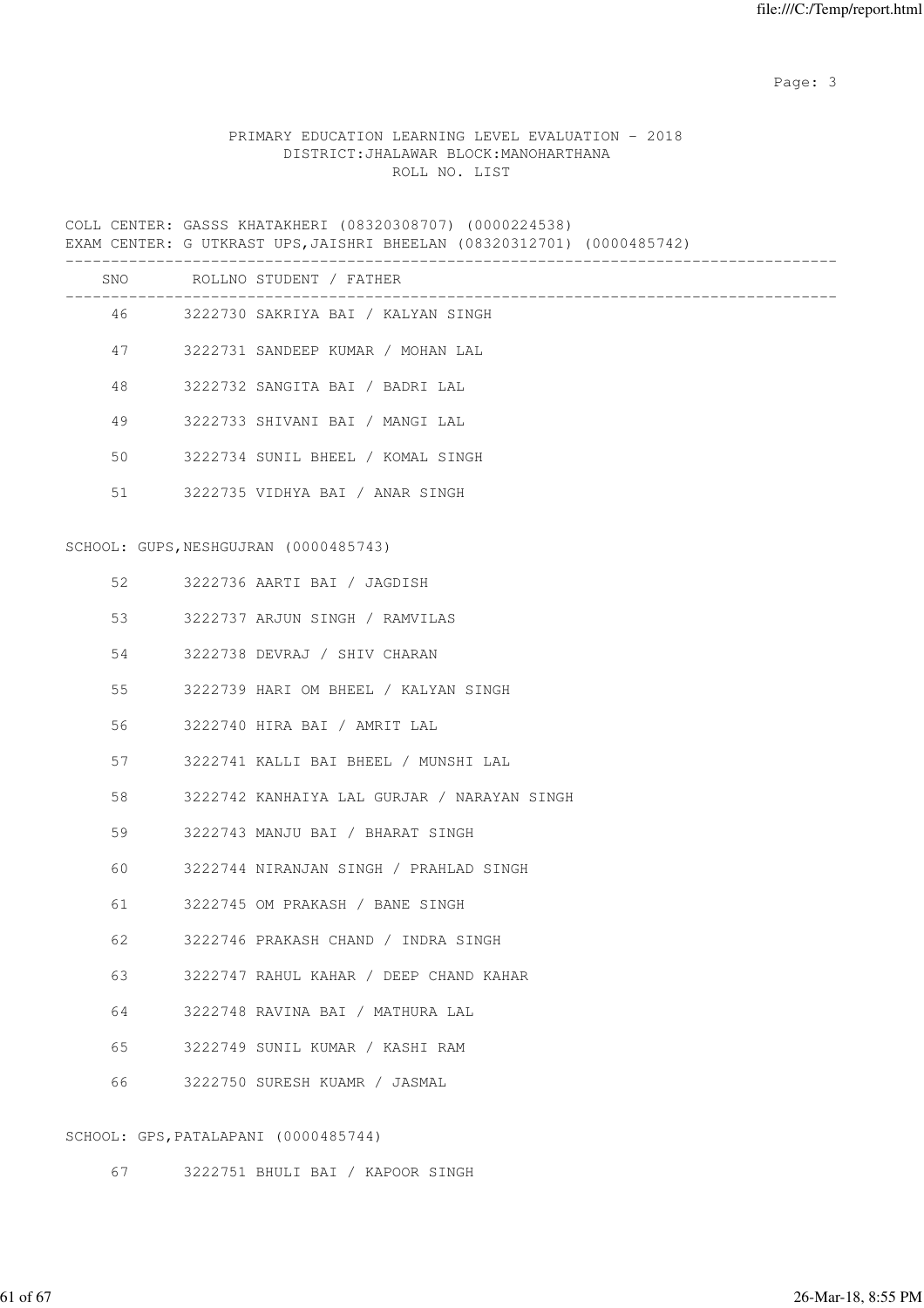Page: 4  $P$ 

## PRIMARY EDUCATION LEARNING LEVEL EVALUATION - 2018 DISTRICT:JHALAWAR BLOCK:MANOHARTHANA ROLL NO. LIST

COLL CENTER: GASSS KHATAKHERI (08320308707) (0000224538) EXAM CENTER: G UTKRAST UPS,JAISHRI BHEELAN (08320312701) (0000485742)

| SNO     | ROLLNO STUDENT / FATHER           |
|---------|-----------------------------------|
|         | 68 3222752 GIRRAJ / PREM SINGH    |
| 69      | 3222753 GIRRAJ / RAMCHANDRA       |
|         | 70 3222754 GOVIND / DEV CHAND     |
|         | 71 3222755 JITENDRA / NAHAR SINGH |
|         | 72 3222756 JITENDRA / RAMPRASAD   |
| 73 — 1  | 3222757 NEERESH / INDRASINGH      |
|         | 74 3222758 RAJU BAI / MORSINGH    |
| 75 — 17 | 3222759 RINKI BAI / MANGI LAL     |
| 76      | 3222760 SANTOSH BAI / RAMESH      |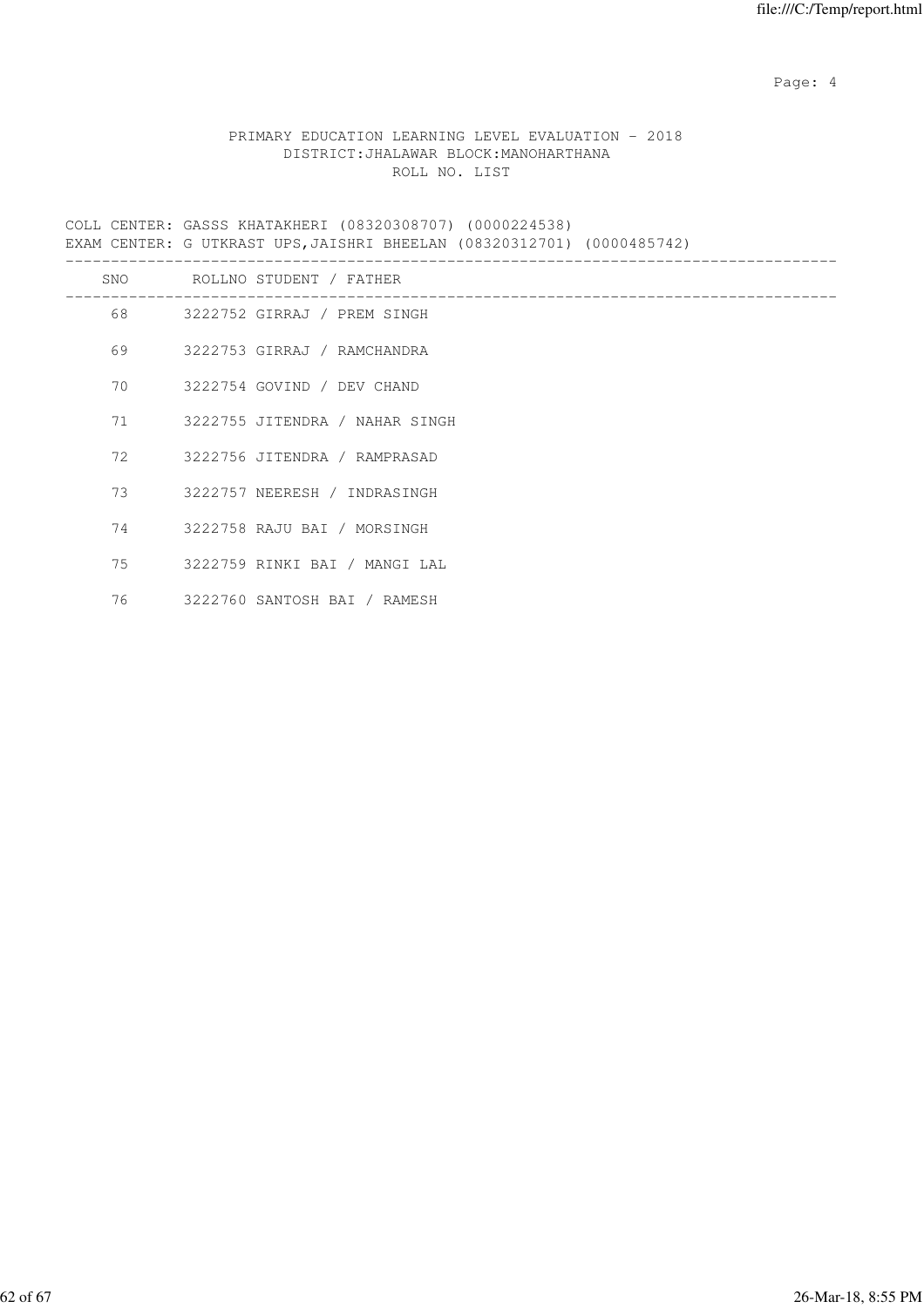#### PRIMARY EDUCATION LEARNING LEVEL EVALUATION - 2018 DISTRICT:JHALAWAR BLOCK:MANOHARTHANA ROLL NO. LIST

COLL CENTER: GASSS KHATAKHERI (08320308707) (0000224538) EXAM CENTER: GUPS,SANDAS (08320308703) (0000504237) ------------------------------------------------------------------------------------- SNO ROLLNO STUDENT / FATHER ------------------------------------------------------------------------------------- SCHOOL: GPS CHAUKI KA PURA (0000467794) 1 3222761 JITENDRA TANWAR / RADHESHYAM 2 3222762 KALU LAL TANWAR / SHIVA CHAND 3 3222763 NERMALA BAI / BERU LAL TANWAR 4 3222764 SAPANA TANWAR / GULAB CHAND SCHOOL: GUPS MADANPURA (SANDAS) (0000474235) 5 3222765 JITENDRA KUMAR / RATAN LAL 6 3222766 KAVITA KUMARI / RANG LAL 7 3222767 POOJA KUMARI / LALCHAND 8 3222768 PRAMILA KUMARI / MADAN LAL 9 3222769 PRIYANKA KUMARI / MANGI LAL 10 3222770 RAMKARAN / MISHRI LAL 11 3222771 RODI BAI / LALJI RAM 12 3222772 SEEMA KUMARI / GANGARAM 13 3222773 SEEMA KUMARI / PANNA LAL 14 3222774 SUNITA KUMARI / MANGI LAL 15 3222775 SURESH KUMAR / PURI LAL SCHOOL: GPS SHOLAL KA PURA (0000485707) 16 3222776 INGLASH / KALU LAL 17 3222777 JOYTI BAI / DEV CHAND 18 3222778 LAKHAN KUMAR / CHAN SINGH 19 3222779 LALEETA BAI / MANGI LAL

- 20 3222780 OMPRAKASH / PARAM SINGH
- 21 3222781 RACHNA BAI / RM LAL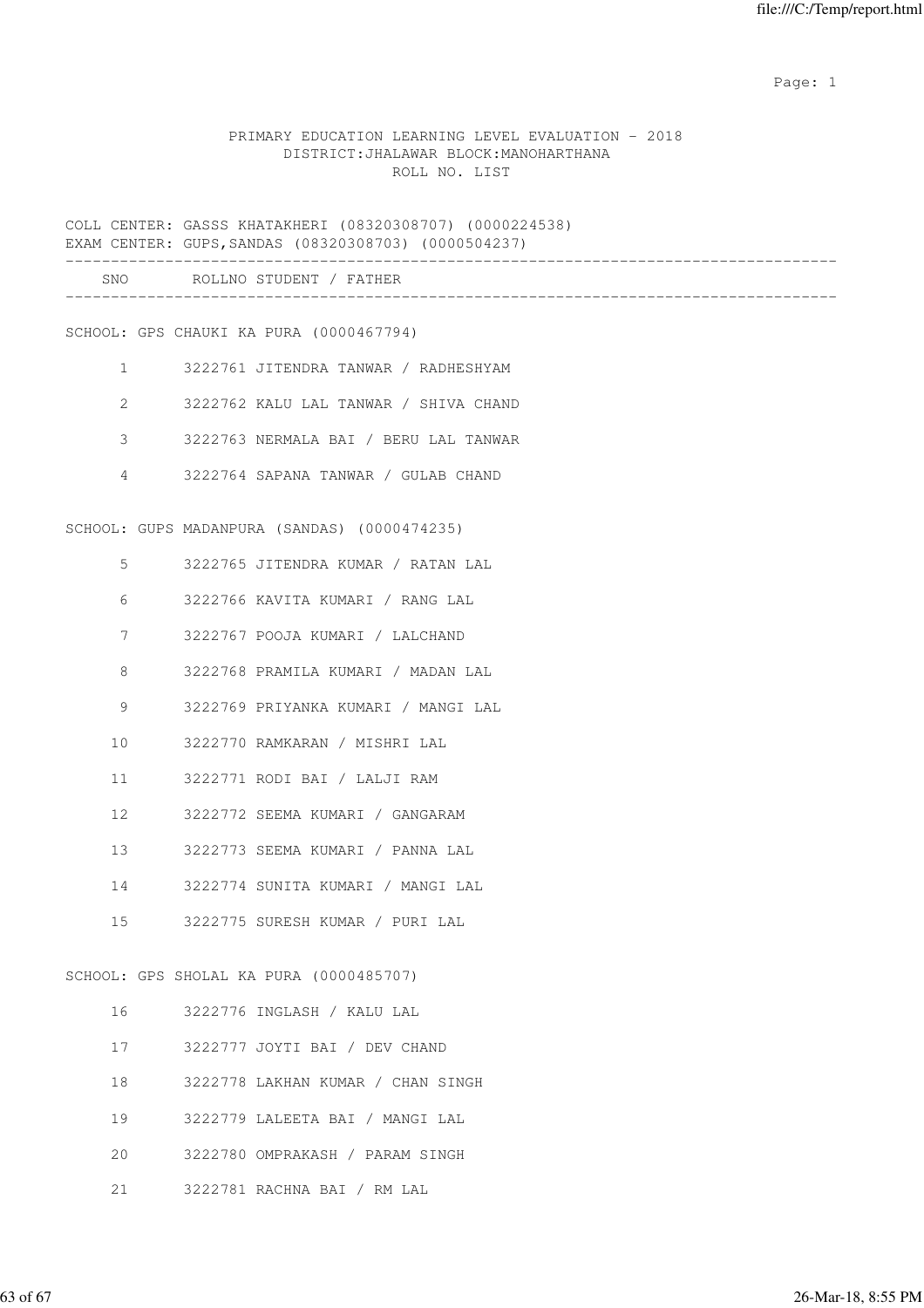## PRIMARY EDUCATION LEARNING LEVEL EVALUATION - 2018 DISTRICT:JHALAWAR BLOCK:MANOHARTHANA ROLL NO. LIST

COLL CENTER: GASSS KHATAKHERI (08320308707) (0000224538) EXAM CENTER: GUPS,SANDAS (08320308703) (0000504237)

| SNO |                                   | ROLLNO STUDENT / FATHER          |
|-----|-----------------------------------|----------------------------------|
| 22  |                                   | 3222782 RAGUVEER / MANGI LAL     |
| 23  |                                   | 3222783 SHEELA BAI / PHOOL CHAND |
| 24  |                                   | 3222784 SHEELA BAI / RANG LAL    |
| 2.5 |                                   | 3222785 SHOKINA / RAM LAL        |
|     |                                   |                                  |
|     | SCHOOL: GUPS, SANDAS (0000504237) |                                  |

# 26 3222786 KELA BAI / CHANDRA SINGH

- 27 3222787 KIRAN BAI / PARWAT SINGH
- 28 3222788 LADKI BAI / MOR SINGH
- 29 3222789 MANISH KUMAR / RAM PRASAD
- 30 3222790 MANISHA KUMARI / ARJUN SINGH
- 31 3222791 ROHIT KUMAR / MOTI LAL
- 32 3222792 SUNIL KUMAR / KELASH CHAND
- 33 3222793 YASHODA TANWAR / MANGI LAL TANWAAR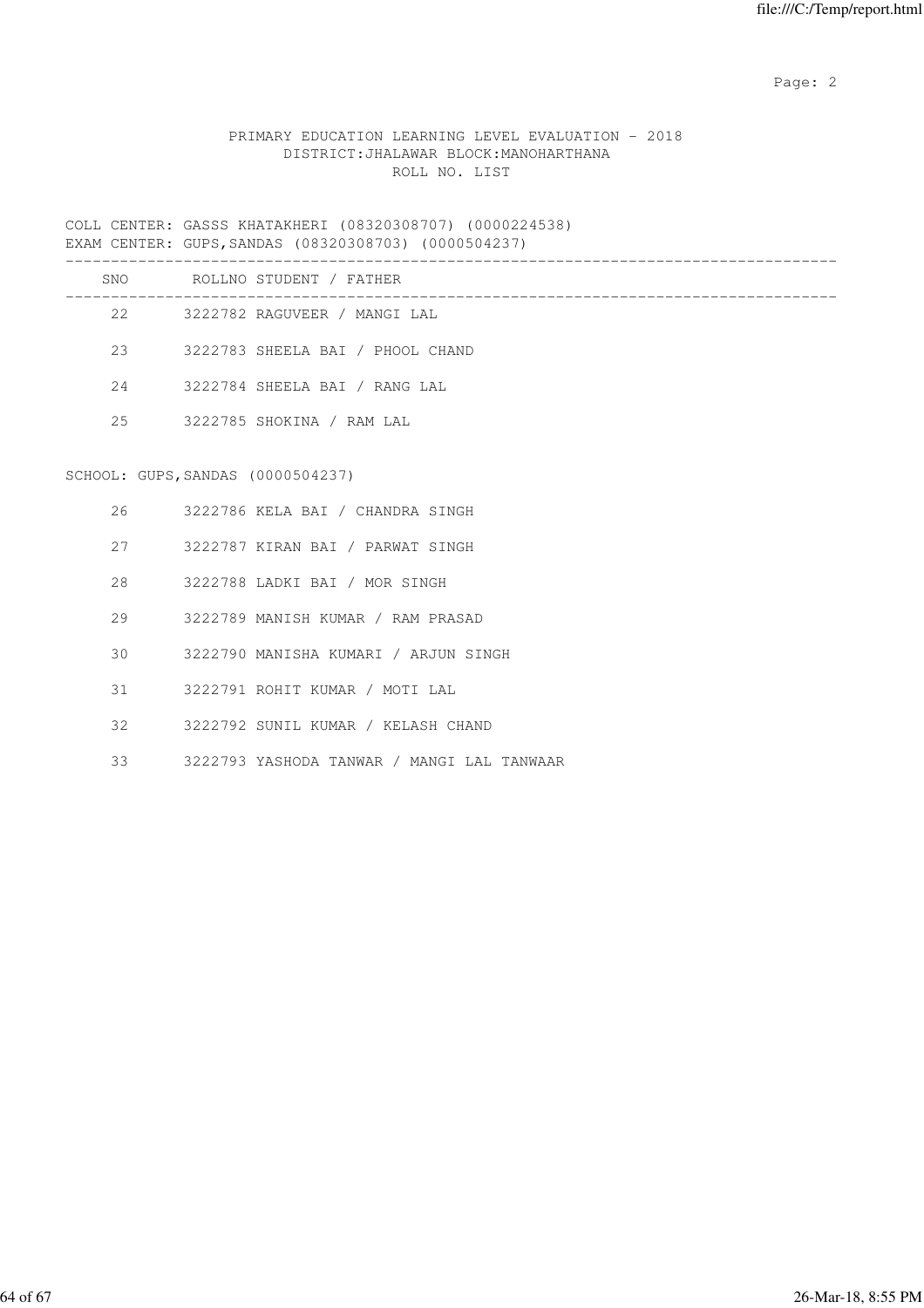#### PRIMARY EDUCATION LEARNING LEVEL EVALUATION - 2018 DISTRICT:JHALAWAR BLOCK:MANOHARTHANA ROLL NO. LIST

COLL CENTER: GASSS KHATAKHERI (08320308707) (0000224538) EXAM CENTER: GUPS,KHADIBOR (08320308401) (0000506643) ------------------------------------------------------------------------------------- SNO ROLLNO STUDENT / FATHER ------------------------------------------------------------------------------------- SCHOOL: GUPS,NAHERADA (0000485667) 1 3222794 ARJUN / MANGI LAL 2 3222795 DEVRAJ / SHIV NARAYAN 3 3222796 DHAN SINGH / GANGA RAM 4 3222797 DHAPU BAI / CHATAR SINGH 5 3222798 DILIP KUMAR / PREM SINGH 6 3222799 JITENDRA / MOR SINGH 7 3222800 KAJAL / JAGDISH SAHU 8 3222801 KALU LAL / BHURA LAL 9 3222802 LAD BAI / RODHU LAL 10 3222803 MAHESH KUMAR / RATAN LAL 11 3222804 MANGU LAL / HAR CHAND TANWAR 12 3222805 MUSKAN / RAM BHAROS 13 3222806 NIKLESH / HEERA LAL 14 3222807 NILLU KUMAR / MANGI LAL 15 3222808 RAGHUVIR / GOVAR DHAN 16 3222809 SHIVANI / GHANSHYAM 17 3222810 SHIVRAJ / RAM PRASAD 18 3222811 SHOKINA / RODU LAL 19 3222812 UMESH / DHIRAP SINGH 20 3222813 VIAJAY PAL / CHANDRA SINGH SCHOOL: GUPS,KHADIBOR (0000506643)

|  | 3222814 | KTRAN | <b>BAT</b> |  | DHIRAP | INGH |  |
|--|---------|-------|------------|--|--------|------|--|
|--|---------|-------|------------|--|--------|------|--|

22 3222815 MADHU BAI / BALRAM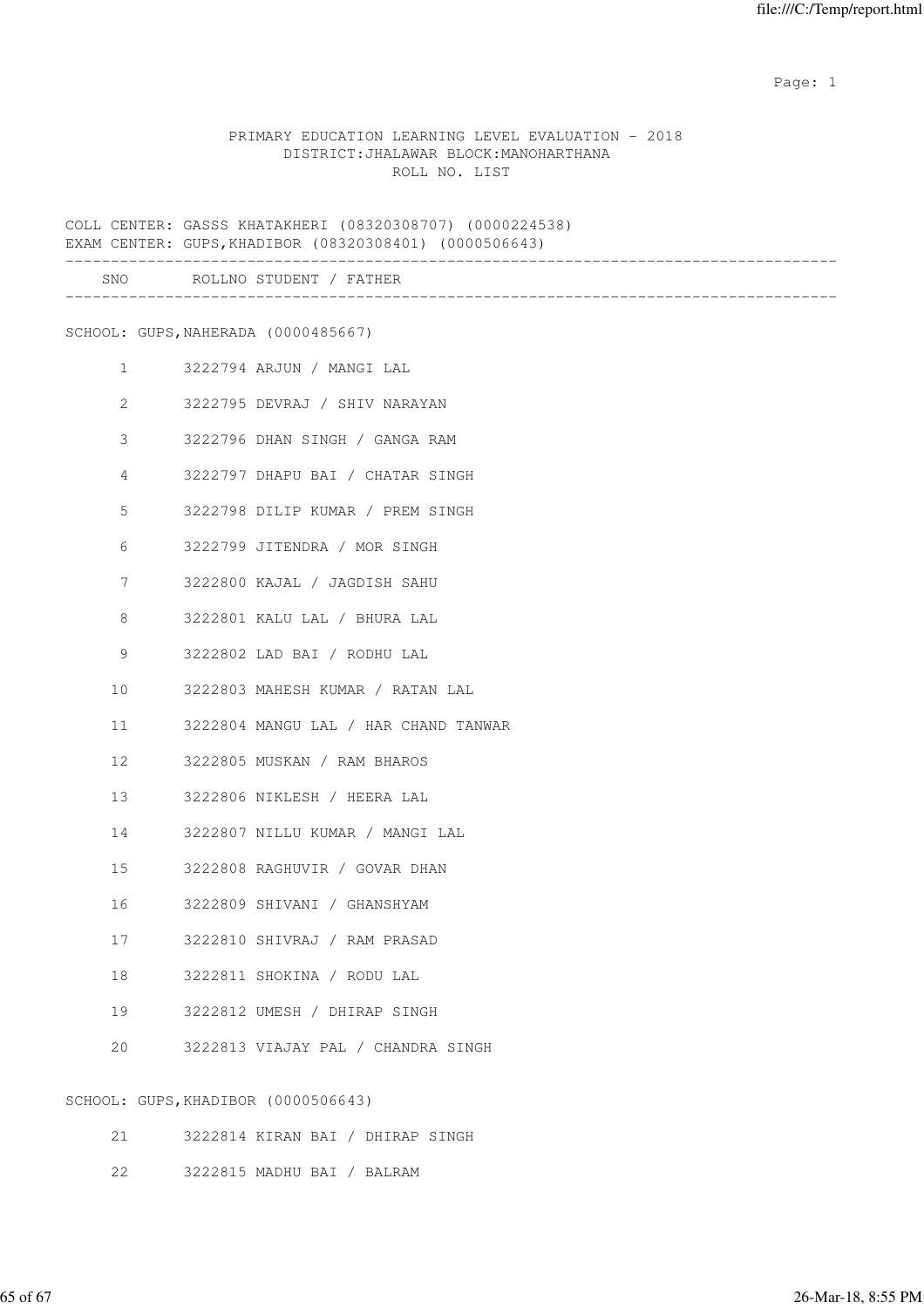## PRIMARY EDUCATION LEARNING LEVEL EVALUATION - 2018 DISTRICT:JHALAWAR BLOCK:MANOHARTHANA ROLL NO. LIST

COLL CENTER: GASSS KHATAKHERI (08320308707) (0000224538) EXAM CENTER: GUPS,KHADIBOR (08320308401) (0000506643)

| SNO | ROLLNO STUDENT / FATHER        |
|-----|--------------------------------|
| 23  | 3222816 OMPRAKASH / MANGI LAL  |
| 2.4 | 3222817 RAVINA BAI / BHURA LAL |
| 2.5 | 3222818 SONA BAI / GANESH RAM  |